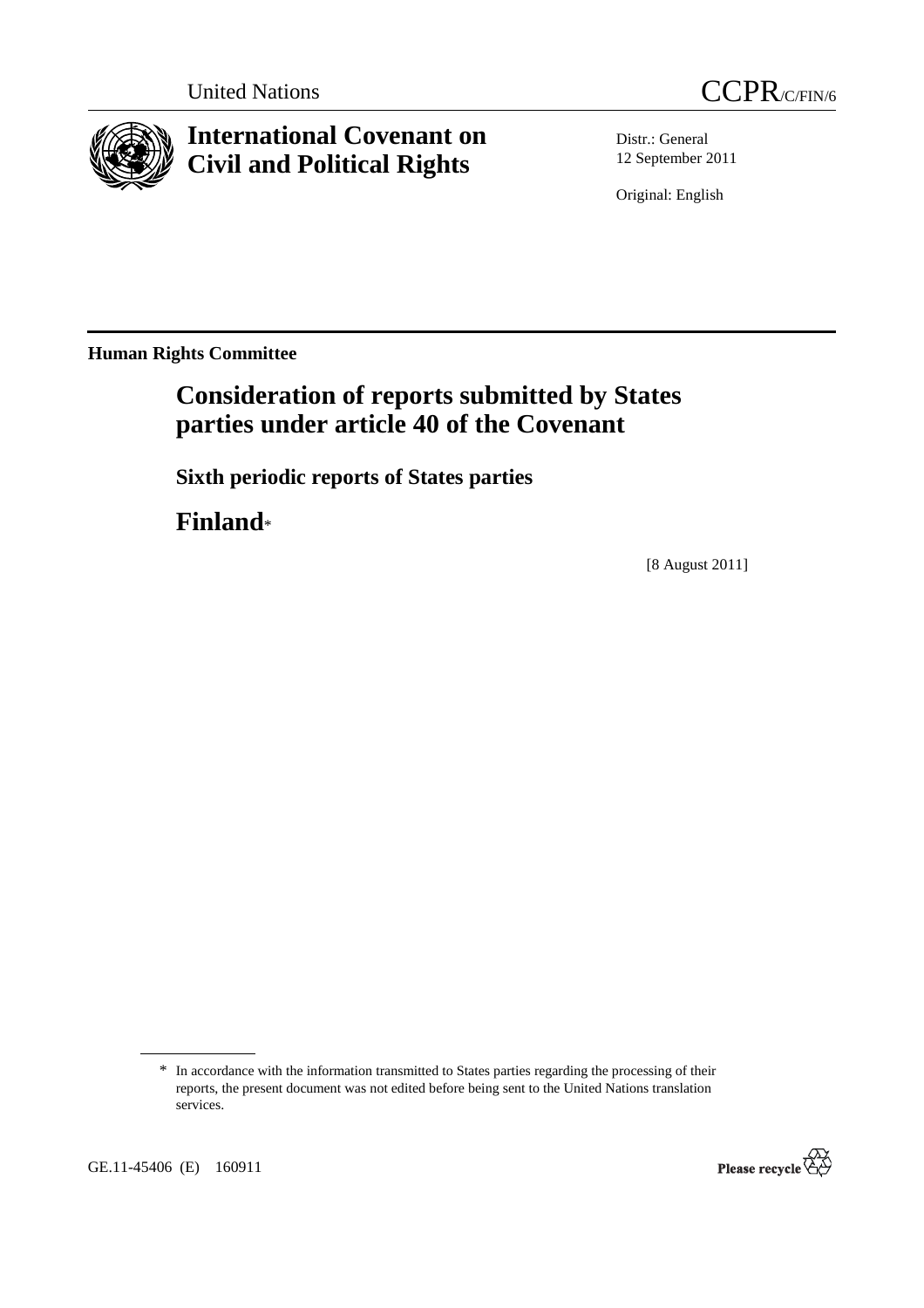### **CCPR/C/FIN/6**

# Contents

|      |                                                                              | Paragraphs  | Page |
|------|------------------------------------------------------------------------------|-------------|------|
| Ι.   |                                                                              | $1 - 3$     | 3    |
| П.   |                                                                              | $4 - 54$    | 3    |
| III. |                                                                              | $55 - 261$  | 10   |
|      | Article 1. Self-government of the Åland Islands and Sámi as an indigenous    | $55 - 56$   | 10   |
|      |                                                                              | $57 - 62$   | 10   |
|      | Articles 2, paragraph 1, 3 and 26. Prohibition of discrimination             | $63 - 81$   | 11   |
|      | Articles 4 and 5. Restrictions upon and derogation from Convention           | 82          | 14   |
|      |                                                                              | $83 - 97$   | 14   |
|      | Article 7. Prohibition of torture and other cruel, inhuman or degrading      |             |      |
|      |                                                                              | $98 - 104$  | 16   |
|      |                                                                              | $105 - 115$ | 17   |
|      |                                                                              | 116-132     | 18   |
|      | Article 10. Humane treatment of persons deprived of their liberty            | 133-154     | 20   |
|      | Article 11. Deprivation of liberty based on contractual obligation           | 155         | 23   |
|      | Article 12. Right to liberty of movement and freedom to choose one's         | 156–158     | 23   |
|      | Article 13. Right of aliens to stay in the country and lawfulness            | 159-163     | 23   |
|      |                                                                              | $164 - 177$ | 24   |
|      |                                                                              | 178         | 26   |
|      |                                                                              | 179-180     | 26   |
|      | Article 17. Protection of privacy, family, home and correspondence, and      | $181 - 186$ | 27   |
|      | Article 18. Right to freedom of thought, conscience and religion             | 187-195     | 28   |
|      |                                                                              | 196-198     | 29   |
|      | Article 20. Prohibition of propaganda for war and of incitement to hostility | 199-204     | 30   |
|      |                                                                              | $205 - 206$ | 30   |
|      |                                                                              | $207 - 208$ | 31   |
|      |                                                                              | 209-218     | 31   |
|      |                                                                              | 219-230     | 32   |
|      |                                                                              | $231 - 236$ | 34   |
|      |                                                                              | $237 - 261$ | 35   |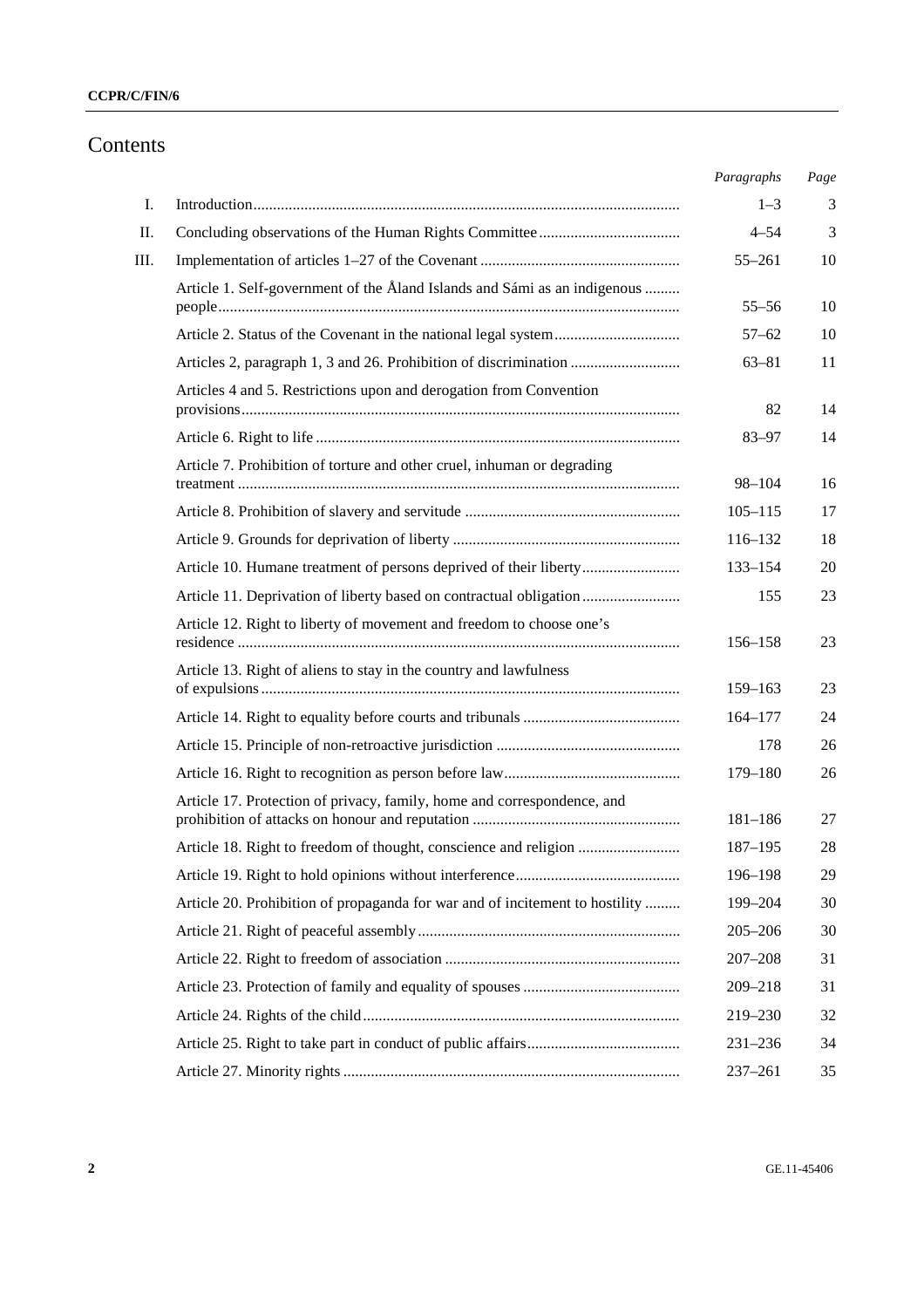# **I. Introduction**

1. This document is the sixth periodic report of Finland under article 40 of the International Covenant on Civil and Political Rights (hereafter "the Covenant"). The periodic report takes account of the harmonized guidelines on reporting (HRI/GEN/2/Rev.6) and the treaty-specific reporting guidelines concerning the Covenant (CCPR/C/2009/1).

2. The sixth periodic report of Finland covers developments after the submission of the previous report in 2003, mainly until the end of 2009. The report also deals with some developments after this period.

3. During the preparation of the report, non-governmental organizations were requested to issue their opinions, and thus their main concerns were included in the report as appropriate.

# **II. Concluding observations of the Human Rights Committee**

4. The Committee considered the fifth periodic reports of Finland (CCPR/C/FIN/2003/5) on 18 and 19 October 2004 and adopted its concluding observations on the report on 27 October 2004 (CCPR/CO/82/FIN).

### **Response to the recommendation contained in paragraph 7 of the concluding observations (CCPR/CO/82/FIN)**

5. The reservations are dealt with in connection with the relevant articles.

### **Response to the recommendation contained in paragraph 8 of the concluding observations**

6. Reference is made to Finland's reply to the concluding observations of the Human Rights Committee of 3 November 2004 concerning the fifth periodic report of Finland. In its concluding observations the Committee referred to its communication concerning the case of *Anni Äärelä and Jouni Näkkäläjärvi v. Finland* (no. 779/1997). After the Committee issued its views concerning the case the Government gave up accordingly recovering legal costs and returned the already paid costs to the complainants. The Chancellor of Justice examined the lawfulness of the national judgments and found that no grounds existed for annulling the final judgment or any other measures (OKV/11/20/2002).

7. In 1999, some flexibility was added to the provisions of the Code of Judicial Procedure (4/1734) on the obligation to compensate for legal costs. If the legal issues in the case have been so unclear that the losing party has had a justifiable reason to pursue the proceedings, the court may order that the parties are to be liable for their own legal costs in full or in part. If it was manifestly unreasonable to render one party liable for the legal costs of the other, the court may on its own motion reduce the payment liability of the party.

8. The Sámi Parliament has expressed its concern about the implementation of the concluding observations of the Human Rights Committee. According to the Sámi Parliament the amendments of the Code of Judicial Procedure have not de facto changed legal practice as required by the Human Rights Committee. Courts have continued to order Sámi to pay legal costs of the Government in proceedings concerning land ownership and reindeer herding. The Sámi Parliament proposes that the Government should always bear its own legal costs for proceedings concerning the status of the Sámi as an indigenous people.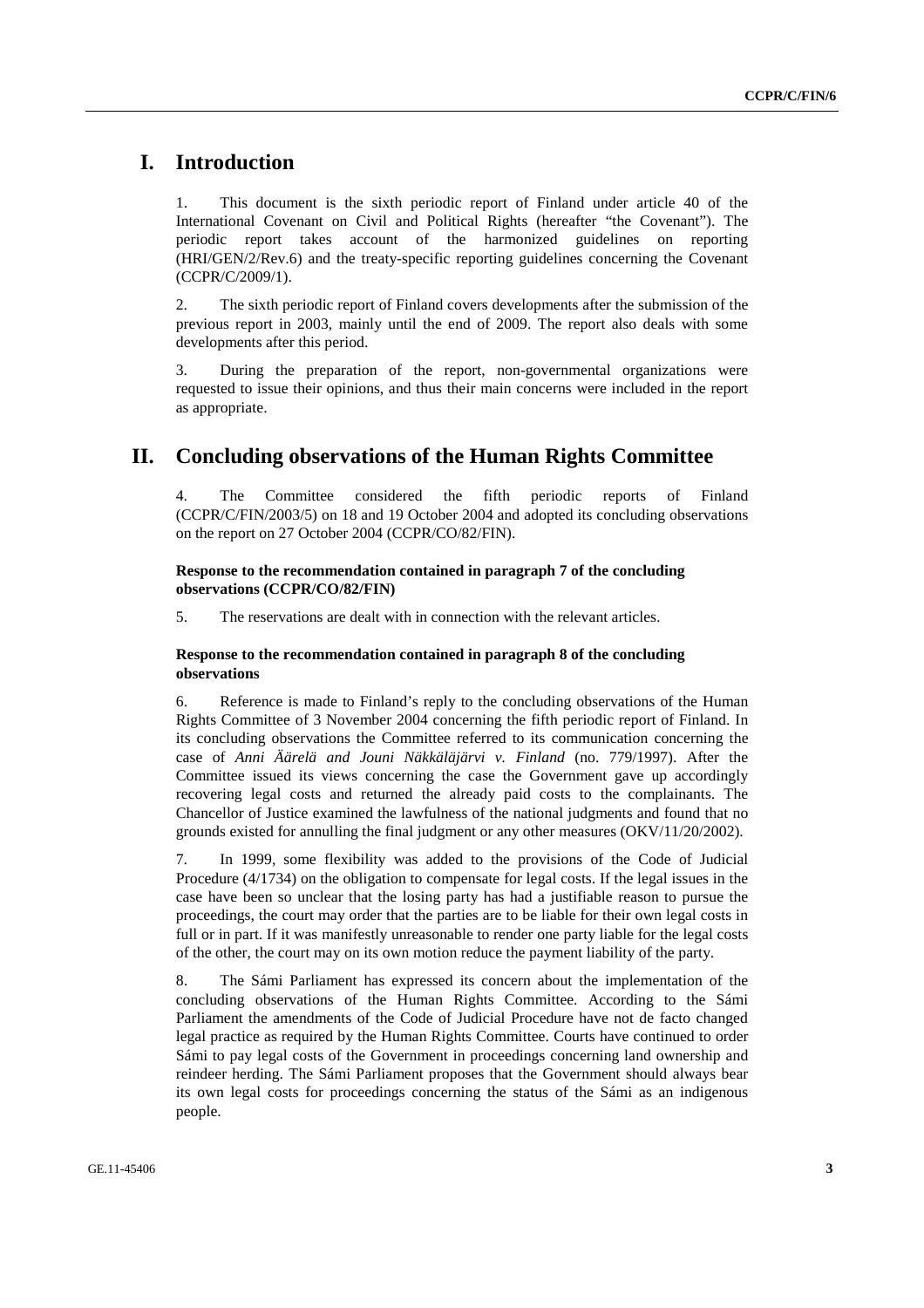### **Response to the recommendation contained in paragraph 9 of the concluding observations**

9. Women are paid an average of 18 per cent less for regular working hours than men.

10. The latest Cabinets have set equal pay for women and men as one objective in the Government Programmes and Equality Programmes. The first Cabinet of Prime Minister Matti Vanhanen (2003–2007) adopted an Equal Pay Programme prepared by the labour market parties in tripartite cooperation, and Vanhanen's second Cabinet (2007–2010) and Mari Kiviniemi's first Cabinet (2010–2011) committed themselves to further pursuing the programme. The Ministry of Social Affairs and Health coordinates the programme. The main objective of the programme is to narrow the gender pay gap to 15 per cent by 2015.

11. The report on the overall assessment of the Equal Pay Programme 2007–2010 evaluates the success and effectiveness of the programme. The overall assessment shows that the average gender pay gap has been bridged by only about one percentage unit during the evaluation period. The factors that have narrowed the gender pay gap are collective agreements, introduction of new analytical pay systems, equality planning and pay surveys and career development of women. Measures that so far have had only a minor impact on the gender pay gap include changes in gender segregation of occupations and professions, reforms on family leaves and development of the number of fixed-term employment contracts. The social partners and measures at workplaces play a key role in achieving most of the goals of the Equal Pay Programme.

12. Parliament considered the Government report on Gender Equality in March 2011. When the report was under discussion Parliament required that the Government prepare for Parliament a proposal to amend the Act on Equality between Women and Men (609/1986) by, among other things, clarifying the obligation to conduct pay surveys and increasing the opportunities of staff to influence the preparation of equality plans and the conduction of pay surveys at workplaces and to obtain pertinent information.

13. In addition, in 2010 the Ministry of Social Affairs and Health submitted a report on the functioning of the Act on Equality between Women and Men to the Employment and Equality Committee of Parliament. The Committee required in its opinion that the Act must be supplemented with a provision obligating employers, in the context of pay surveys, to compare the pay levels under different collective agreements. The Committee considered it important to stipulate more detailed provisions on the right of elected officials to obtain pay-related information. At the same time, it must be clarified that the concept of pay includes different pay supplements.

### **Response to the recommendation contained in paragraph 10 of the concluding observations**

14. In March 2011, Parliament adopted bills for an overall reform of the legislation on criminal investigations, coercive measures and the police. Moreover, in October 2006 a new Act on the Treatment of Persons Held in Police Custody (841/2006) took effect. This act applies to the treatment of persons apprehended and arrested by the police and of remand prisoners.

15. The new legislation will enter force at the beginning of 2014. The regulation has been supplemented and made more detailed. The new Criminal Investigations Act provides expressly that a party has the right to use a counsel chosen by himself or herself in criminal investigation. The party, also when arrested suspected of an offence, must be informed about this right in writing before hearing him or her. Exceptionally, the obligation to inform a party does not apply to simplified criminal investigation. Simplified criminal investigation is conducted in respect of offences which have so little significance and are so straightforward that the possibility of arresting the suspect is in practice excluded.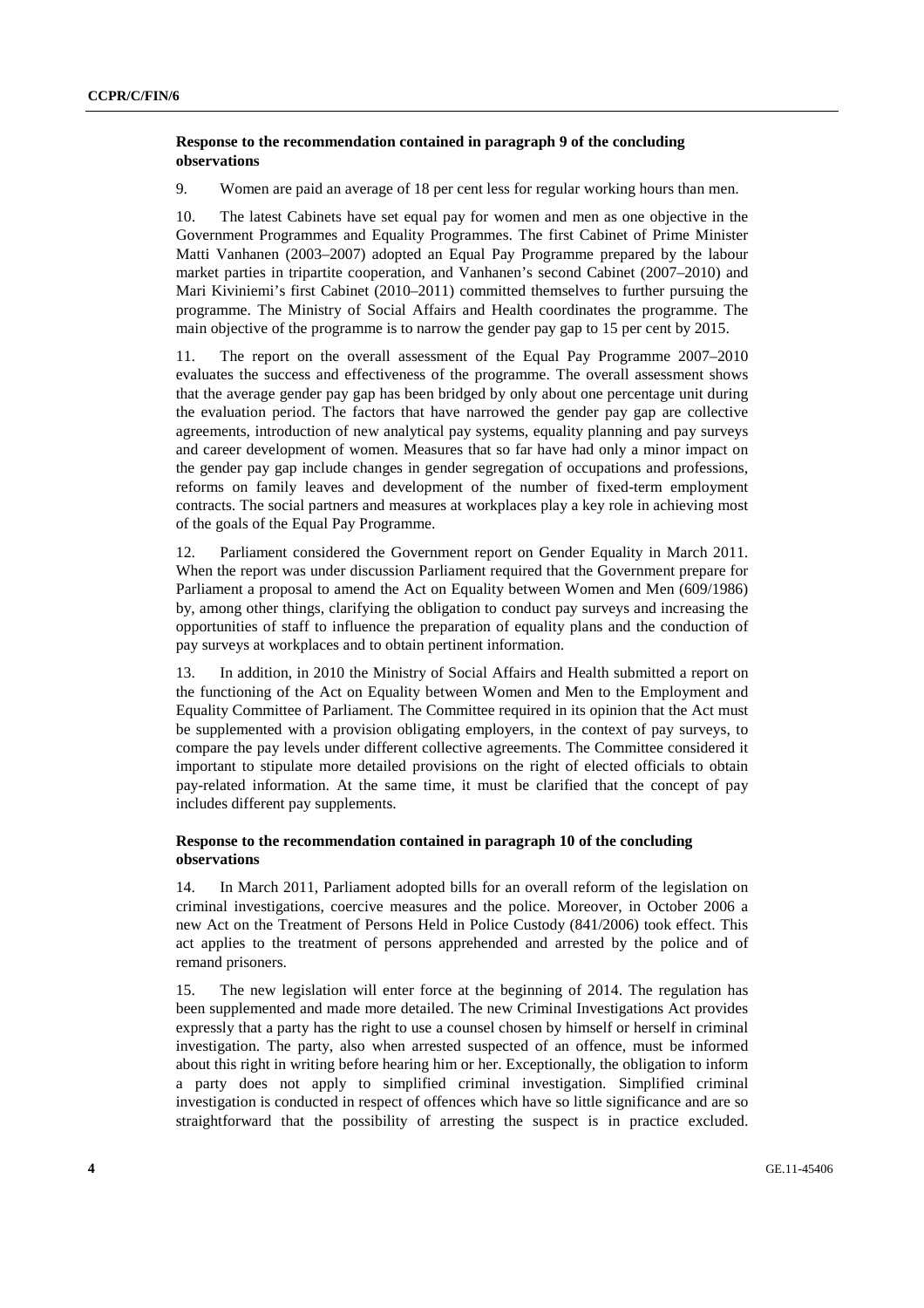However, the new Criminal Investigations Act provides that the information about a suspect's right to counsel must be given to him or her in writing immediately after apprehension, arrest or detention.

16. According to the new Criminal Investigations Act the investigation authorities must ensure that the right of a party to use a counsel is implemented de facto. In practice this means for instance that the police must arrange the interrogation at a time when the counsel can attend it. In addition, the head of investigation or the prosecutor must propose to the court that it orders a counsel for the suspect if certain conditions, prescribed in more detail by law, are fulfilled. Such a proposal must be made for example when the suspect is under 18 years of age or cannot be regarded as able to defend himself or herself. In addition, the new Act provides that the investigation authorities must ensure the confidentiality of all communication between the suspect and the counsel, especially consultations between them.

17. The Act on the Treatment of Persons Held in Police Custody provides that persons deprived of their liberty must be treated fairly and by respecting their human dignity. According to the Act, persons deprived of their liberty are entitled to any health care and medical care that their medical needs necessitate.

### **Response to the recommendation contained in paragraph 11 of the concluding observations**

18. The concept of remand prisoner refers to a person detained suspected of an offence. The number of remand prisoners in Finland has clearly increased during the past ten years. The increase is seen in both the absolute number of remand prisoners and their percentage of all prisoners. According to the Detention Act (768/2005) which took effect on 1 October 2006, remand prisoners are primarily placed in prisons maintained by the Prison Service. The Act provides that a remand prisoner must be placed in a prison or a department separate from those where prisoners serving their punishments are kept. However, an exception to this provision is permitted if the remand prisoner requests it in order to be able to participate in different activities. Further, an exception is possible if it is necessary for preventing a risk that threatens the safety of prisoners, remand prisoners or staff or if it is otherwise necessary temporarily for maintaining order in the prison in an exceptional situation.

19. According to the Detention Act, the court deciding on detention may, at the proposal of an official entitled to arrest or of a prosecutor, decide to place a remand prisoner in a custody room maintained by the police for remand prisoners, if this is necessary for separating the remand prisoner or for considerations of safety or if the clearing up of the offence calls for it for a particular reason. A remand prisoner must not be kept in a police custody room for longer than four weeks without a very weighty reason. If a remand prisoner is placed in a police custody room, the court must consider the placement and the grounds for it when reconsidering the detention.

20. Remand prisoners are usually kept in police custody for short times only. In 2010 the average number of remand prisoners kept in police custody was 95 persons per day. The remand prisoners kept in police custody for a longer time have mostly been suspected of aggravated and extensive narcotics offences and have therefore been separated.

21. A working group set up by the Ministry of Justice to examine questions related to the placement of remand prisoners, especially the possibility of reducing their number, submitted its report in November 2010. The group proposes for example that the travel ban under the legislation currently in force be used more actively instead of remand imprisonment, and the possibility of using certain new alternative and more individual coercive measures already used abroad be examined also in Finland.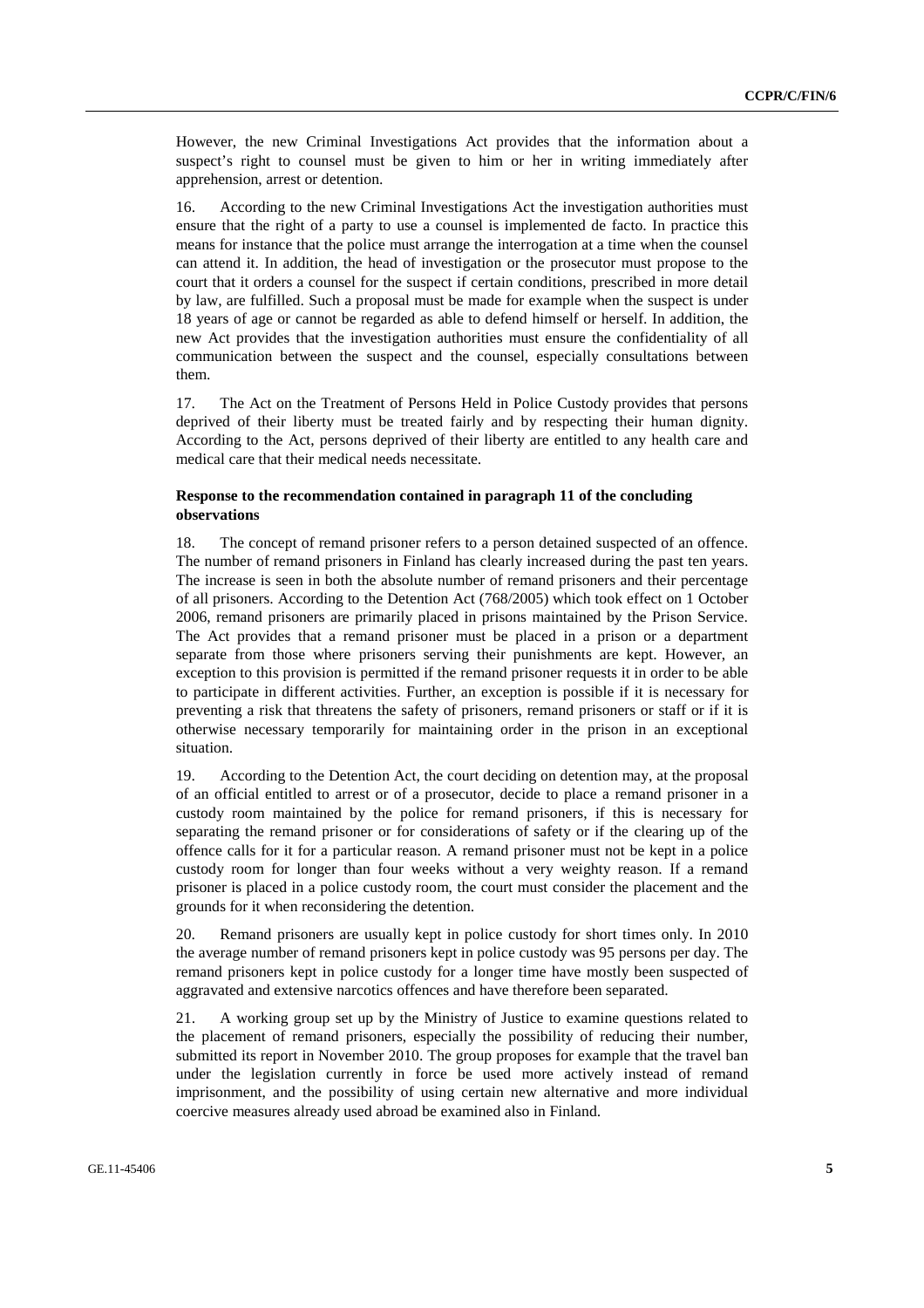22. When the new Criminal Investigations Act was enacted, the Detention Act was amended by stipulating that a remand prisoner may petition a court to reconsider his or her being kept in police custody also separately, i.e. outside the consideration of the detention issue. However, the keeping in police custody need not be reviewed earlier than after two weeks from the previous consideration of the issue. An official entitled to arrest or a prosecutor must refer the issue to the court if the remand prisoner must be kept in police custody for longer than four weeks.

### **Response to the recommendation contained in paragraph 12 of the concluding observations**

23. Chapter 13 of the Aliens Act (301/2004) contains provisions on due process. A decision of the Finnish Immigration Service may be appealed to an administrative court as laid down in Administrative Judicial Procedure Act (586/1996). A decision on refusal of entry taken under the Aliens Act may not be enforced until it is final unless otherwise stipulated under the act. Exceptions to the rule are decisions concerning the cancellation of an application for international protection, sending the applicant to another State by virtue of the regulation on determining the State responsible for examining an asylum application, or a subsequent application which does not contain any new grounds for staying in the country that would influence the decision on the matter. In such cases the decision is enforceable upon communication to the applicant. An administrative court may order otherwise regarding the enforcement.

24. Even if leave to appeal against a decision is sought before the Supreme Administrative Court, the decision may be enforced if the Court does not order otherwise.

25. In its opinion issued to the Parliamentary Ombudsman regarding the removal of an alien from Finland (11 May 2009, reg. no. 3555/4/07), the Finnish Immigration Service stated that it is problematic for both the authority responsible for removals from the country and aliens who have sought international protection that seeking leave to appeal before the Supreme Administrative Court does not prevent the enforcement of decisions on refusal of entry. The Ministry of the Interior, for its part, has stated that the wordings of the Aliens Act and the provisions as an aggregate, as well as the reasoning given for them in the legislative materials, are open to interpretation. The Parliamentary Ombudsman considers that the legislation should be clarified.

26. In February 2011 the European Court of Human Rights ruled (in *M.S.S. v. Belgium and Greece*) that Greece had violated the European Convention of Human Rights by maintaining a defective asylum procedure, a risk of refoulement and defective detention and living conditions for an asylum-seeker. The Court held that Belgium, too, had violated the Convention by sending the applicant, by virtue of the Dublin Regulation, to Greece, where the detention and living conditions may conflict with the Convention and the applicant may be exposed to risks arising from the deficiencies in the asylum procedure. On account of the Court's judgment the Finnish Immigration Service has decided not to apply the regulation and turn back the asylum-seekers to Greece. Accordingly, the Finnish Immigration Service considers for now applications that would be of the responsibility of Greece if the Dublin Regulation was applied. In addition, the Finnish Immigration Service considers applications for asylum that had already been left to Greece but the applicant is still in Finland.

### **Response to the recommendation contained in paragraph 13 of the concluding observations**

27. Finland reported on this issue in its reply given to the Human Rights Committee on 3 November 2004 due to the consideration of Finland's fifth periodic report and the Committee's report and the hearing of the Government. According to section 3 of the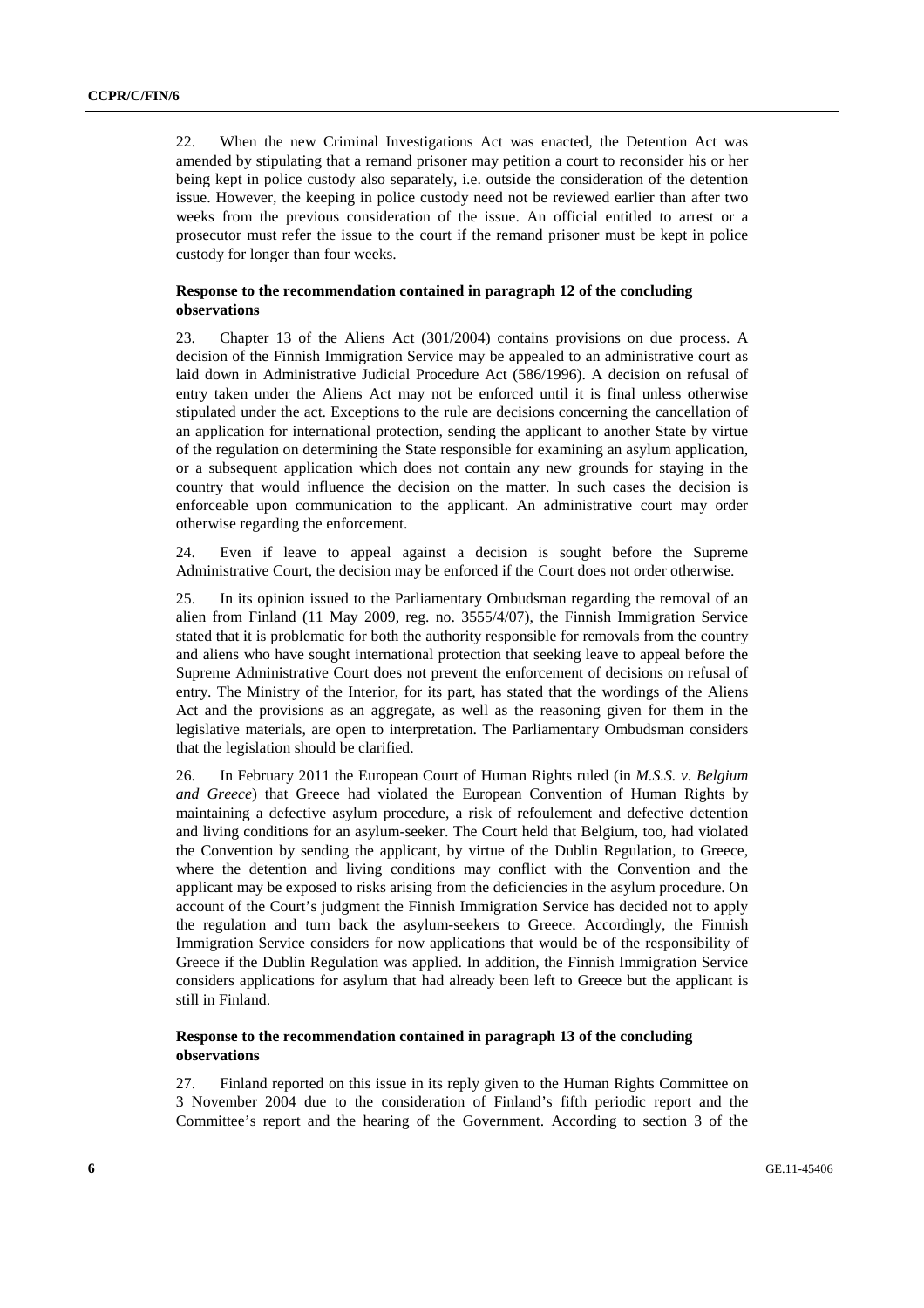Finnish Constitution, the judicial powers are exercised by independent courts of law, with the Supreme Court and the Supreme Administrative Court as the highest instances. The requirement of independence of courts of law appears in section 21 of the Constitution.

28. The only permitted and acceptable manner of influencing the work of the judiciary is through legislation. However, section 12 of the Constitution provides that everyone has the freedom of expression. The freedom of expression of the Government and the members of Parliament has not been restricted when it comes to commenting on rulings of the judiciary. Moreover, the Minister of Justice follows legal practice.

### **Response to the recommendation contained in paragraph 14 of the concluding observations**

29. The legislation on non-military service has been reformed by passing a new Non-Military Service Act (1446/2007), which entered force in 2008. This overall reform was intended to make the legislation meet the requirements of the Finnish Constitution and international human rights treaties also in a state of emergency.

30. The new Non-Military Service Act contains provisions on the processing of nonmilitary service applications in special conditions, i.e. during serious disturbances to normal conditions and during mobilization. Centre for Non-Military Service is responsible for ordering persons liable for non-military service to enter service and for placing them during special conditions.

31. Approving an application in special conditions requires that the applicant's conviction be investigated by the Investigation Committee of Conviction of Persons Liable for Military Service, appointed by the Government and operating under the Ministry of Employment and the Economy. The composition of the Committee and the eligibility criteria for its members are laid down by law.

32. If the President of the Republic has issued a decision on extra service and partial or general mobilization of the defence forces by virtue of the Conscription Act (1438/2007), non-military service applications lodged after this decision are processed in the conviction investigation procedure. The Investigation Committee investigates the nature and permanence of the applicant's conviction and its impact on performing the service stipulated in the Conscription Act.

33. The procedure applies both to those conscripts who have applied for non-military service instead of service as a conscript and to those who have applied for non-military service after service as a conscript or women's voluntary military service. The conviction is also investigated in respect of those persons liable for military service who have lodged an application for non-military service just before the President's decision on extra service and partial or general mobilization of the defence forces and whose application has not yet been approved.

34. The new Non-Military Service Act shortened the continuous term of non-military service by one month. The period of non-military service is 362 days. When determining the length of the period, the legislator took account of the overall burden caused by the different forms of service. The term of military service is either 180, 270 or 362 days depending on the training provided to the conscript. Unlike military service, non-military service does not involve participation in reservist training.

35. The favourable treatment provided to Jehova's witnesses by law remains in force (Act on the exemption of Jehovah's witnesses from military service under certain conditions, 645/1985), and it has not been extended to other groups of conscientious objectors. In 2003 the Ministry of Defence set up a working group to examine the need to amend the legislation. Possible amendments of the legislation were discussed on the basis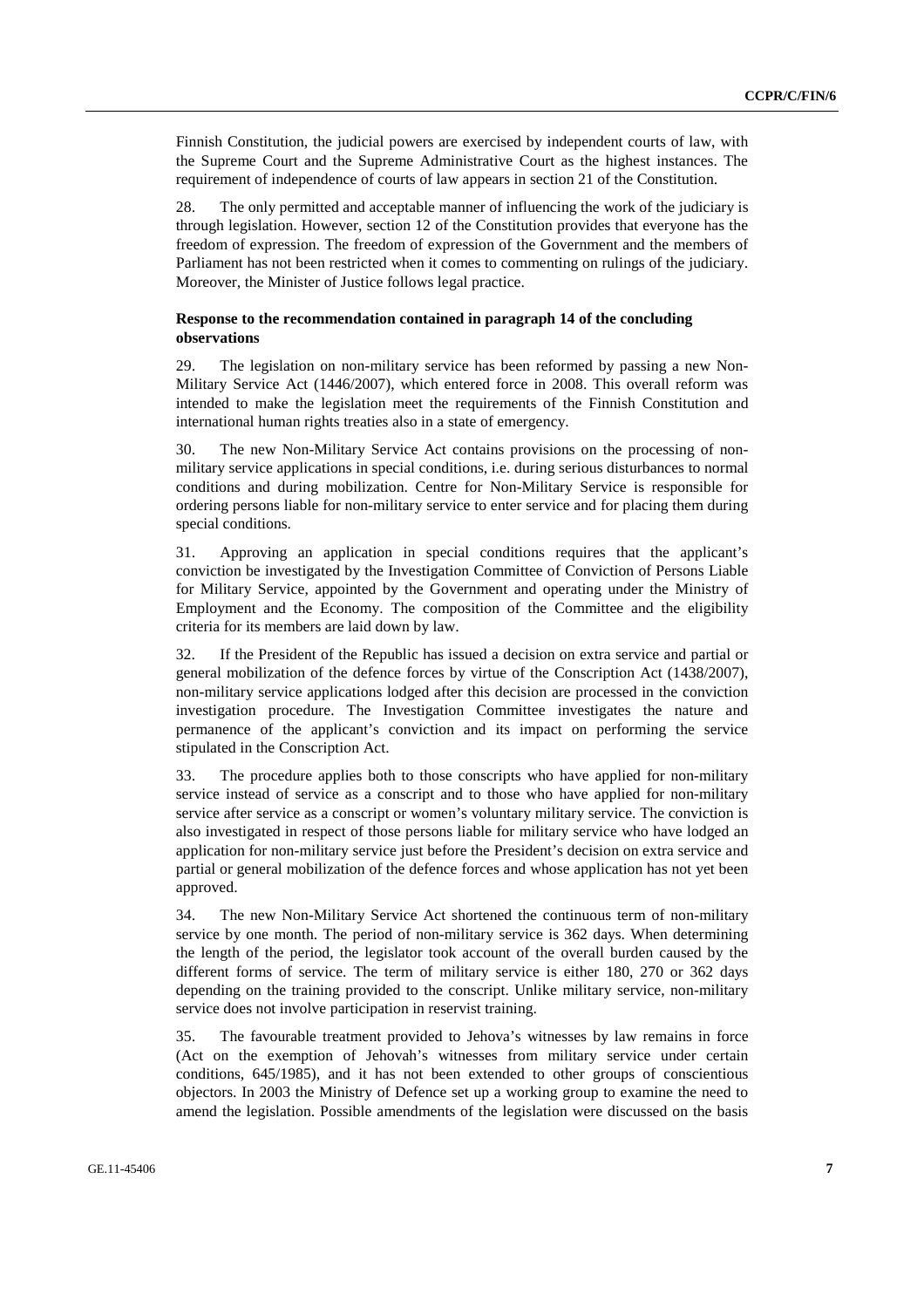of the working group's report, submitted in 2007, but no amendments were made. The examination of the issue continues.

### **Response to the recommendation contained in paragraph 15 of the concluding observations**

36. Finland adopted its first National Policy on Roma in December 2009. In December 2010 the Government made a decision in principle on the guidelines for promoting policies on Roma. The National Policy on Roma is intended to implement the recommendations of international organizations on the development of Roma policies in member states. The vision of the Policy is that in 2017 Finland will be a trail-blazer in Europe in promoting the inclusion of the Roma population. The priorities of the National Policy on Roma include to strengthen the participation of Roma children and adolescents in education, to strengthen the education of Roma adults and promote their employment, to promote equal treatment of the Roma and their access to services, to support the maintenance and development of the Roma language and culture, to promote equality of the Roma and prevent discrimination against them, to develop the Roma policy, and to strengthen Roma people's opportunities of participation.

37. The Ministry of Social Affairs and Health is responsible for monitoring the implementation of the National Policy on Roma. For this purpose, the Ministry will set up a monitoring group with representatives of all actors concerned. The implementation of the Policy will be evaluated periodically. The first monitoring report will be issued in 2013.

38. The Ministry of Social Affairs and Health is responsible for strengthening the inclusion of Roma people in society and consolidating the relevant cooperation structures at local level. The necessary funds are provided in the National Programme for Social Welfare and Health Care (Kaste). In 2012, the Government will launch a second Kaste programme (Kaste II), which will take account of the linguistic and cultural minorities, including the Roma.

39. Under the leadership of the Ministry of Education and Culture and the Ministry of Justice, measures are being taken to revive the Roma language and to reinforce its position. In 2010 the University of Helsinki prepared a plan for the teaching of the Roma language and the education of Roma language teachers, and the related budget.

40. Annually about 120 of the approximately 1,000 Roma pupils in Finland receive teaching of the Roma language. The providers of this teaching may apply for state subsidies from the National Board of Education if the group to be taught comprises at least three pupils when the term begins. At the beginning of 2007 the number of weekly lessons of the Roma language rose from 2 to 2.5. The small number of pupils receiving teaching of the Roma language is partly due to the fact that schools do not always realize the significance of such teaching or that there are too few pupils for forming a teaching group.

41. The Advisory Board on Romani Affairs has pointed out that Finland has no established system for educating and qualifying Roma language teachers. Moreover, fewer resources are used for teaching and developing this language and planning its use than in respect of the other minority languages mentioned in the Constitution. The Advisory Board underlines that Roma is a threatened language, which the Roma population knows and uses less than before.

42. The opportunities of Roma children and adolescents for participation and for pursuing hobbies are promoted, too. The Ministry of Education and Culture and the Advisory Board on Romani Affairs are preparing relevant measures as part of their official duties with a view to including proposals for the measures in the Development Programme for Child and Youth Policy of the next electoral period.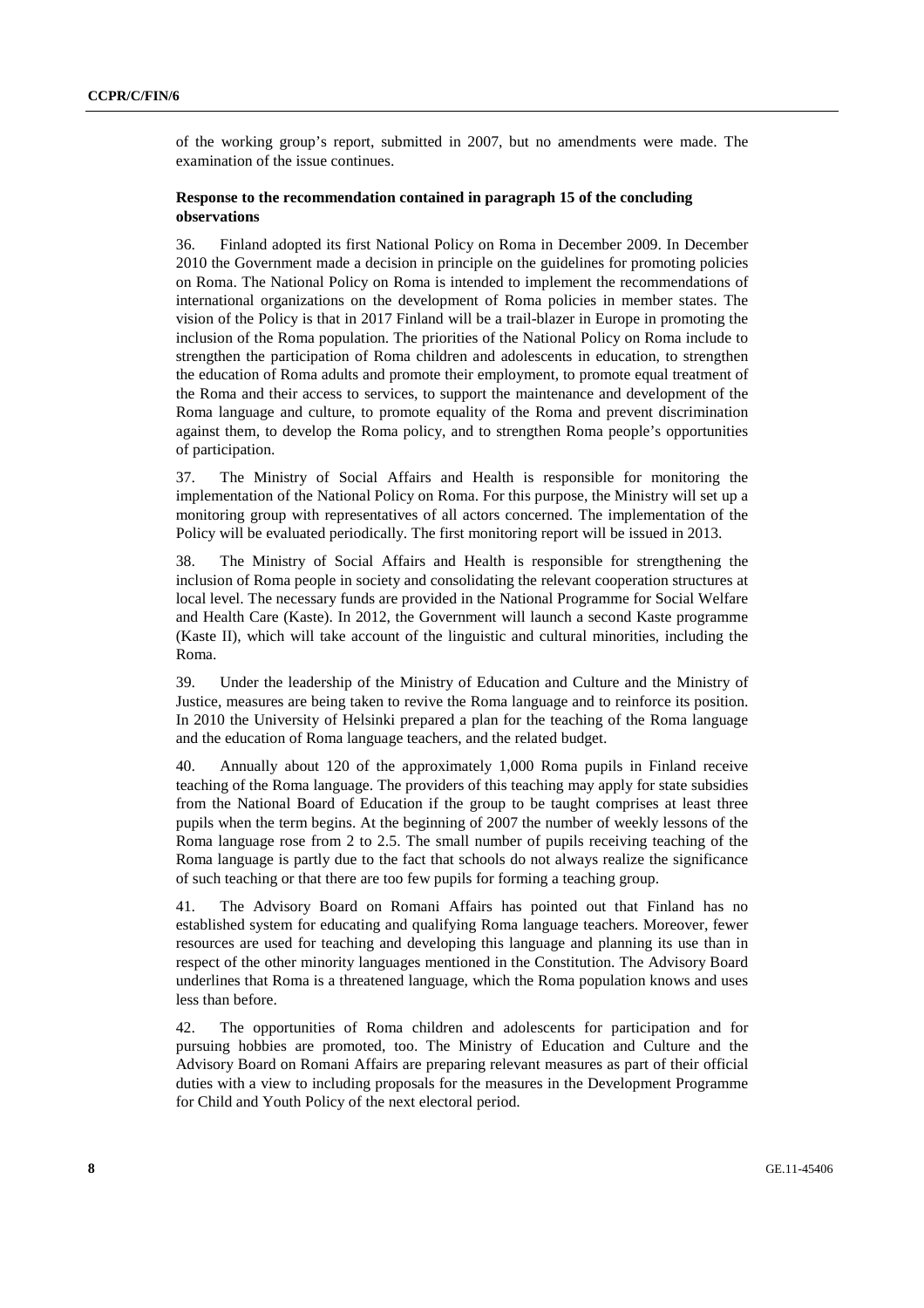43. The Ministry of the Environment will study the housing problems of the Roma population.

### **Response to the recommendation contained in paragraph 16 of the concluding observations**

44. One of the objectives in the Government Migration Policy Programme published in 2006 was that authorities, especially those responsible for providing education, social welfare and health-care services and other basic services, should put in place good practices to prevent racism and discrimination at both the national and local level. In addition, the Programme contained recommendations for measures related to the reception of asylumseekers and to the social welfare and health-care services provided to them.

45. Multicultural youth work and non-discrimination are among the key priorities in the Development Programme for Child and Youth Policy (2007–2011). The Ministry of Education and Culture grants subsidies to non-governmental organizations for anti-racism projects. The subsidised activities have increased considerably. Annually, the Ministry has granted subsidies to tens of projects, e.g. school visits and information activities to combat racism. In the Ministry's view, projects intended to divert young people away from racist groups have been particularly important.

46. The Ministry of Education and Culture supports multiculturalism by means of global education, tolerance education and cultural policy. In the principles concerning immigration policy that the Ministry has published for its administrative sector, it underlines the promotion of good ethnic relations.

47. More studies for facing multiculturalism are needed in all education of teachers. In addition, the number of student places for teachers with immigrant background will be increased and their studies of Finnish and Swedish – the national languages and culture – will be strengthened. As from 2009, the continuing education of teaching and guidance counselling staff with immigrant background and working in the education of immigrants has been increased in the fields of early childhood education, basic education, general and vocational upper secondary education and training, and vocational further education and training. Knowledge of Finnish and Swedish and skills of multiculturalism will be emphasized.

48. Activities to improve skills of multiculturalism were part of a programme to improve the quality of basic education, which lasted for the previous electoral period. The activities were intended to support the building of pupils' multicultural identity and their inclusion in Finnish society and the globalising world. Further, they aimed at promoting tolerance and understanding between cultures. The activities took account of children and adolescents both with and without immigrant background and their parents. The activities started in autumn 2007 and were expanded in autumn 2008 from early childhood education and basic education to general upper secondary education. The project was attended by 45 municipalities, which received separate state subsidies. Each municipality prepared a plan for measures which were established as part of the daily activities of their schools. The school community may cooperate for example with different cultural organizations. The participating municipalities were given further training in order to support their development activities.

49. In 2010, the curricula for vocational upper secondary qualifications were revised for taking into account the promotion of multiculturalism. One objective in the common part of the curricula is to draw up equality plans in vocational educational institutions.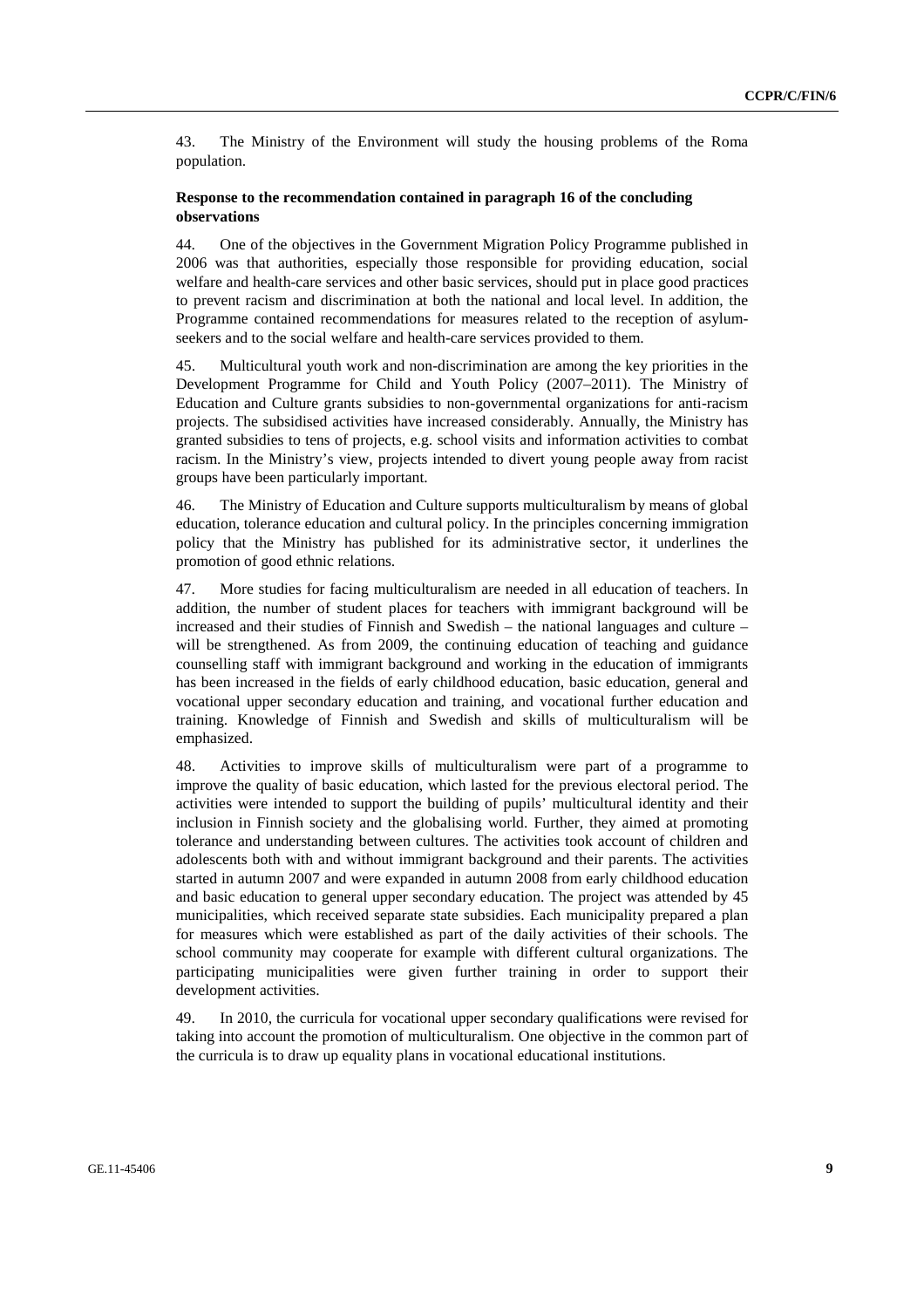### **Response to the recommendation contained in paragraph 17 of the concluding observations**

50. For a long time, Finland has made efforts to solve the question of Sámi land rights by way of legislation, but without success so far. The aim has been to reach a balanced solution that complies with Finland's international obligations and ensures that not only the Sámi but also the other local inhabitants may influence the way of arranging the use of their living areas. The development of the population, trades and land-use rights in the Sámi Homeland has been studied but the reception of the results has been controversial.

51. In 2004–2006 the Ministry of Justice conducted a law drafting project intended to safeguard the land use rights in the Sámi Homeland. The Ministry prepared a draft government proposal on the subject in 2006, but the Government did not manage to examine it before the parliamentary elections in spring 2007.

52. Prime Minister Matti Vanhanen's second Cabinet aimed at a solution that complies with ILO Convention No. 169 (1989) concerning Indigenous and Tribal Peoples in Independent Countries. The Ministry of Justice continued to seek a legislative solution with the Ministry of Agriculture and Forestry.

53. The Government report to Parliament on the human rights policy of Finland mentions the rights of indigenous peoples as one of the priorities of the human rights policy, but the Government left open the question when the ILO Convention would be ratified. Thus, the task of solving the land rights question was transferred to Jyrki Katainen's Cabinet (2011–).

54. The Sámi Parliament has pointed out that many public and private forms of land use influence the traditional livelihoods of the Sámi. Pursuing the traditional livelihoods belonging to the Sámi culture is based on sustainable use of lands and waters. Therefore, also the ILO Convention requires that Finland arrange any issues concerning lands and natural resources without jeopardizing the right of the Sámi to enjoy their culture. The Sámi Parliament also proposes that Finland should transpose Convention no. 169 into the national legislation as soon as possible.

# **III. Implementation of articles 1–27 of the Covenant**

### **Article 1**

# **Self-government of the Åland Islands and Sámi as an indigenous people**

55. The special status of the Åland Islands as an autonomous region has been described in earlier periodic reports (see for example CCPR/C/FIN/2003/5 and CCPR/C/95/Add.6).

56. Sámi. Section 17(3) of the Constitution of Finland (731/1999) guarantees the Sámi as an indigenous people the right to maintain and develop their own language and culture. The status of the Sámi as an indigenous people is discussed in connection with article 27. The question of land ownership is discussed above in paragraphs 50–54 of the section "Conclusions of the Human Rights Committee".

# **Article 2 Status of the Covenant in the national legal system**

57. As all international human rights treaties, the Covenant has been implemented in Finland by enacting a related blanket act and thus transposing the Covenant into the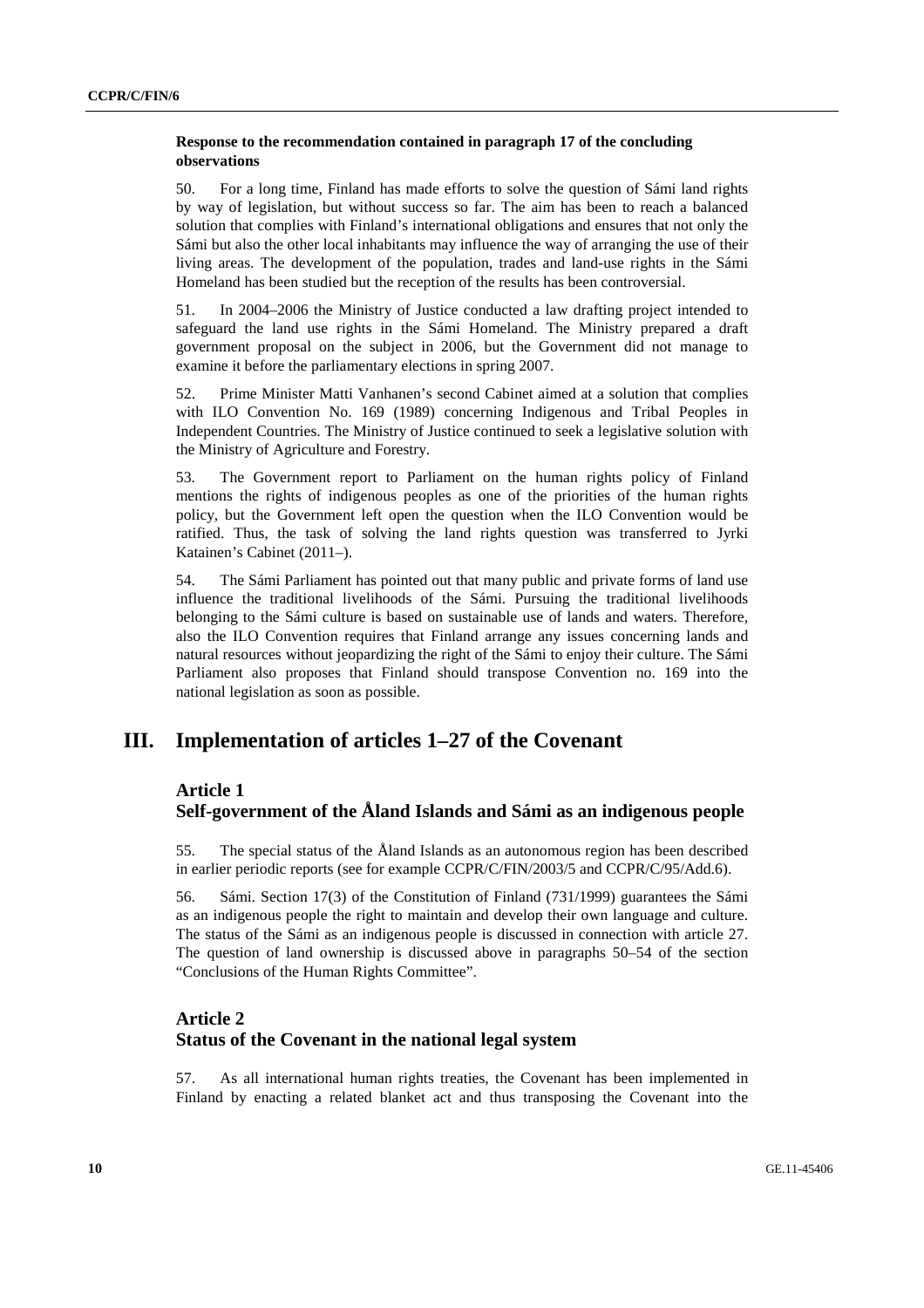national legal system. In addition, Chapter 2 of the Constitution, concerning basic rights and liberties, enshrines the rights guaranteed by the Covenant.

58. Courts may apply the Covenant directly. The highest courts in Finland, i.e. the Supreme Court and the Supreme Administrative Court, refer to human rights treaties in their rulings to some extent. However, national courts usually apply the European Convention for the Protection of Human Rights and Fundamental Freedoms and only very seldom the Covenant. As a rule, victims of human rights violations in Finland complain to the European Court of Human Rights. Complaining to the Human Rights Committee or other supervisory bodies of the United Nations is exceptional.

59. The Parliamentary Ombudsman supervises the implementation of basic rights and liberties and human rights in the activities of authorities. When taking positions on the implementation of human rights on account of complaints and inspections, the Parliamentary Ombudsman refers to the Covenant and other international human rights treaties.

60. Parliament has passed an amendment of the Act on the Parliamentary Ombudsman (535/2011) by which a human rights centre is established in connection with the Office of the Parliamentary Ombudsman. The centre will constitute a national human rights institution referred to in the Paris Principles. The amendment of the Act will take effect on 1 January 2012.

61. In September 2009 the Government issued Parliament with a report on human rights policy in Finland. When considering the report Parliament required that the Government, at the beginning of the next electoral period, adopt a national action plan on the implementation of human and basic rights in Finland.

62. Cross-administrative cooperation is going on for preparing the national action plan on human rights.

### **Articles 2, paragraph 1, 3 and 26 Prohibition of discrimination**

63. According to section 6 of the Constitution of Finland no one shall, without an acceptable reason, be treated differently from other persons on the ground of sex, age, origin, language, religion, conviction, opinion, health, disability or other reason that concerns his or her person. At the level of ordinary parliamentary acts the most important prohibitions of discrimination are laid down in the Non-discrimination Act (21/2004), the Act on Equality between Women and Men (609/1986) and the Employment Contracts Act (55/2001). The most serious forms of discrimination are criminalized in the Criminal Code (39/1889).

64. The Non-discrimination Act prohibits discrimination on the grounds of age, ethnic or national origin, nationality, language, religion, belief, opinion, health, disability, sexual orientation or other personal characteristics. The Employment Contracts Act provides that the employer shall not exercise any unjustified discrimination against employees on the grounds of age, health, disability, national or ethnic origin, nationality, sexual orientation, language, religion, opinion, belief, family ties, trade union activity, political activity or any other comparable circumstance.

65. The Act on Equality between Women and Men prohibits discrimination on the grounds of gender. Discrimination prohibited by the Act also includes treating someone differently for reasons of pregnancy or childbirth, without an acceptable reason. When prohibiting discrimination, both the Non-discrimination Act and the Employment Contracts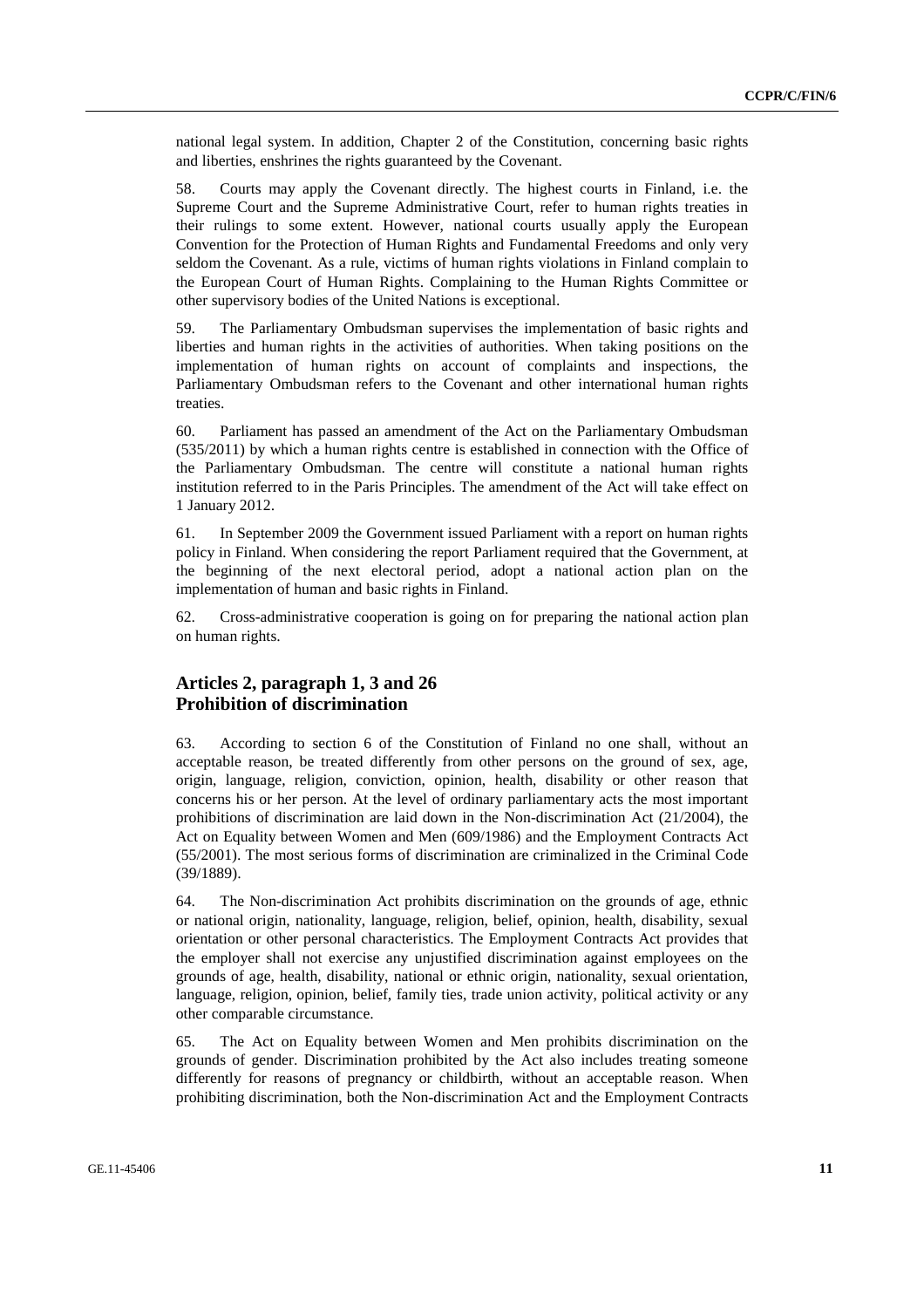Act refer to the Act on Equality between Women and Men in respect of discrimination based on gender.

66. The Ombudsman for Equality, who monitors compliance with the Act on Equality between Women and Men, has interpreted that the prohibition of discrimination laid down in the Act includes discrimination based on gender identity and gender expression until explicit provisions on such discrimination are stipulated by law.

67. The Criminal Code contains two essential elements of an offence criminalizing the most serious forms of discrimination: the offences of discrimination and work discrimination. The grounds for discrimination prohibited by the provisions on these offences correspond to the grounds prohibited by the Non-discrimination Act, the Act on Equality between Women and Men and the Employment Contracts Act.

### **Reform of non-discrimination legislation**

68. The non-discrimination legislation currently in force is disconnected and complicated. Different statutes show great variation as to the personal and material scope of application of the prohibitions of discrimination, the competence of the monitoring authorities and the legal remedies available to the victims of discrimination.

69. Efforts to reform the legislation have gone on for a number of years. At the beginning of 2007 the Ministry of Justice set up a non-discrimination committee to prepare the reform. The committee submitted its report, written in the form of a government proposal, to the Ministry of Justice at the end of 2009. The objective of the reform is to bring the current regulation better in line with the prohibition of discrimination laid down in section 6 of the Constitution and to improve the legal protection of such groups as the young and the elderly, persons with disabilities and persons belonging to sexual minorities against discrimination. The committee proposes that the office of the Ombudsman for Minorities, who currently considers only ethnic discrimination, should be reorganised into the office of an Ombudsman for Non-discrimination, expanding her powers to all types of discrimination. However, monitoring compliance with the Non-discrimination Act in working life would still be the responsibility of occupational safety and health authorities. In addition, the Ombudsman for Equality would be responsible for monitoring genderbased discrimination. The current Equality Board and National Discrimination Tribunal of Finland would be merged into one Non-discrimination Tribunal.

70. The lack of additional resources has prevented the implementation of the reform. The proposed Ombudsman for Non-discrimination and Non-discrimination Tribunal would require at least three additional person years. Currently the Ombudsman for Minorities and the National Discrimination Tribunal of Finland operate under the administration of the Ministry of the Interior. The preparations of the reform in autumn 2010 were based on the assumption that the Ministry of the Interior would provide the additional resources needed for implementing the reform. The possibility of placing the Ombudsman for Equality, operating under the Ministry of Social Affairs and Health, and the Ombudsman for Nondiscrimination in one office was not examined.

71. Finland ratified Protocol No. 12 to the Convention for the Protection of Human Rights and Fundamental Freedoms (ETS 177), concerning a general prohibition of discrimination, on 17 December 2004. The Protocol entered force on 1 April 2005.

#### **Gender equality and discrimination against women**

72. The Government submitted its first Report on gender equality to Parliament in autumn 2010. In the report the Government outlines its future gender equality policy until the year 2020. The thematic areas in the report are decision-making, education and research, working life, reconciliation of work and family life, men and gender equality,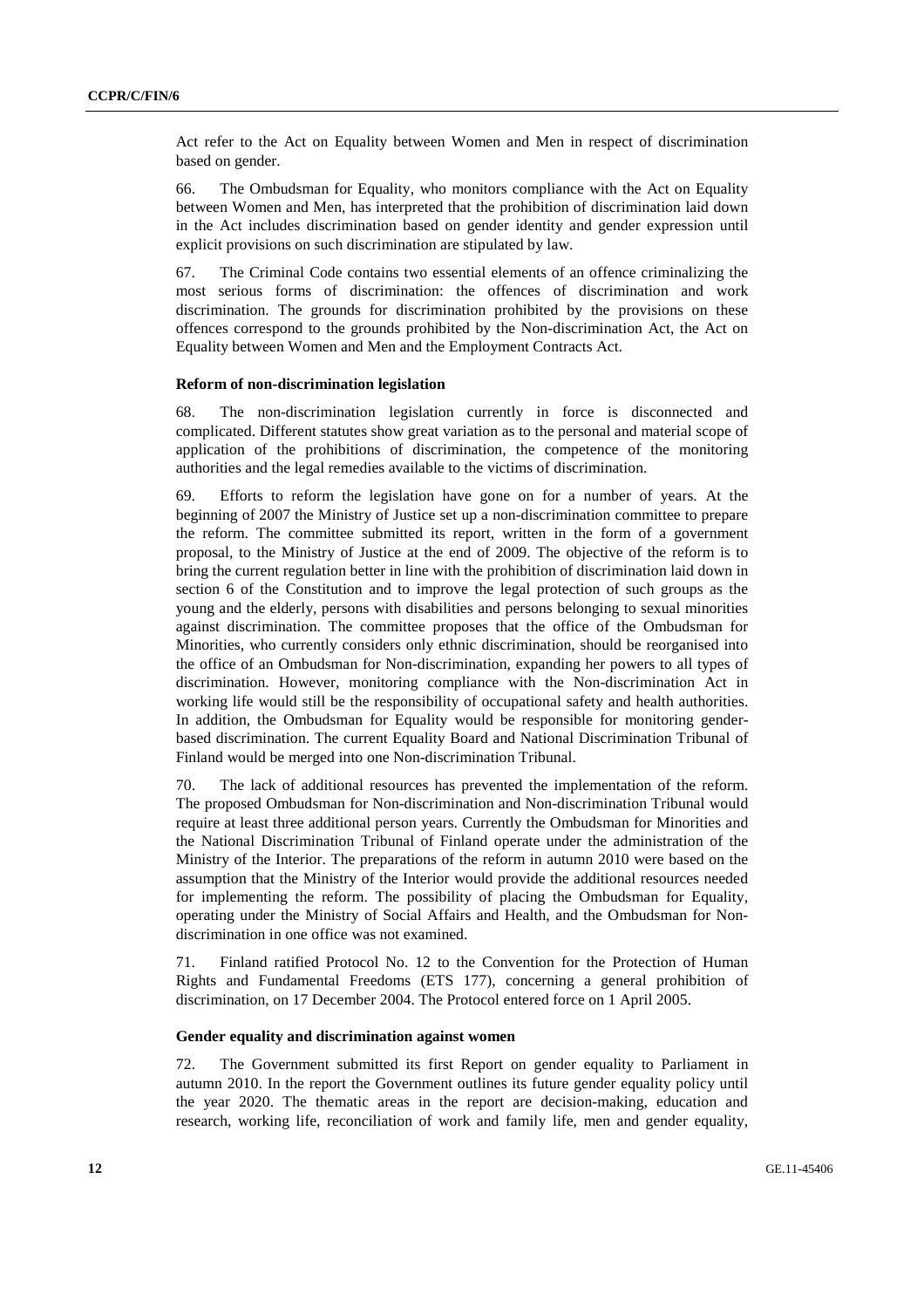violence against women, domestic violence and trafficking in human beings, and the status of gender equality bodies and gender mainstreaming. The report addresses the position of minority groups and immigrants in a cross-cutting manner. The Government Report to Parliament on the human rights policy of Finland, too, deals with the status of women and highlights violence against women as one of the major national human rights violations.

73. In early 2010 the Ministry of Social Affairs and Health submitted a report on the functioning of the Act on Equality between Women and Men to the Employment and Equality Committee of Parliament. The report stated, among other things, that equality planning has not eliminated discrimination and that the Ombudsman for Equality and the Equality Board do not make full use of all means permitted by the Act for combating discrimination.

74. When considering the reports on gender equality, human rights policy and the functioning of the Act on Equality between Women and Men, Parliament has required that the national policy and legislation on gender equality take considerably more comprehensive account of the Convention on the Elimination of All Forms of Discrimination against Women, the concluding observations of the Committee on the Elimination of Discrimination against Women concerning Finland, its general comments and the Beijing Platform for Action for improving the status of women.

75. According to the Coalition of Finnish Women's Associations (Nytkis), many women face multiple discrimination, i.e. discrimination based on both their gender and their belonging to a minority. For example Roma women meet discrimination based on both their gender and their ethnic background especially in working life, and their rate of unemployment is higher than that of the majority population. Roma women often face discrimination also within the Roma community, where many traditions weaken the position of women. With regard the Sámi community, Nytkis has reported that men dominate political decision-making in the community. Nytkis requires that Sámi women be ensured a genuine opportunity to participate in decision-making and to receive services. The Sámi community and authorities should take into account that the participation of both women and men in societal activities improves the well-being of all Sámi people.

76. One of the most alarming problems of immigrant women is that only some of them have access to services. Cultural factors, such as traditional gender roles, and for some women also technological exclusion, prevent women from entering the labour market and getting integrated into Finnish society as its full members. Immigrant women do not necessarily have an opportunity to attend the courses of the Finnish language targeted at them. They should also receive services in their own languages and interpreter services. On the other hand, some immigrant women have got secondary and tertiary education but have no opportunity to use their skills. Moreover, the possible special needs of women as asylum-seekers should be taken into account, and the national asylum policy in general should be gender sensitive.

### **Sexual and gender minorities**

77. The rights of sexual and gender minorities are one of the priorities in Finland's human rights policy. When considering the Government Report to Parliament on the human rights policy of Finland, the Foreign Affairs Committee of Parliament stated that also discrimination against persons belonging to sexual and gender minorities must be taken into account in the Government's measures and action plans related to non-discrimination.

78. When considering the Report on gender equality, Parliament has required that the Government extend the scope of application of the prohibitions of discrimination laid down in the Act on Equality between Women and Men to gender minorities.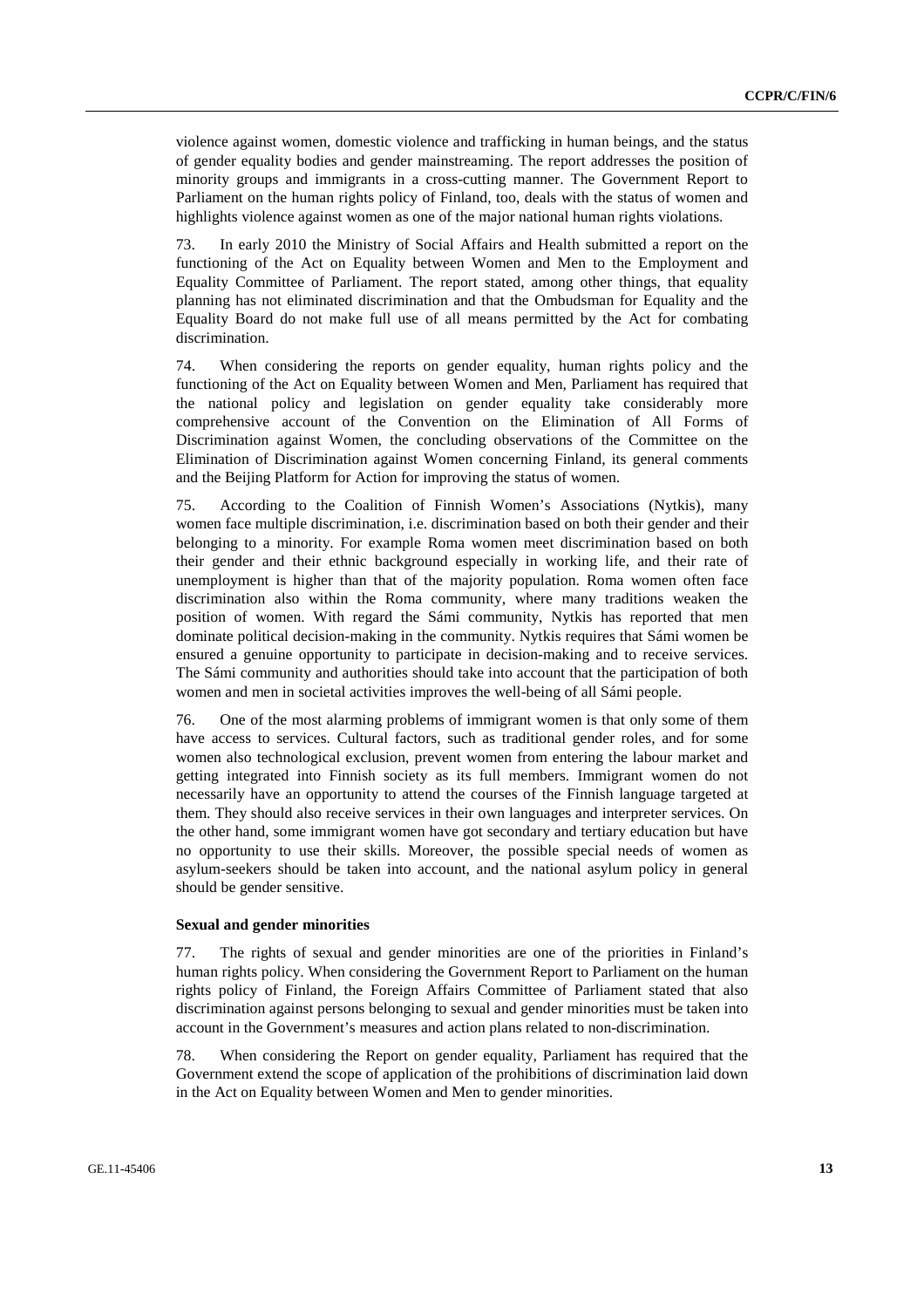79. In spring 2011 the Ministry for Foreign Affairs set up a cross-administrative working group to monitor and develop the rights of persons belonging to sexual and gender minorities.

80. The action programme on the promotion of sexual and reproductive health 2007– 2011 sets as one objective that sexual health counselling be provided to clients on an equal basis according to their needs, irrespective of their gender, age, sexual orientation, cultural background or other individual qualities. One of the proposals made in the programme is that persons belonging to sexual and gender minorities should have an opportunity to get expert counselling as part of the public social welfare and health-care services provided in their own region of residence, and that the knowhow of professionals in the field be improved.

81. The Decree on Welfare Clinic Services, School and Student Health Services and Preventive Oral Health Services for Children and Youth (338/2011) contains an amended provision according to which the health-care and medical care services to be provided to students include services promoting sexual health, such as support to sexual and gender orientation.

# **Articles 4 and 5 Restrictions upon and derogation from Convention provisions**

82. The question was covered in the fifth periodic report of Finland (CCPR/C/FIN/2003/5).

# **Article 6 Right to life**

83. Finland ratified Protocol No. 13 to the Convention for the Protection of Human Rights and Fundamental Freedoms, concerning the abolition of the death penalty in all circumstances, on 9 November 2004. The Protocol took effect on 1 March 2005.

#### **Firearms security**

84. Two school shootings have taken place in Finland, in 2007 and 2008. The boards that investigated the shootings recommended improvements of student welfare services, more comprehensive moderation of communications on the Internet, improved web tipping services by the police and stricter restrictions on the availability of firearms. Moreover, the boards proposed that the preparation of homicide should be criminalized in order to help the police identify any person planning such an offence more efficiently.

85. In autumn 2010, Parliament passed a much discussed amendment of the Firearms Act (1/1998), which took effect in June 2011. The amendment was based not only on national needs but also on new requirements of EU law. The most important objective of the reform was to improve firearms security. One factor influencing firearms security is the number of firearms. In terms of the number of firearms in proportion to the population, Finland, with a total of about 2 million legally registered firearms, ranks among the leading countries in the world after the United States, Yemen and Norway and before Germany and Sweden. In Finland the large number of firearms is partly due to the popularity of hunting as a hobby. The amendment of the Firearms Act raised the age limit for granting licences for small arms to 20 years. Persons who have reached the age of 15 years may only obtain a parallel licence for long arms used in hunting or sport shooting, and the suitability of the applicants for such licences is tested by means of an aptitude test.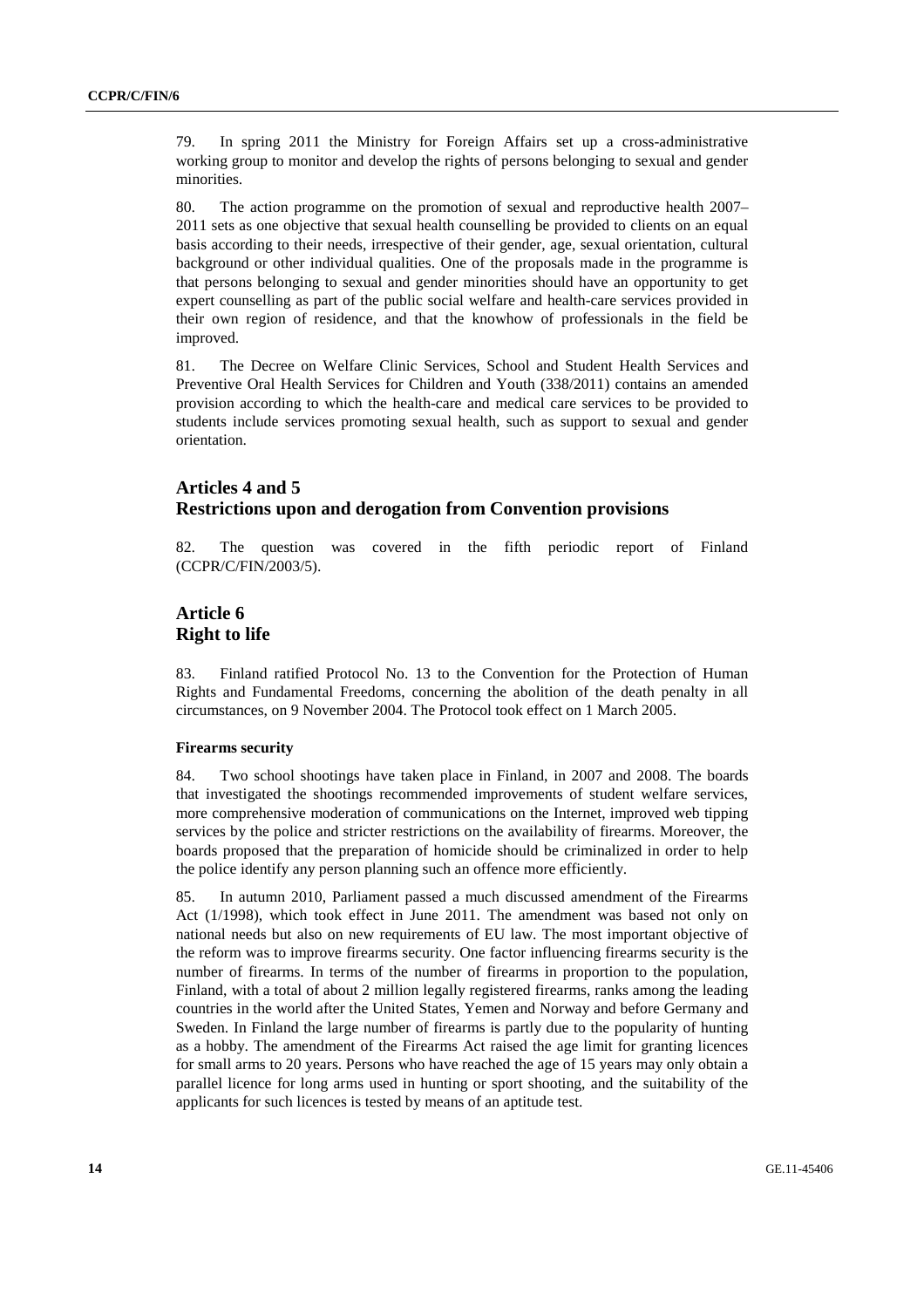#### **Birth rates, childbirth-related deaths of women and unwanted pregnancies**

86. The trend in births in Finland turned downwards in the middle of the 1990s but has risen steadily from 2002. The total fertility rate has risen slightly and was 1.87 in 2010. The figure is rather high in comparison with other European countries but remains under the population replacement level.

87. The number of childbirth-related deaths of women has been 1–7 per year.

88. Since 1970, Finland has had Abortion Act (239/1970). According to the act, an abortion may be conducted on medical grounds and on social grounds. In more than 90 per cent of all abortion cases the pregnancy is terminated on social grounds. The numbers of abortion show large variation by region. No incidents of illegal abortion are known in Finland.

89. In 2010, 8.6 abortions were conducted per one thousand women at fertile age (aged 15–49). In 2006–2010 the number of abortions declined mainly because their number among women under 20 years of age went down. The number of abortions declined also among women under 25 years, but most abortions are still conducted in the age group of 20–24. The number of repeated abortions has risen steadily: in 2010 more than one third of all abortion patients had already undergone an abortion.

90. In 2010, one third of all abortion patients under 20 years of age reported that they did not use any contraception at all when their pregnancy began. Most abortion patients under 20 years had used a condom when their pregnancy had begun. About 3 per cent of the abortion patients under 20 had used emergency contraception. The rate among all abortion patients was slightly higher. Since 2008, one third of all health centres have established the practice of distributing cost-free contraceptives to clients under 20 years of age.

91. In the 2000s, the Government has steered family planning more efficiently by national norms and information. In 2007, the Ministry of Social Affairs and Health published the first national action programme for the promotion of sexual and reproductive health (2007–2011). Among other objectives, the action programme aims at increasing the use of contraceptive services and contraceptives and at improving the knowhow of those working in the field. The interim evaluation of the action programme in 2010 showed that all health centres had arranged pre-pregnancy counselling services, but the implementation varied largely. At about 40 per cent of all health centres young clients with questions on sexual health obtained access to consultation within a week from contacting the health centre. The action programme will be updated after the final evaluation in 2011.

92. The Government has issued a decree on welfare clinic services and school and student health services (338/2011; a decree on this subject was issued for the first time in 2009). The decree provides that school and student health services must include counselling on sexual health and contraception to support school pupils' and students' sexual maturation and development.

93. The new Health Care Act (1326/2010), which entered force on 1 May 2011, obligates all municipalities to provide residents in their territories with contraception counselling and other services promoting sexual and reproductive health.

94. From 2006, the curricula of comprehensive schools and general upper secondary schools have included health education, which also covers sexual and reproductive health. The national School Health Survey, conducted every second year, has shown that school pupils' and students' level of knowledge about sexual health has improved during the last ten years. Girls have better knowledge than boys, and students in general upper secondary schools have better knowledge than those in vocational educational institutions.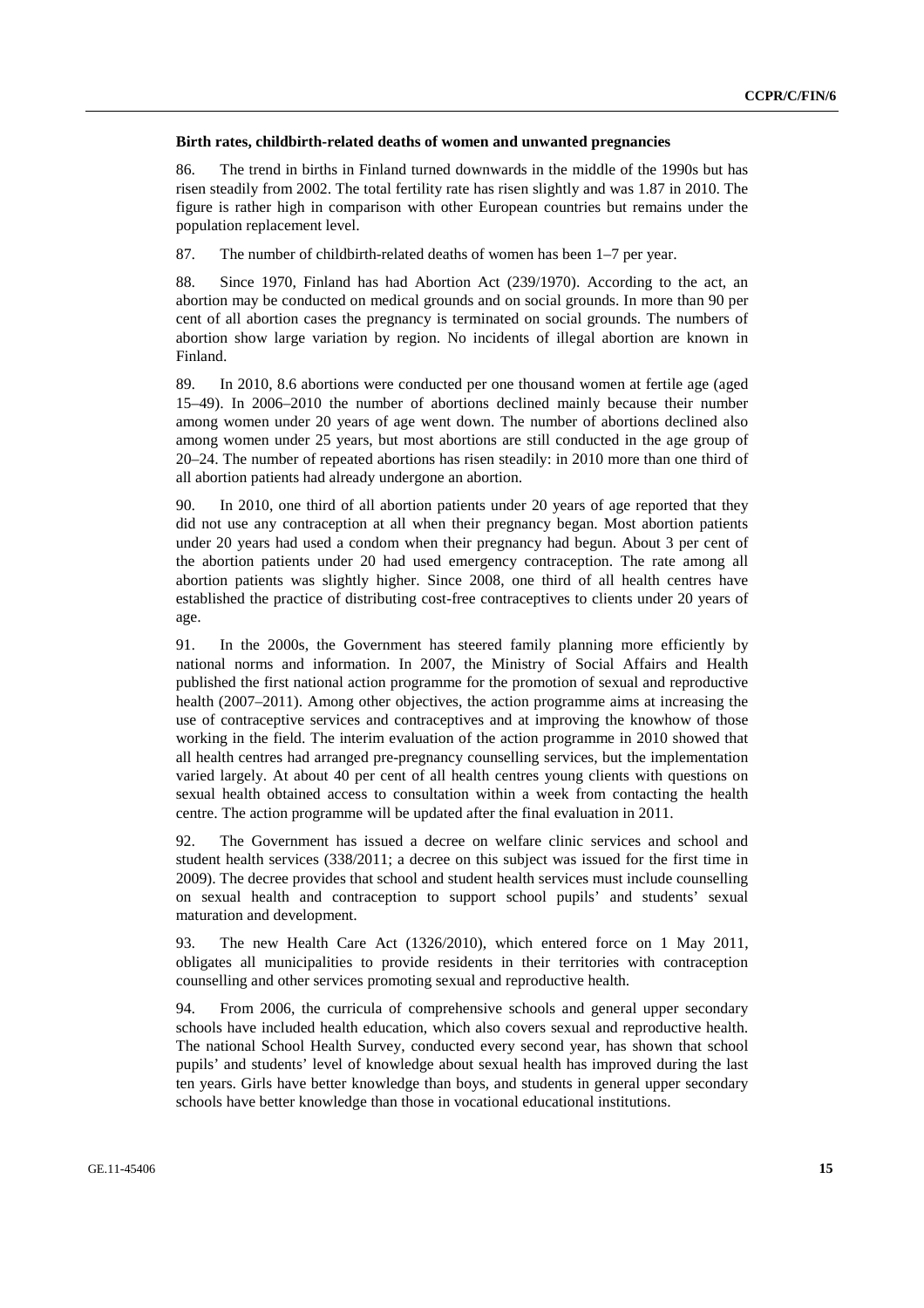#### **Lethal violence in intimate relationships**

95. The second most common type of homicide in Finland is a male partner's killing his female partner. Former partners, too, are considered as partners. In 2010 about one fifth of all incidents of homicide represented this type of offence. For instance in 2003–2007 a total of 114 women in Finland were killed by their male partners or former partners. The homicide data base maintained by the National Research Institute of Legal Policy shows that in 2006 in all 21 women and in 2007 in all 26 women died as victims of violence in intimate relationships. The number has been nearly unchanged in recent years.

### **So-called honour killings**

96. The Criminal Code of Finland does not contain explicit criminalizations of so-called honour killings, female genital mutilations or forced marriage, and no other legal sanctions are provided, either. The prevailing understanding is that the legislation in force applies to such acts, too.

97. According to Monika – Multicultural Women's Association in Finland, every fourth woman who dies as a victim of family violence has an immigrant background.

# **Article 7 Prohibition of torture and other cruel, inhuman or degrading treatment**

#### **Criminalization of torture**

98. Chapter 11 of the Criminal Code (39/1889), dealing with war crimes and crimes against humanity, has been supplemented with separate penal provisions concerning torture. The amendment took effect on 1 January 2010. According to the Criminal Code, torture refers to the intentional causing of severe mental or physical suffering to another person for the purpose of obtaining a confession or information, or punishing, intimidating, forcing or discriminating. The punishment imposable for torture is at least two years and at most twelve years of imprisonment.

99. Finland is preparing to ratify the Optional Protocol to the Convention against Torture and other Cruel, Inhuman or Degrading Treatment or Punishment. In connection with the ratification, Finland will establish a national supervisory body with the task of inspecting places where detained persons are kept or may be kept. The working group that prepared the ratification proposed in its report the Parliamentary Ombudsman to be designated as the national preventive mechanisms in Finland.

#### **Violence against women**

100. The extended ministerial group for internal security has adopted a national action plan to reduce violence against women for the years 2010–2015. In the preparation of the action plan, account was taken of, for instance, the recommendations of the Committee on the Elimination of Discrimination against Women and the policies of the Council of Europe. However, when the action plan was adopted, no separate resources were allocated for implementing the measures. A total sum of EUR 40,000 has been reserved for programmes to stop violent behaviour in 2011–2012.

101. In May 2011 Finland signed the Council of Europe Convention preventing and combating violence against women and domestic violence. Finland will start to prepare the ratification of the Convention in autumn 2011.

102. As from the beginning of 2010, petty assault has been an offence subject to ex officio prosecution in cases where the perpetrator is a person close to the victim. This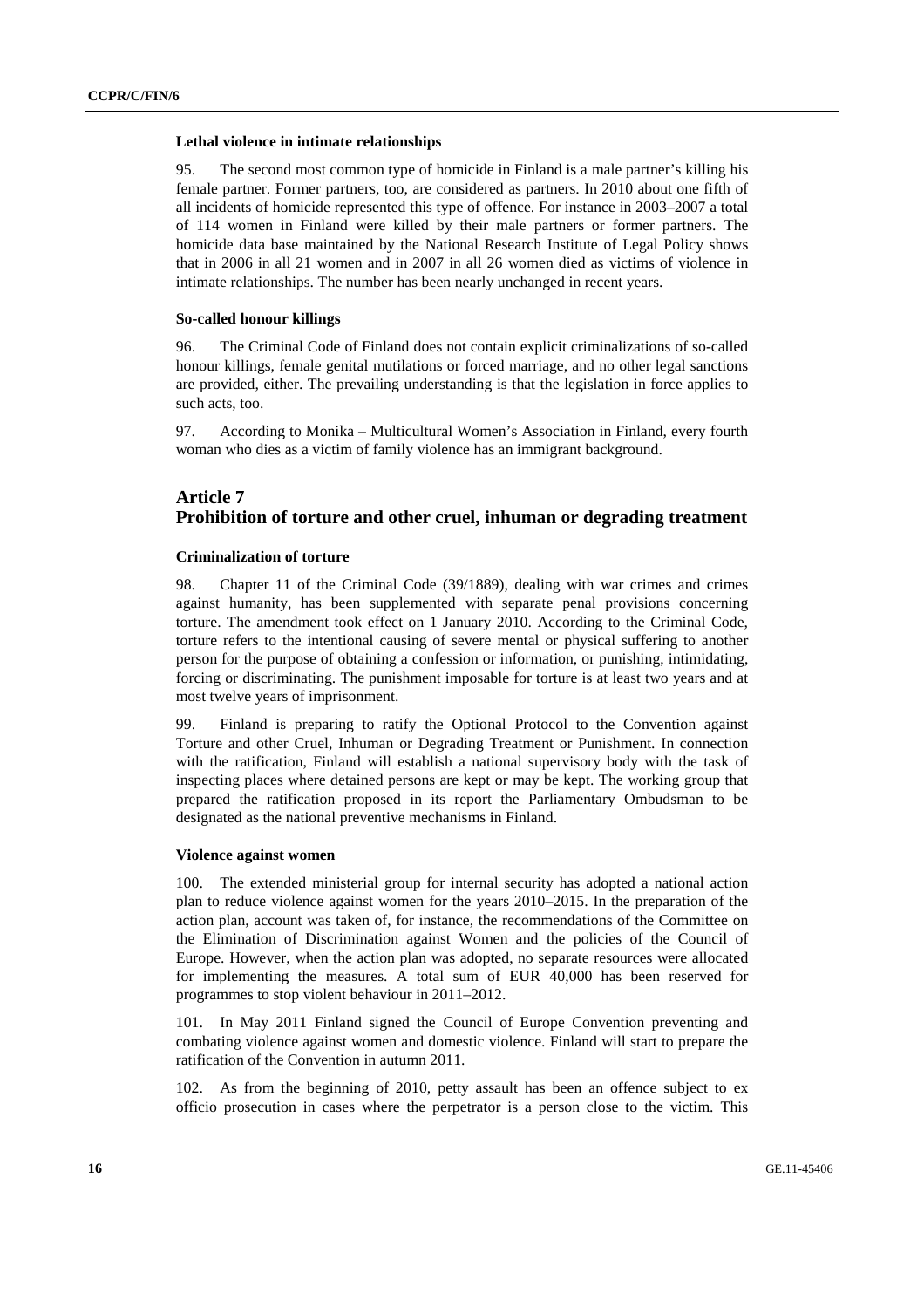amendment of the Criminal Code is intended to improve the opportunities of authorities to intervene in violence in close relationships, including violence against women in intimate relationships.

103. The provisions of the Criminal Code on sex offences, too, have been amended. Currently also those acts where the perpetrator has sexual intercourse with the victim while the victim is incapable of defending herself or himself are regarded as rape. Defencelessness may be due to e.g. unconsciousness, illness, disability or fear. Moreover, the National Research Institute of Legal Policy is examining the punishment practice for rape. On the basis of the findings, the Ministry of Justice will assess whether the reform of sex offence legislation should continue.

104. The Internal Security Programme, adopted in 2008, includes means to intervene more efficiently in female genital mutilation. Training on this subject is provided especially to health-care and child welfare professionals, social workers and staff of day care homes and schools.

# **Article 8 Prohibition of slavery and servitude**

#### **Trafficking in human beings**

105. The provisions of the Criminal Code (39/1889) concerning trafficking in human beings entered force in August 2004. The Code provides that a person who by abusing the dependent status or vulnerable state of another person, by deceiving another person or by abusing a mistake made by that person, by paying remuneration to a person who has control over another person, or by accepting such remuneration takes control over another person, recruits, transfers, transports, receives or harbours another person for purposes of sexual abuse, forced labour or other demeaning circumstances or removal of bodily organs or tissues for financial benefit shall be sentenced for trafficking in human beings. An attempt is punishable. The punishment for trafficking in human beings is at least four months and at most six years of imprisonment. The punishment for aggravated trafficking in human beings is at least two years and at most ten years of imprisonment.

106. The position of victims of trafficking in human beings was improved in 2006 by including in the Aliens Act (301/2004) provisions on issuing a residence permit for a victim of trafficking and on a related reflection period. Moreover, the Act on the Integration of Immigrants and Reception of Asylum Seekers (493/1999) was amended in 2007 by including new provisions on assistance and support to victims of trafficking.

107. Finland adopted a national action plan against trafficking in human beings in spring 2005 and revised it in June 2008. The approach of the action plan is based on human rights and the victim's situation. The impacts of the measures taken are assessed more efficiently than before from the gender perspective and that of children. Multiprofessional know-how is emphasized. The objectives of the action plan also include to identify victims of trafficking better than before, to raise awareness of trafficking and to prevent trafficking for instance by influencing demand.

108. Since 2009 the Ombudsman for Minorities has acted as the national rapporteur on trafficking in human beings. The Ombudsman issues recommendations and opinions on activities to combat trafficking and on the implementation of victims' rights. She also provides advice and assistance to victims of trafficking and comparable offences for safeguarding their rights.

109. Parliament considered the Ombudsman's first report on trafficking in human beings at the turn of the years 2010 and 2011. On the basis of the report Parliament has required,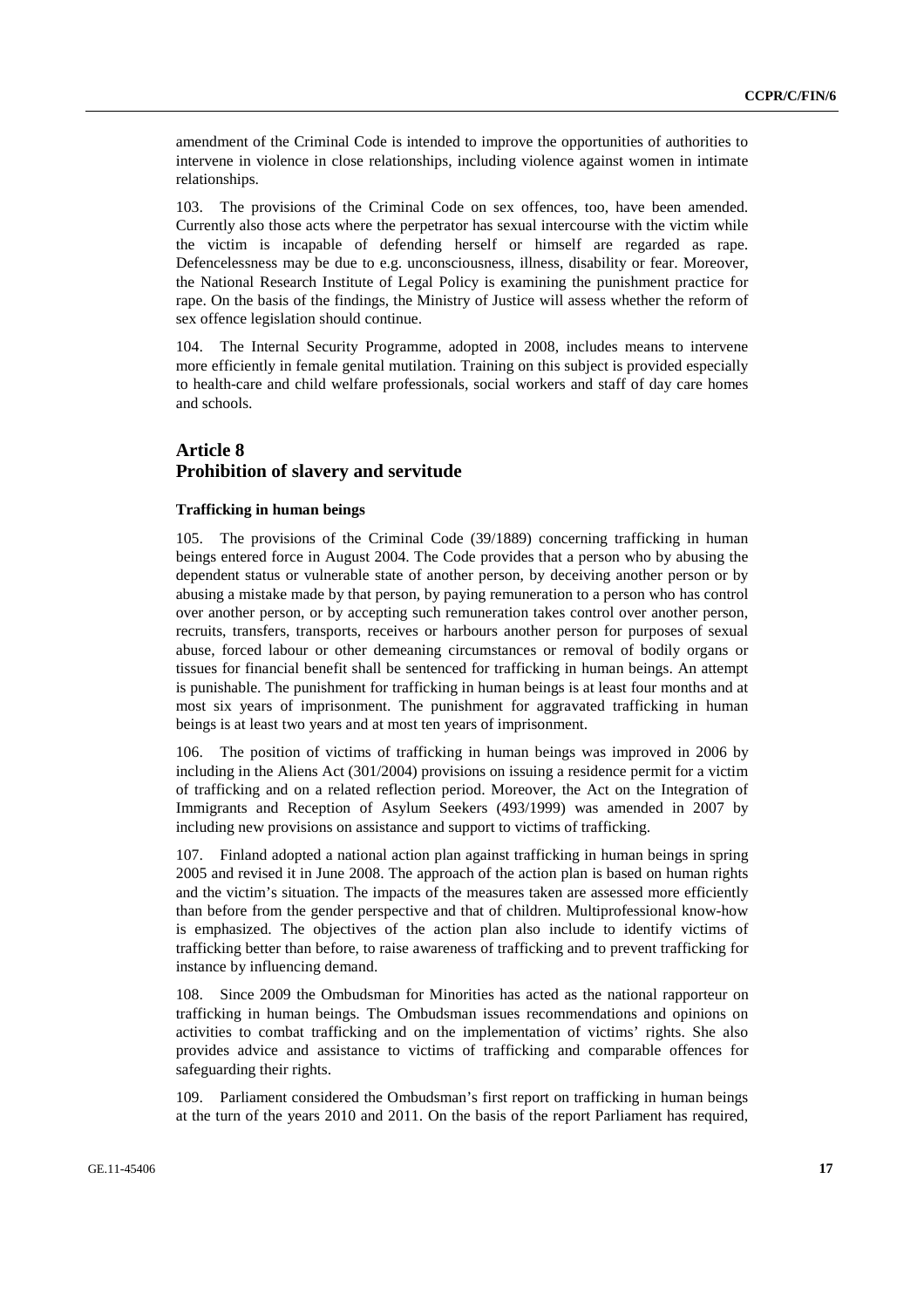among other things, that the Government draft a separate act on the assistance system for victims of trafficking. In addition, Finland should establish a national unit specialised in investigating trafficking in human beings and related offences and designate key prosecutors specialised in these types of offences.

110. In respect of employment legislation and the supervision of employment relationships of foreign workers, Parliament has required that work-related trafficking in human beings should be prevented more efficiently and that the Aliens Act should be amended urgently by stipulating that residence permits are no longer issued specifically for employment with a certain employer.

111. Finland signed the Council of Europe Convention on Action against Trafficking in Human Beings in August 2008. Towards the end of 2010 the report of the working group preparing the implementation of the Convention was circulated broadly for comments. The Government will submit its proposal for adopting the Convention and the necessary legislative amendments to Parliament in late 2011.

#### **Criminalization of purchase of sexual services**

112. The purchase of sexual services from victims of trafficking in human beings was criminalized in August 2006. Originally, the Government proposed criminalising the purchase of all sexual services. However, Parliament decided to delimit the criminalization into trafficking in human beings because it considered that a full prohibition would further weaken the already weak position of prostitutes and hamper the investigation of serious offences related to prostitution.

113. According to the Council for Equality the police often have difficulties in obtaining evidence of the purchaser's awareness of pandering or trafficking in human beings behind the purchased sexual services. Because of this difficulty to gather evidence, the partial criminalization of the purchase of sexual services was not successful, and that is why the Council supports a full prohibition of such activity. Moreover, the Council is concerned that incidents of trafficking in human beings are not identified efficiently because the authorities are insufficiently resourced and trained.

114. Moreover, the Council for Equality points out that from the victim's perspective, pandering and trafficking in human beings differ significantly from each other, for the victim of a trafficking offence is a complainant whereas the victim of a pandering offence is only a witness.

115. After considering the 2010 report on trafficking in human beings, Parliament required that the Government should take measures to eliminate the overlap of the penal provisions concerning trafficking in human beings and pandering and to strengthen the legal status of victims of pandering by giving them a complainant's status in criminal proceedings.

# **Article 9 Grounds for deprivation of liberty**

### **Deprivation of liberty on grounds of offence**

116. Deprivation of liberty on grounds of offence may be based on the provisions of the Coercive Measures Act (450/1987) on apprehension, arrest and detention. The Criminal Investigations Act (449/1987) contains provisions on the obligation of a person to be present in criminal investigation.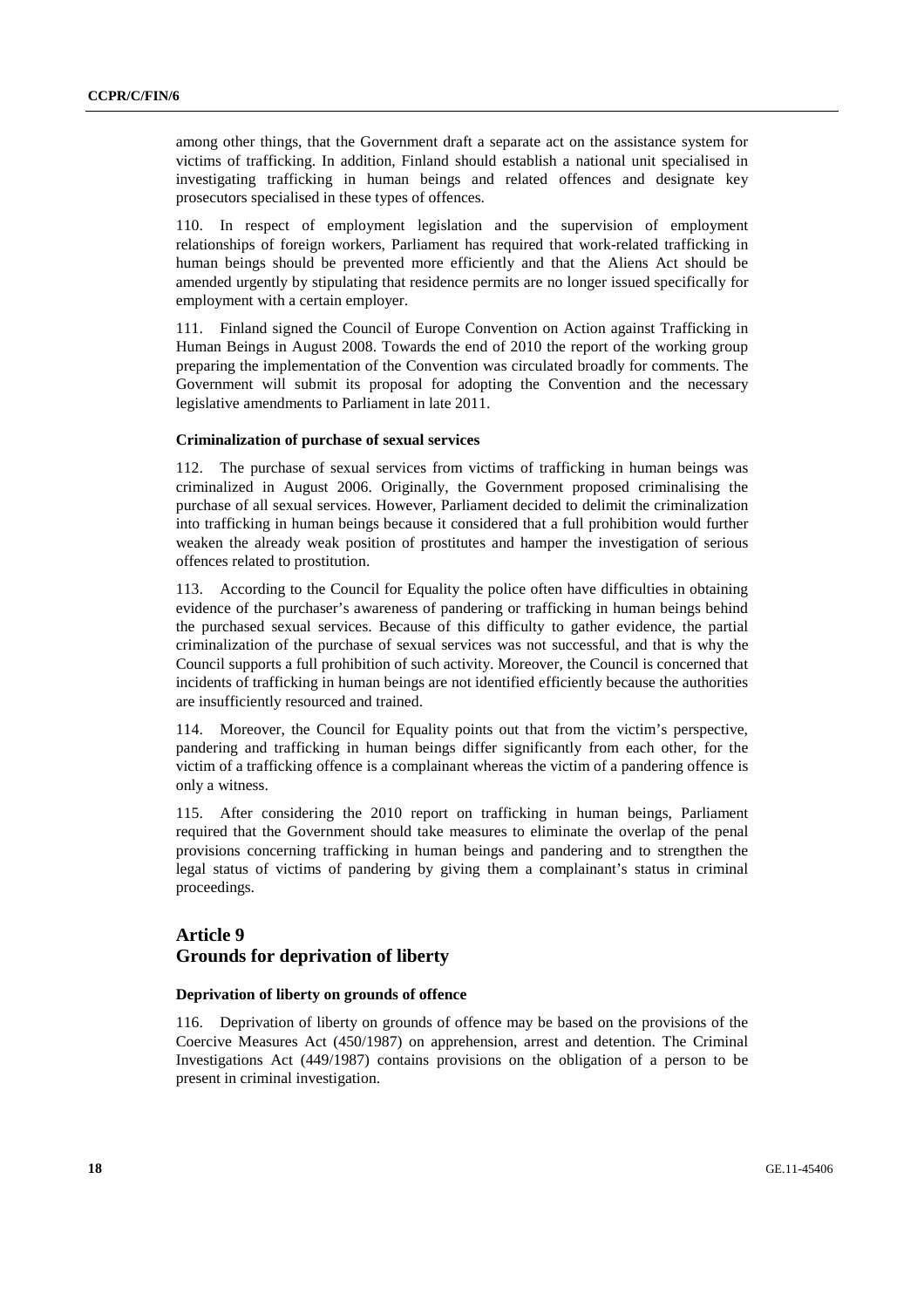117. A person may also be apprehended by virtue of section 11 of the Police Act (493/1995) for the purpose of protecting the person. The practice of taking intoxicated persons into custody is based on this provision of the Police Act.

118. The Act on the Treatment of Persons in Police Custody (841/2006) applies to the treatment of remand prisoners and apprehended and arrested persons kept in custody by the police.

119. According to the police, the police and the other authorities supervising compliance with law conducted a total of 131,103 apprehensions and arrests of persons in 2010. The number is nearly the same as in 2009. In almost 60 per cent of these cases an intoxicated person was taken into custody.

#### **Involuntary treatment given against the person's will**

120. The Mental Health Act (1116/1990) lays down conditions on which a person may be ordered to involuntary treatment in a psychiatric hospital.

121. If a court waives sentence on an accused on account of his or her state of mind, it may order that the person be kept in prison until the National Institute for Health and Welfare has decided whether the person needs treatment in a psychiatric hospital.

122. During 2009 in all about 30,600 patients were treated in psychiatric institutions. Of the new patients registered in 2009, nearly one third had been referred to involuntary psychiatric treatment.

123. The Ministry of Social Affairs and Health is preparing a reform of the Mental Health Act for regulating more precisely the responsibility in decision-making that influences an individual's rights and obligations.

124. The Act on Special Care of Mentally Handicapped Persons (519/1977) lays down conditions for special care given against a person's will. Annually, fewer than 10 mentally handicapped persons have been treated involuntarily.

125. The Child Welfare Act (417/2007) lays down conditions for the urgent placement and taking into care of a child and contains provisions on substitute care. Substitute care may be arranged also in institutions. In 2009 more than 16,000 children and young persons were placed outside their homes. About one third of them were placed in institutions. Of all children taken into care slightly less than one fifth had been taken into involuntary care. Most such children are aged 13–17 years. The youngest children taken into involuntary care are babies under one year of age.

126. According to the Act on Welfare for Substance Abusers (41/1986) a person may be ordered to involuntary treatment on account of his or her health risk or violent behaviour. Only very seldom have persons been ordered to involuntary treatment.

127. The Communicable Diseases Act (583/1986) provides that a person who has a generally hazardous communicable disease or is justifiably suspected of having such a disease may be isolated in a medical care institution for a maximum of two months. At the place of isolation, the person may, even against his or her will, be given the treatment necessary to prevent the spread of the disease. No such isolation has been needed. The Ministry of Social Affairs and Health is preparing a reform of the Communicable Diseases Act.

128. In 2010 the Ministry of Social Affairs and Health set up a working group to consolidate, to the extent possible, into one statute all legislation restricting the right of selfdetermination of social welfare and health-care clients and patients. The need for a legislative reform concerns especially the involuntary treatment and protective measures used in services for mentally retarded persons and dementia patients, the treatment of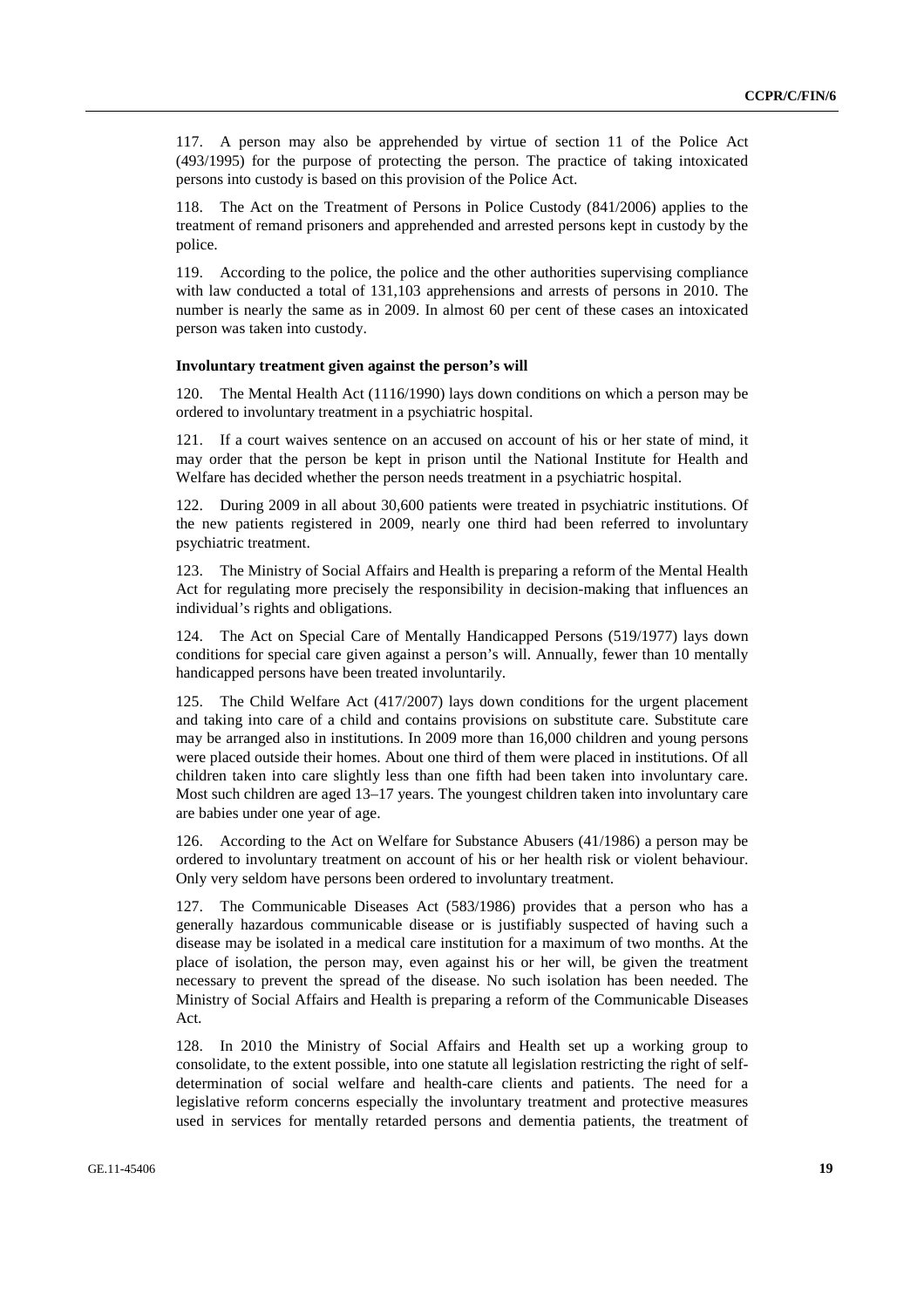pregnant substance abusers, and restrictions on the right of self-determination in somatic and psychiatric care.

129. Among other issues, the working group assesses what responsibility persons without public sector employment relationships have in relation to patients' or clients' rights in privatised and outsourced social welfare and health-care services.

130. The working group also examines the possible need to reform the Act on the Status and Rights of Patients (785/1992), the Act on the Status and Rights of Social Welfare Clients (812/2000) and any other social welfare and health-care legislation.

#### **Holding asylum-seekers in detention**

131. The Aliens Act (301/2004) provides that, instead of taking interim measures, authorities may order an alien to be held in detention on certain conditions.

132. Finland has one detention unit for aliens. The unit is located in connection with the Metsälä reception centre and has capacity for 40 persons. In 2010, the detention unit registered 534 new clients. Slightly less than 90 per cent of them were men. Of all clients in the detention unit, 17 were minors, and 4 of them had arrived without a guardian. The average time of detention of a person was 28.8 days. The longest time of detention was 136 days and the shortest less than one day.

# **Article 10 Humane treatment of persons deprived of their liberty**

### **Finnish prison service system and provisions of the Covenant on segregation of juveniles from adults**

133. Article 10 of the Covenant imposes two obligations to segregate juveniles from other prisoners. According to article 10, paragraph 2(b) of the Covenant, accused juvenile persons shall be separated from adults. In addition, Article 10, paragraph 3 provides that juvenile offenders shall be segregated from adults. Finland, as the other Nordic countries, has entered a reservation concerning both these provisions of the Covenant. Finland states in its reservation that although juvenile offenders are, as a rule, segregated from adults in Finland, it does not deem appropriate to adopt an absolute prohibition not allowing for more flexible arrangements.

134. According to the interpretation (general comment No. 21, 1992) of the United Nations Human Rights Committee, which monitors compliance with the Covenant, the concept of "juvenile" in article 10 is to be determined by each State party in the light of relevant social, cultural and other conditions. Finland has not defined the content of the concept of "juvenile" in an unambiguous manner.

135. Chapter 2 c, section 5 of the Criminal Code (39/1889) provides that a person who has committed an offence when under the age of 21 years is subject to less strict provisions on conditional release than adult offenders. The Prison Act (767/2005) provides that in enforcing the imprisonment of juveniles who have committed their offences when under 21 years of age, special attention must be paid to their needs arising from their age and stage of development. Neither provision mentioned above refers to the age of the juvenile offender at the time when the imprisonment is being enforced.

136. Neither the Prison Act nor the Detention Act (768/2005) contains any specific provisions on the placement and segregation of juvenile prisoners, i.e. those under 21 years of age. However, age is mentioned as one of the factors to be taken into account in decisions on placement in prison.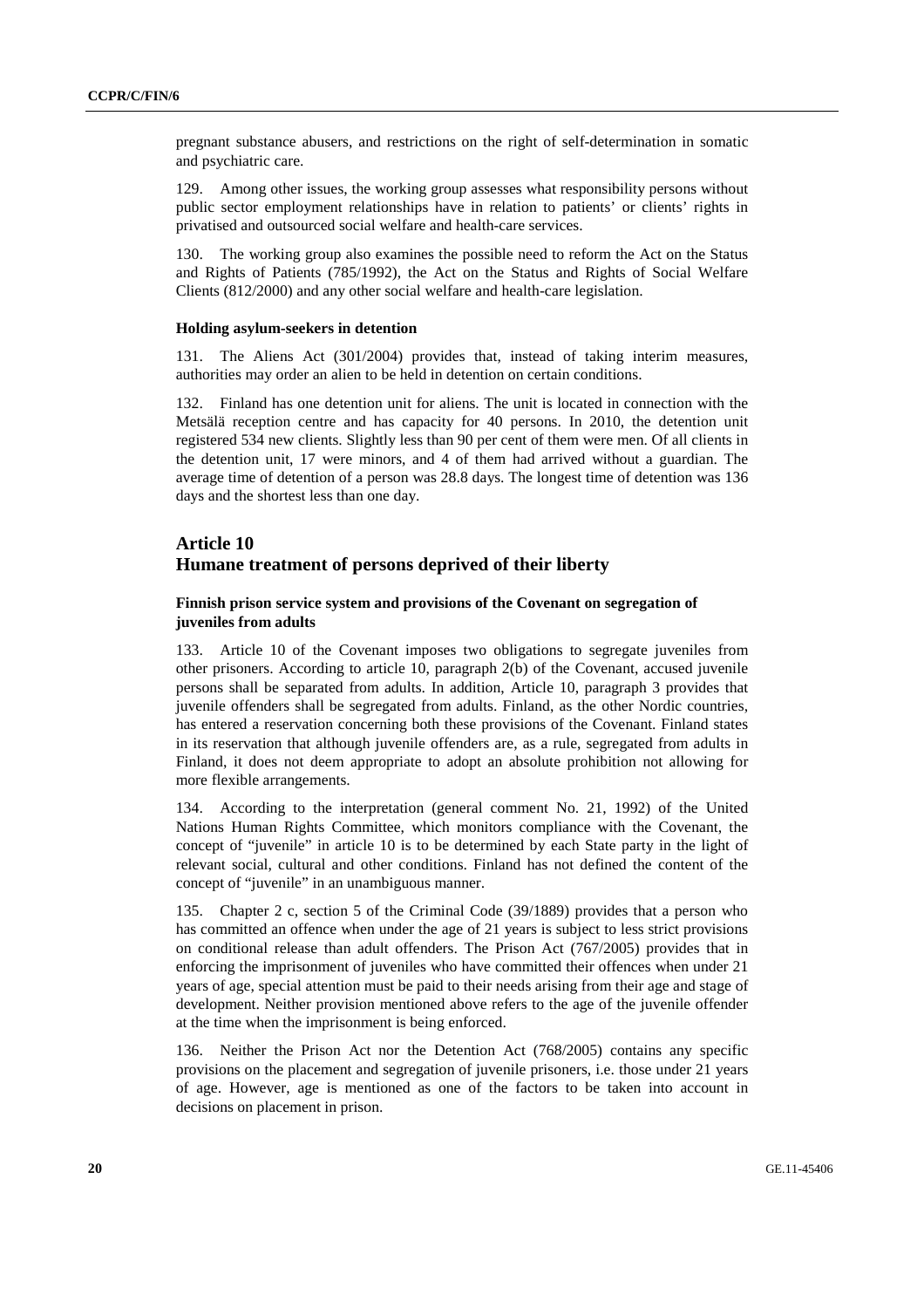137. Separating all young prisoners strictly from adults cannot be considered to serve the best interests of young persons or children in all cases. Moreover, in practice the large size of prison departments and other structural reasons in prisons prevent compliance with provisions of the Covenant in some situations.

After the entry into force of the Covenant nationally, Finland has ratified the Convention on the Rights of the Child, according to which every child deprived of liberty shall be separated from adults unless it is considered in the child's best interest not to do so. The Convention on the Rights of the Child applies only to prisoners and remand prisoners under 18 years of age. Both the Prison Act and the Detention Act contain a separation obligation in line with the Convention.

139. Finland does not intend to formulate more precisely its reservations entered in respect of article 10, paragraphs 2(b) and 3 of the Covenant or to amend them.

### **Overall reform of enforcement of imprisonment**

140. In October 2006, Finland carried out a comprehensive overall reform of the enforcement of imprisonment and remand imprisonment. The reform was dealt with in Finland's fifth periodic report (CCPR/FIN/2003/). The particular purpose of the reform, which modified the objectives and content of the enforcement of imprisonment and the organization of the prison service administration, was to reduce the risk of recidivism by different means.

141. The most important new legislation consists of the Prison Act (767/2005), the Detention Act (768/2005) and Chapter 2 c of the Criminal Code (39/1889), concerning imprisonment and conditional release.

142. In order to reduce the risk of recidivism, all prisoners are provided with an individual sentence plan, covering both the period of imprisonment and conditional liberty. The plan is the most important instrument for ensuring target-oriented enforcement and effectiveness. Prisoners are motivated to comply with the plans in a committed manner by offering them advantages as rewards for compliance, e.g. advanced prison furlough, placement in open prisons and release on parole under supervision.

143. The reform intensified the activation of prisoners, increased their engagement in productive activities and improved inducements in the wage system for prisoners. Differences between closed and open prisons were reduced. In open prisons prisoners are paid current wages for skilled work. The wages are subject to taxes, and the prisoners also pay for their maintenance.

144. A first-time prisoner is conditionally released after serving half of the sentence and a recidivist after serving two thirds of the sentence. Young first-time prisoners convicted of an offence committed at the age of 15–20 years are conditionally released after serving one third of the sentence. Recidivists convicted of offences committed at the age of 15–20 are conditionally released after serving half of the sentence.

145. According to the new provisions a life prisoner may be conditionally released after serving 12 years of imprisonment. If the life prisoner committed the offence underlying the imprisonment when he or she was under 21 years old, the earliest possible date of release is after serving ten years of the imprisonment. The Helsinki Court of Appeal decides on the release. A life prisoner who is refused conditional release may appeal against the refusal to the Court of Appeal when one year has passed since the refusal. Since the reform took effect, the Court of Appeal has released in all 10 life prisoners conditionally. The average duration of imprisonment of the life prisoners released in 2008 was about 12.5 years. This figure does not include pre-trial imprisonment before the life imprisonment. In 2009, an average of 152 prisoners was serving a life imprisonment.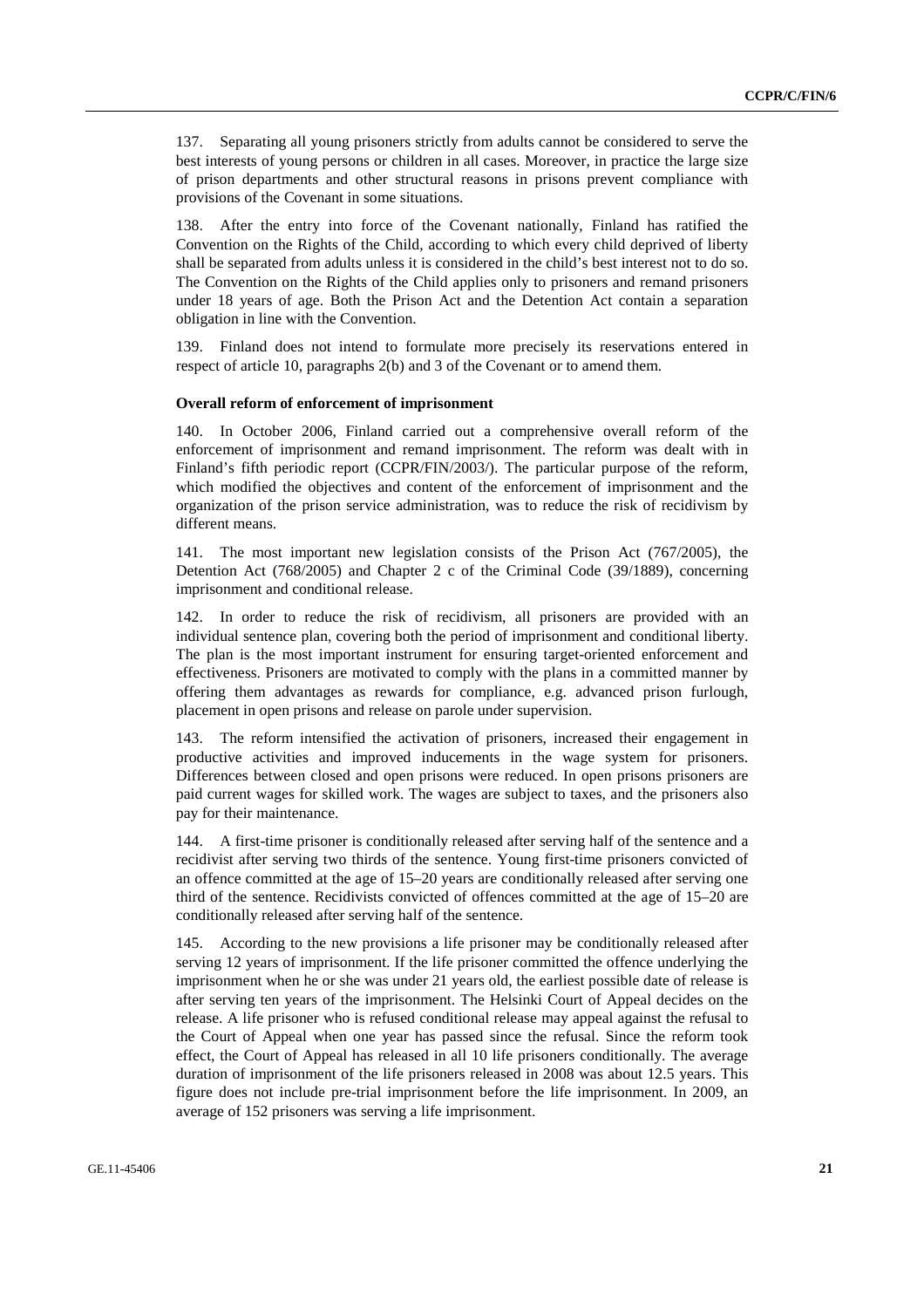146. Prison furloughs granted to life prisoners are intended to stimulate their contacts with the world outside prison and thus to improve their opportunities to reintegrate into society after serving the sentence. The Prison Act provides that a life prisoner must be granted a supervised prison furlough at least once a year after he or she has been deprived of liberty for eight years.

147. The reform also introduced release on parole under supervision, which is intended to support the controlled reintegration of prisoners into society. A prisoner may not be released on parole under supervision outside the prison earlier than six months before the regular conditional release. During the parole period the prisoner may be supervised by technical devices, mainly by GSM technology. By the end of June 2009, more than 500 prisoners had been released on parole under supervision. Only in about 10 per cent of the cases had it been necessary to cancel the parole because the released prisoner had failed to comply with the required conditions, mainly by abusing intoxicants.

148. An organizational reform of the criminal sanctions administration took effect at the beginning of 2010. In the reorganization the Probation Service, the Prison Service and their central organization, the Criminal Sanctions Agency, were merged into one authority, the new Criminal Sanctions Agency.

149. Cells without toilets, so-called slop out cells, have constituted a problem in the prison service activities. This issue was covered in the combined fifth and sixth period reports of Finland on the implementation of the United Nations Convention against Torture and Other Cruel, Inhuman or Degrading Treatment or Punishment (CAT/C/FIN5–6, Finland's answer to question No. 15 of the Committee against Torture).

#### **Number of prisoners**

150. Keeping the number of prisoners under control is one of the primary targets in Finnish criminal policy. During the first years of the 2000s the number of prisoners was on the increase, but in 2006 it started to decline. The downward trend was mainly due to the reform of the Prison Act and changes in the system of converting unpaid fines into imprisonment.

151. In 2010 the average number of prisoners in Finland was 3,291. Most of them were convicted prisoners. In March 2011, women accounted for about 7 per cent of all prisoners, and foreigners for slightly more than 10 per cent. The number of young and minor prisoners was low: 5 of them were younger than 18 years of age and slightly more than 70 were aged 18–20.

152. The number of prisoners imprisoned for failure to pay fines has been reduced by restricting the possibility of converting unpaid fines into imprisonment. The conversion ratio has been raised, the maximum length of a single imprisonment sentence for failure to pay fines has been reduced and some day-fines have been made inconvertible. At the beginning of 2006, the prisoners serving imprisonment only for failure to pay fines numbered about 180 and at the beginning of 2009 they numbered 108.

#### **Monitoring sentence**

153. Parliament has passed an act on a new form of punishment, i.e. monitoring sentence. The Act will take effect in November 2011. The monitoring sentence may be imposed instead of unconditional imprisonment when a sentence of community service is counterindicated due to previous community service sentences or other weighty reasons. The monitoring sentence may be imposed instead of imprisonment of a minimum of 14 days and a maximum of eight months.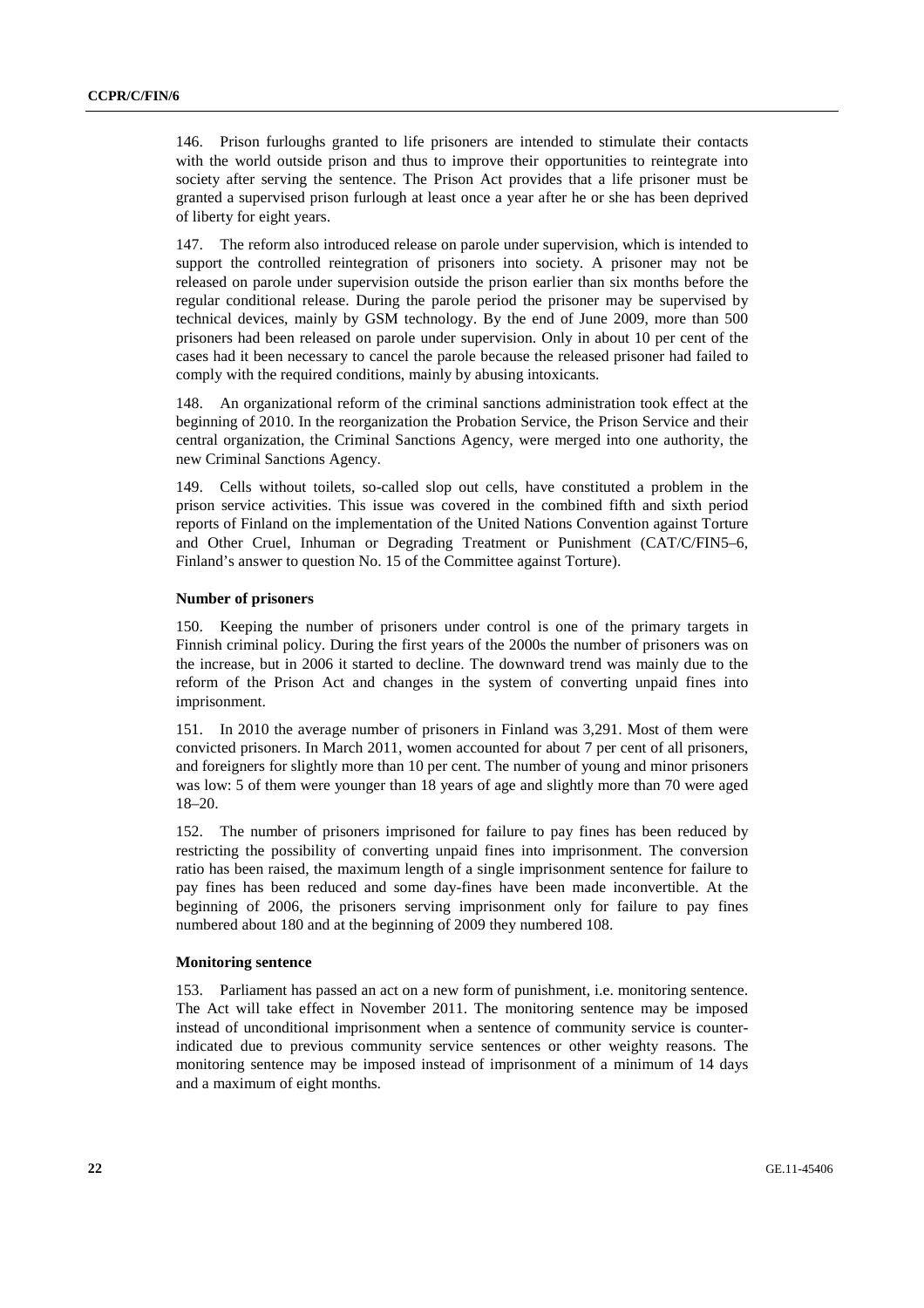154. The target group of the monitoring sentence consists primarily of persons found guilty of drunken driving or thefts. A person serving a monitoring sentence has an abode obligation, i.e. an obligation to stay at home or in another housing facility whenever he or she is not engaging in an activity determined in the enforcement plan. The person is obliged to engage in such an activity for 10–40 hours per week. The estimated annual number of persons sentenced to monitoring sentences is 600–700, and the estimated daily number of monitored persons is on average 110.

# **Article 11 Deprivation of liberty based on contractual obligation**

155. According to section 7, paragraph 3 of the Constitution (731/1999), no one must be deprived of liberty without a reason prescribed by an Act.

# **Article 12 Right to liberty of movement and freedom to choose one's residence**

156. The new Aliens Act (301/2004) took effect in May 2004. The new Act abolished the restriction on aliens' right to move freely in the country and to choose their residence.

#### **Reforms of Municipality of Residence Act and Social Welfare Act**

157. In Finland the Constitution guarantees the right to move freely within the country and to choose one's place of residence, but in practice the need for social welfare and health-care services provided by the public sector has restricted the free movement of elderly persons and persons with disabilities.

158. The reforms of the Municipality of Residence Act (201/1994) and the Social Welfare Act (710/1982), which entered force on 1 January 2011, increased individuals' freedom of choice in respect of institutional care, housing services and family care. The Municipality of Residence Act was supplemented with a provision according to which a person cared for in a long-term care relationship, i.e. lasting more than one year, outside his or her municipality of residence may choose his or her preferred municipality of residence. The precondition is that authorities have decided to place the person in institutional care. The Social Welfare Act was amended so that a person may request also a municipality other than his or her municipality of residence to assess his or her needs for services and to arrange the necessary services. Thus, the person may move from the current municipality of residence to another municipality and be covered by the latter's services. A person in institutional care may for instance move to live near his or her family members and other close persons.

# **Article 13 Right of aliens to stay in the country and lawfulness of expulsions**

159. The new Aliens Act (301/2004), in harmony with EU law, contains provisions on the freedom of movement and right of residence of EU citizens and comparable persons. The Act also includes specific provisions on Nordic citizens' entry into and residence in the country. The Border Guard Act (578/2005) and the provisions issued by virtue of it regulate the crossing of the national border.

160. The provisions on asylum procedures which entered force in 2000, when the old Aliens Act was still in force, remained mainly unchanged in the overall reform of 2004.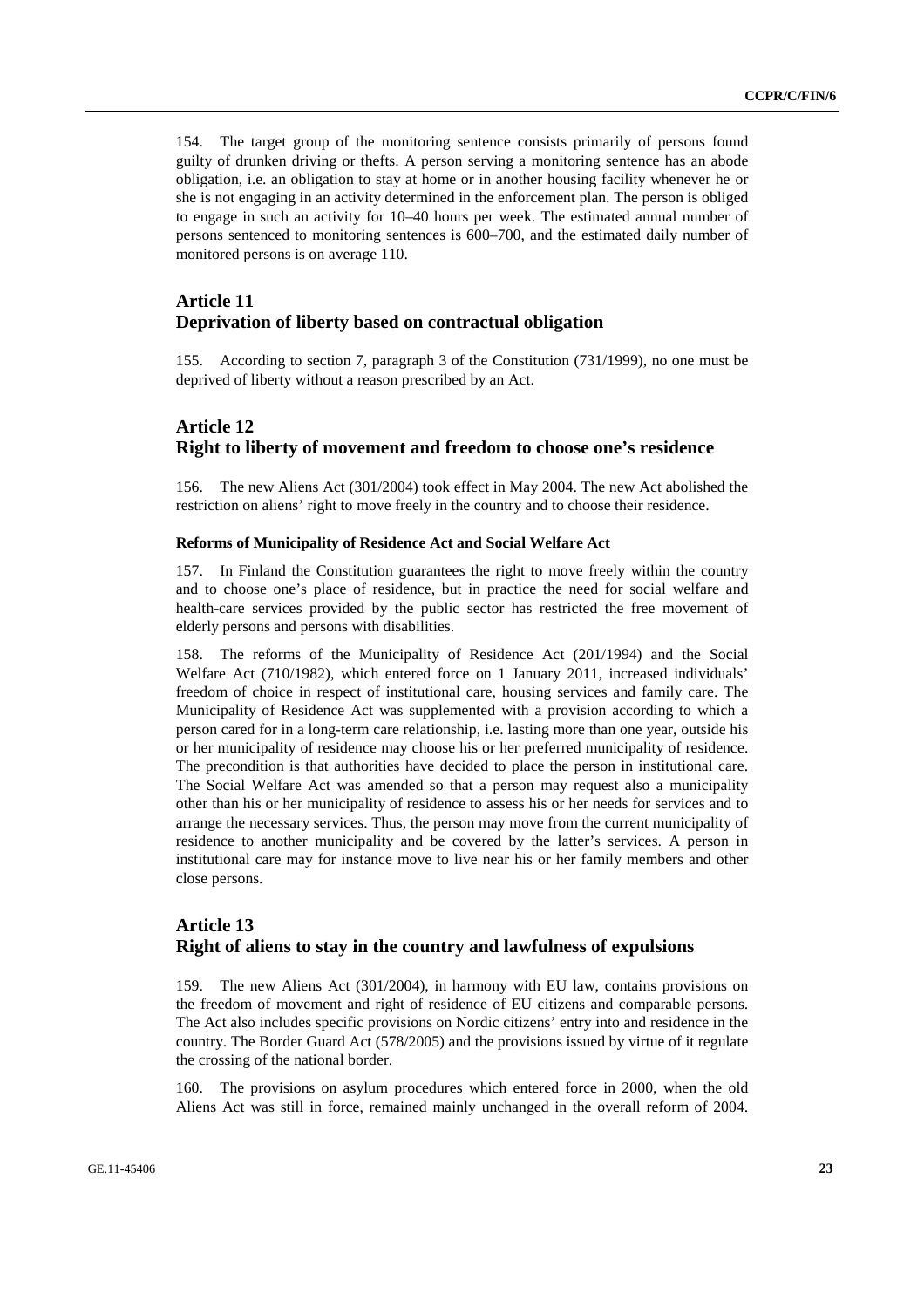Since then, however, the Aliens Act has been amended a number of times, especially as required by EU directives.

161. Firstly, in June 2009 the Aliens Act was supplemented with minimum requirements on defining third-country nationals and stateless persons as refugees or persons in need of other international protection. At the same time, provisions on the content of the granted protection were included. The provisions on a residence permit issued on grounds of the need for other international protection were divided into two provisions, concerning subsidiary protection, in line with the directive, and humanitarian protection.

162. Secondly, the provisions of the Aliens Act on the procedures for granting and withdrawing refugee status were amended in July 2009. Now the Act contains provisions on providing information to applicants for international protection, cancellation and expiry of applications for international protection, asylum interview, acquisition of information on individual cases relating to international protection and expiry of cases relating to international protection before administrative courts.

163. The Aliens Act was tightened and clarified again in August 2010 by introducing an opportunity to establish medically the age of a sponsor or an alien applying for a residence permit and by restricting family reunification in respect of foster children. Issuing a residence permit to a minor on the basis of family ties requires that the child is minor on the date when the residence permit application is decided. Moreover, family reunification of an alien who has obtained international or temporary protection requires that he or she has secure means of support if the family was formed after entry into Finland. The right of asylum-seekers to gainful employment has been restricted, too. An asylum-seeker who has a document entitling him or her to cross the border has the right to gainful employment after staying three months in Finland. In other cases the applicant must have stayed six months in the country.

### **Article 14 Right to equality before courts and tribunals**

### **Judiciary staff**

164. At the end of 2010, women accounted for slightly more than 65 per cent of all employees in both general courts and administrative courts.

#### **Reforms of criminal procedure**

165. The Criminal Procedure Act (689/1997) was amended to a substantial extent in 2006. The Act was supplemented with a new Chapter 5 a, which concerns adjudicating a case without holding a main hearing. In this new procedure, the so-called summary penal proceedings, a judge adjudicates the case on the basis of written material. For the procedure to apply, the accused must have pleaded guilty of the suspected offence, and both the accused and the possible victim must have consented to the procedure. The consent may be withdrawn. An additional condition is that the accused had reached the age of 18 when committing the offence.

166. Since summary penal proceedings may be applied to all offences for which the maximum punishment prescribed by law is two years of imprisonment, the proceedings are possible in respect of nearly all ordinary and petty offences. However, the maximum imposable punishment is only nine months of imprisonment. In addition, the accused has an opportunity to issue an oral statement on the matter if he or she is sentenced to imprisonment for more than six months.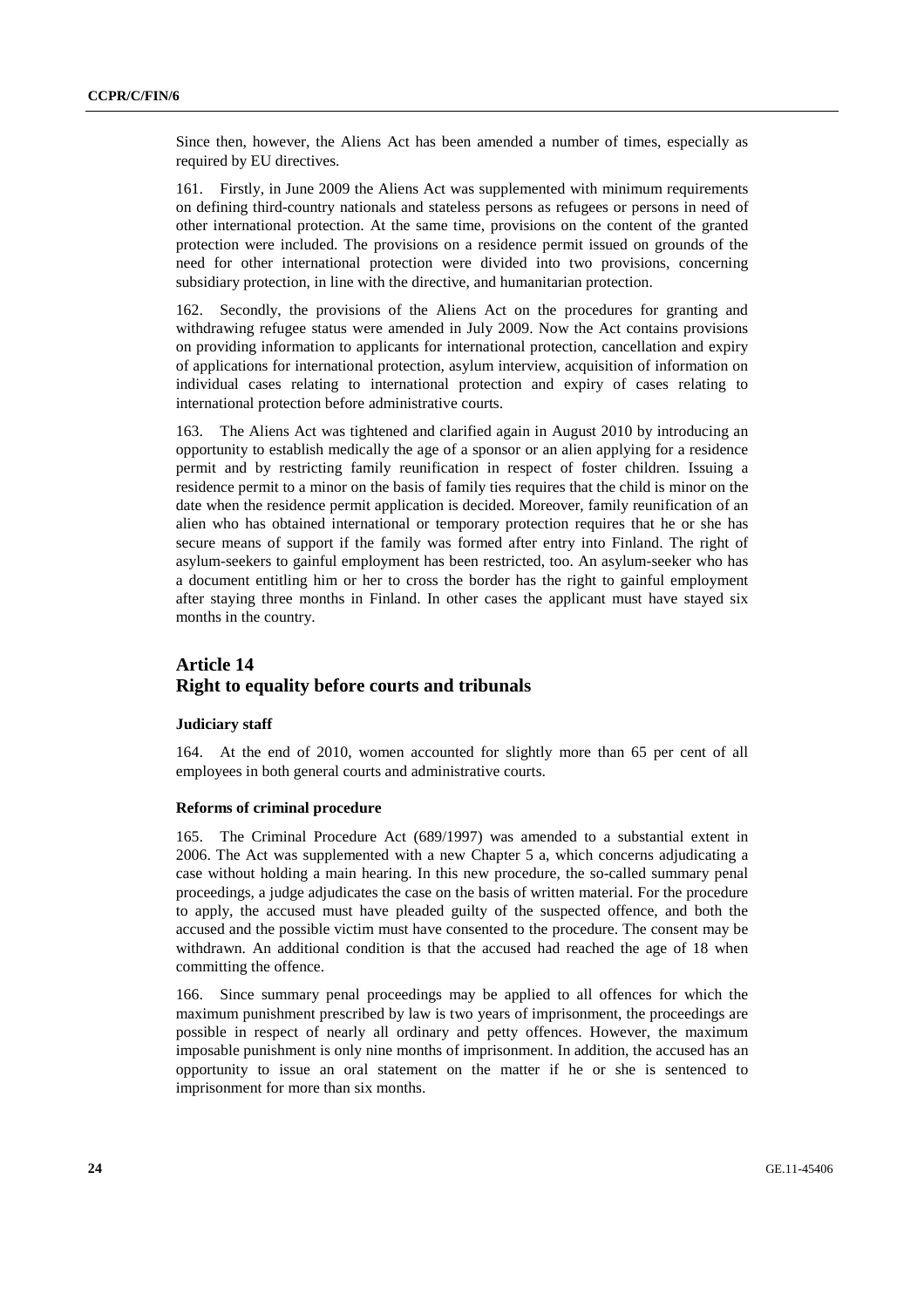167. The possibilities of using technical devices, such as video conference equipment and the telephone have been increased. Hearing for instance a detention issue in a video conference improves security in the hearing and reduces the need for transports between prison and court.

168. Provisions on the language to be used in criminal proceedings were included in the Criminal Procedure Act in 2003. A court may hear a case in either Finnish or Swedish and must issue the judgment in either Finnish or Swedish. In the Sámi Homeland the language of judicial proceedings may also be Sámi, as provided in more detail in the Act on the Use of the Sámi Language before Authorities (516/1991). The Sámi Language Act and the Sámi Homeland are dealt with in more detail in connection with Article 27.

169. In criminal cases pursued by a prosecutor, a defendant and a complainant who do not speak Finnish, Swedish or Sámi have the right to cost-free interpretation. The court, ex officio, provides interpretation at the hearing or invites an interpreter to do it. The judgment must be translated into this language.

170. The right of victims of violent offences to get a state-paid counsel or support person was extended in 2006. Earlier, counsels and support persons could only be ordered for victims of sexual offences, domestic violence or human trafficking. Now also victims of (attempted) homicide, bodily injuries and offences against personal liberty may get such support. In addition, a counsel and a support person are no longer alternatives to each other, but a victim of a violent offence may now get both, if necessary.

#### **Juvenile penalty**

171. At the beginning of 2005 Finland included provisions on juvenile penalty in the Criminal Code (39/1889). The juvenile penalty may be imposed on a young person who has committed an offence at the age of 15–17, if a fine is considered to be too lenient and unconditional imprisonment too severe a punishment in the case. In addition, the court must consider that the juvenile penalty is justifiable for promoting the social adaption of the perpetrator. The penalty consists of supervisory meetings, tasks and programmes promoting coping in society, as well as support and guidance. The duration of the juvenile penalty may vary from four months to one year. The juvenile penalty has been used only scarcely. In 2008, a total of 16 juvenile penalties were enforced.

#### **Right of an accused not to incriminate oneself**

172. The European Court of Human Rights (ECtHR) has held that Finland has violated the right of an accused not to incriminate himself or herself. In October 2009, after the judgment of the ECtHR the Finnish Supreme Court (KKO:2009:80) annulled its earlier ruling which the ECtHR had considered to violate the right not to incriminate oneself.

173. In its annulment decision the Supreme Court considered that if information about a debtor's property relates to both a pending criminal case and to enforcement or bankruptcy proceedings where this information is wanted from the debtor with the threat of punishment, the debtor is entitled to refuse to declare the property. The significance of the information from the standpoint of the debtor's possible guilt is irrelevant.

#### **Compensation for delayed judicial proceedings**

174. The European Court of Human Rights has issued a number of judgments finding against Finland for violating the Convention for the Protection of Human Rights and Fundamental Freedoms by unreasonably long judicial proceedings. The Act on Compensation for Excessive Duration of Judicial Proceedings (362/2009) took effect at the beginning of 2010. It provides that a party may obtain monetary compensation from the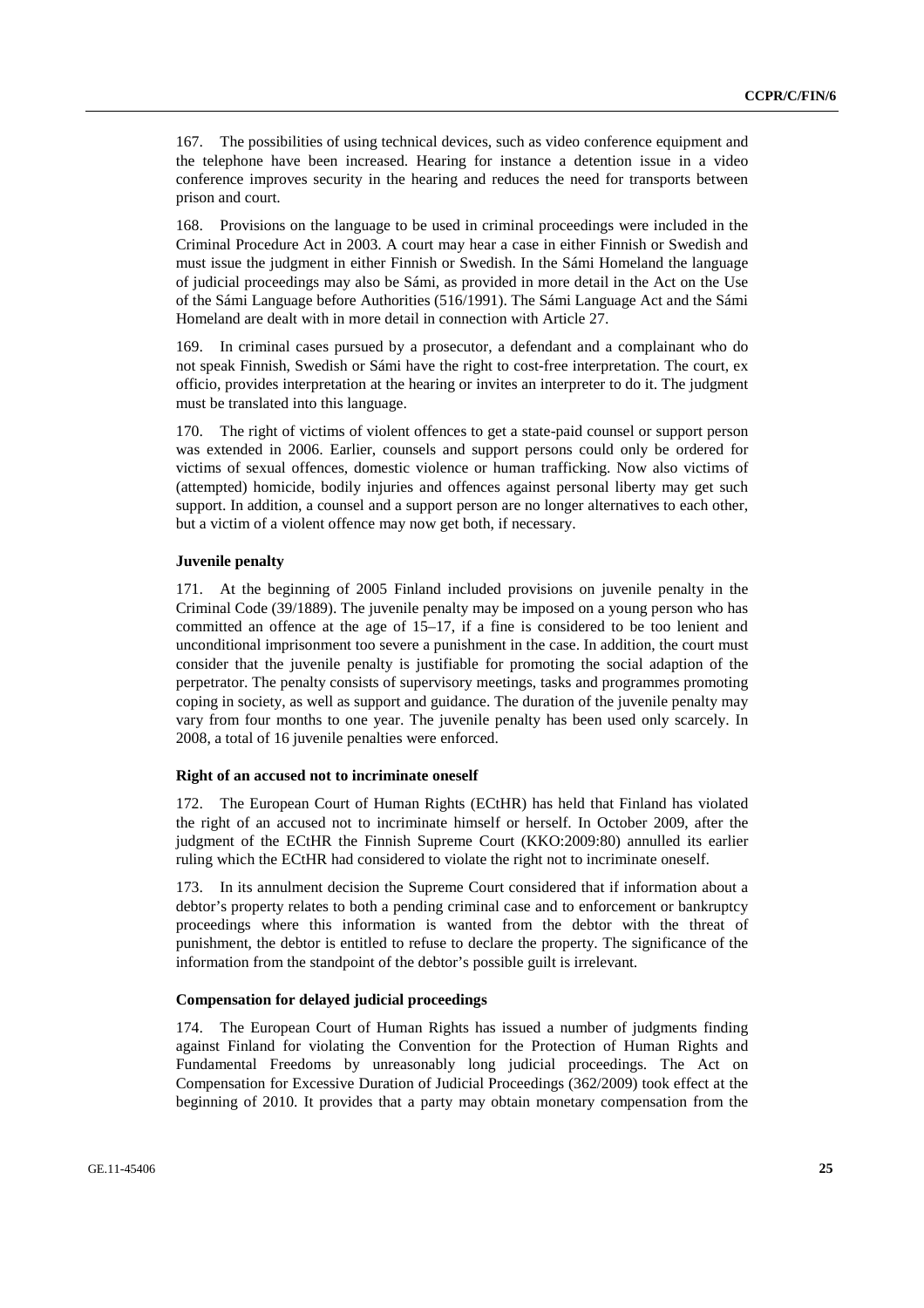State for unreasonably prolonged proceedings. The Court has ruled in its case law that the compensation is an effective remedy within the meaning of the Convention.

175. The Act on Compensation for Excessive Duration of Judicial Proceedings applies to general courts. The amount of the compensation is EUR 1,500 per year for each year during which the proceedings have been prolonged for a reason attributable to the State. The total amount of the compensation is increased by a maximum of EUR 2,000 if the main issue is particularly significant to the party in question. The maximum amount of the compensation, EUR 10,000, may be exceeded for particular reasons. The compensation must be requested from the court considering the main issue before the termination of the proceedings.

176. The Ministry of Justice is drafting a legislative amendment to extend the scope of application of the compensation to legal proceeding before administrative courts, special courts and administrative appellate boards. In addition, the Supreme Court has issued a precedent on the interpretation of the Act on Compensation for Excessive Duration of Judicial Proceedings (KKO:2011:38), stating that compensation may also be paid if the consideration of the issue has ended before actual judicial proceedings, for instance during pre-trial investigation.

177. When the Act on Compensation for Excessive Duration of Judicial Proceedings was enacted, the Code of Judicial Procedure (4/1734) was supplemented with provisions on urgent consideration of cases. According to the new Chapter 19 of the Code, a party to district court proceedings may request the court to order that the case be considered urgently. As a rule, a request for urgent consideration is decided by a judge other than the one considering the main issue.

# **Article 15 Principle of non-retroactive jurisdiction**

178. Finland dealt with the issue in its fourth and fifth periodic reports (CCPR/C/FIN/2003/5 and CCPR/C/95/Add.6).

# **Article 16 Right to recognition as person before law**

179. The new Population Information Act (661/2009) took effect in March 2010. The Finnish Population Information System is a computerised national register that contains basic information about Finnish citizens and foreign citizens residing permanently in Finland. In addition, data on foreigners residing in Finland temporarily, i.e. for less than one year, may be recorded in the Population Information System. The system is maintained by the Population Register Centre and the local register offices.

180. According to the Population Information Act all newborn children who get Finnish citizenship on account of their birth get a personal identity code automatically from the Population Information System when their data are registered in the system for the first time. A personal identity code is given automatically also to a child born in Finland who gets only foreign citizenship at birth but whose mother had a municipality of residence in Finland at the time of the child's birth. Hospitals record all births automatically in the Population Information System.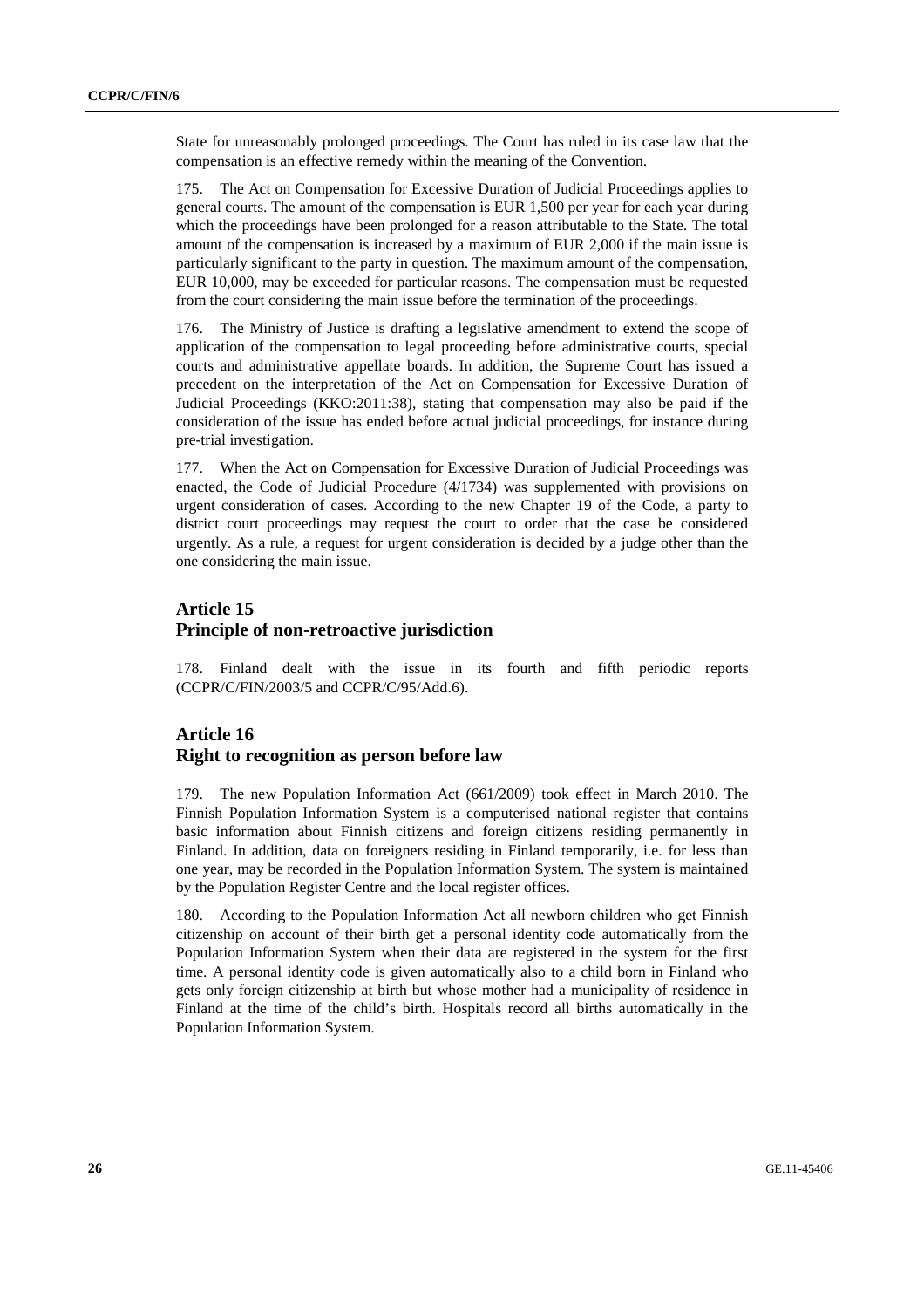# **Article 17 Protection of privacy, family, home and correspondence, and prohibition of attacks on honour and reputation**

#### **Coercive measures interfering with protection of privacy**

181. Searches of the premises have had flaws in Finland. The European Court of Human Rights has found several times against Finland for violating the right to respect for home within the meaning of the European Convention of Human Rights, because it is not possible to refer a decision on house search afterwards to an independent authority for assessment and because such decisions are not supervised in advance, either. The Parliamentary Ombudsman, too, occasionally receives complaints concerning search, according to which the police, for instance, have not given the person living in the searched premises an opportunity to be present during the search or no witness has been summoned to the place.

182. In the new Coercive Measures Act passed by Parliament in March 2011, search is divided into general search (home in the proper sense) and special search (premises where certain information covered by an obligation of secrecy or a right to secrecy may be found; e.g. law offices, doctors' consulting rooms and editorial offices). Decisions on general search are made by an official entitled to arrest, i.e. a prosecutor or a higher police official. Decisions on special search are, as a rule, made by a court, which also designates a search agent participating in the search. The new Coercive Measures Act will enter force in 2014.

183. In respect of both types of search, the existence of the necessary preconditions and the lawfulness of the procedure may be referred to a court for assessment afterwards. This has become possible already in searches under the Coercive Measures Act (450/1987) currently in force.

184. The reform does not significantly change the preconditions for using interception, telemonitoring, technical listening or technical viewing. However, the new Coercive Measures Act contains provisions on new secret coercive measures, which can be used in investigating suspected offences other than petty offences. Such measures cannot be used at least to a large degree in premises protected by the right to respect for home. In systematic observation the suspect is monitored in longer term. The monitoring must not be directed at premises used for permanent residence, and technical devices must not be used in the monitoring of premises protected by the sanctity of home. In undercover acquisition of information a policeman uses false, misleading or disguised information in order to obtain information from a person. Undercover acquisition of information is not permitted in dwellings, not even with the cooperation of the possessor of the dwelling. In this activity, information is acquired in a short term.

185. An overall reform of the legislation on the Border Guard took effect in September 2005. The basic legislation on the Border Guard was divided into the Border Guard Act (578/2005), the Border Guard Administration Act (577/2005) and the Act on the Processing of Personal Data by the Border Guard (579/2005). The reform, intended to improve cooperation between the security authorities, i.e. the Police, the Customs and the Border Guard, strengthened the role of the Border Guard in criminal investigation related to its main functions. The provisions on the processing of personal data were harmonised with the Act on the Processing of Personal Data by the Police (761/2003).

186. With the reform border guardsmen were given the same powers in respect of preventing, investigating and referring to prosecution offences to be investigated by the Border Guard as the police has been given for other offences in the Police Act (493/1995), the Criminal Investigations Act (449/1987) and the Coercive Measures Act (450/1987) or elsewhere in legislation. However, border guardsmen were not given the right to undercover activities, pseudo purchases, interception or telemonitoring.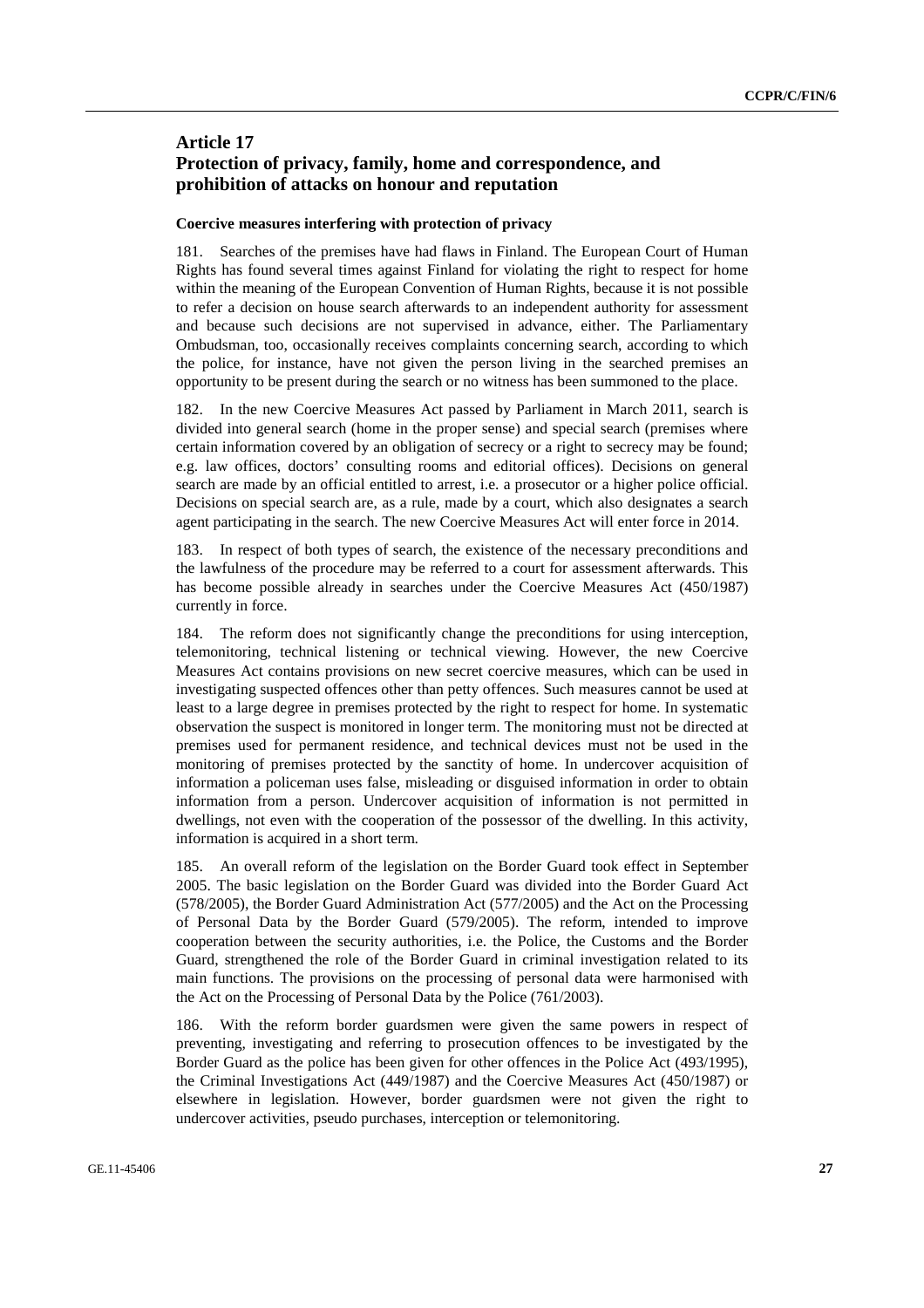# **Article 18 Right to freedom of thought, conscience and religion**

### **Evangelic Lutheran Church and Orthodox Church**

187. The provisions on the status under public law of the Evangelic Lutheran Church and the Orthodox Church in Finland and their administration are laid down in separate acts: the Church Act (1054/1993) for the former and the Act on the Orthodox Church (985/2006) for the latter. About 80 per cent of the population in Finland are members of the Evangelic Lutheran Church and one per cent are members of the Orthodox Church. Slightly more than one per cent of the population belong to other religious communities.

188. The Evangelic Lutheran Church and the Orthodox Church in Finland have the right to impose taxes on their members. In addition to the church tax revenue, parishes receive part of the corporate income tax revenue.

189. The Evangelic Lutheran Church has approved female ministry but the Orthodox Church has not. Of all about 2,300 ministers employed in the Evangelic Lutheran parishes, slightly less than 40 per cent are women. The first female bishop in Finland was consecrated in September 2010.

190. At the end of 2010 the Supreme Court issued a precedent (KKO:2010:74) on gender-based discrimination in a church service of an Evangelic Lutheran parish. In the case at issue a male minister who was due to give a sermon during the service and the chairman of an association negative towards female ministry did not permit a female minister holding office in the parish to perform the duties which she had been ordered to perform during the service. Both the male minister and the chairman were found guilty of gender-based discrimination criminalized in the Criminal Code (39/1889). Their conduct could not be justified by the freedom of religion and the male minister's conviction against female ministry. In this precedent the Supreme Court weighed the right to freedom of religion against the prohibition of gender-based discrimination and referred in its reasoning to both article 26 of the Covenant and the prohibition of discrimination laid down in the European Convention of Human Rights.

#### **Registered religious communities**

191. A registered religious community is a particular form of community, which arranges a framework for pursuing religion. A registered religious community may be established on conditions laid down in the Freedom of Religion Act (453/2003). The number of such communities in Finland is about 50.

192. The new Freedom of Religion Act entered force in August 2003. This act increased the autonomy of registered religious communities and introduced amended provisions on separating from such communities. Now it is possible to separate from a registered religious community in writing, without a period of consideration.

#### **Teaching of religion in comprehensive schools and general upper secondary schools**

193. At the same time with the amendments of the Freedom of Religion Act, the provisions on the teaching of religion and ethics in the Basic Education Act (628/1998) and the General Upper Secondary Schools Act (629/1998) were amended. During basic education and general upper secondary education, pupils are taught the religion of the majority of pupils. However, a pupil has the right to receive teaching of his or her own religion if the school has at least three pupils belonging to the same religious community. In respect of basic education, the persons having the care and custody of the pupil must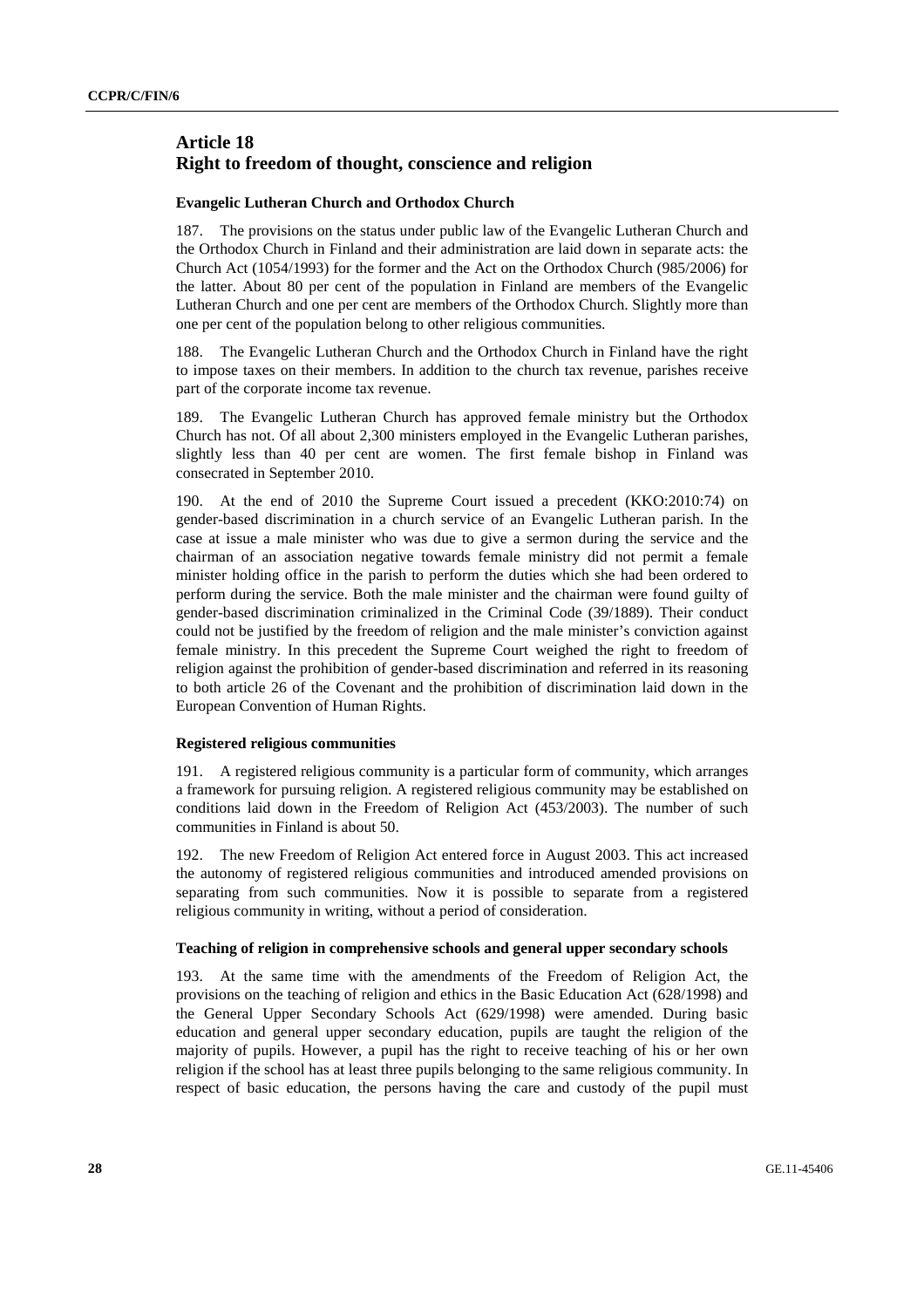request such teaching for the pupil, and in general upper secondary education the pupil himself or herself must request it.

194. A pupil who does not belong to any religious community receives teaching of ethics. On the other hand, if the pupil has been brought up according to a certain religion and has the related cultural background, he or she may be taught the religion at school, too, if the school has already arranged teaching of this religion and the persons having the care and custody of the pupil request such teaching.

195. In 2004 the Supreme Administrative Court took a stand on teaching of religion to pupils who did not belong to any religious community. In this case the parents of the pupils disagreed with each other about the teaching (KHO:2004:99). The mother had required that the children change over to teaching of ethics, whereas the father opposed to the changeover. The Supreme Administrative Court held that the decision of the city school board, which rejected the mother's petition, was unlawful.

# **Article 19 Right to hold opinions without interference**

196. The European Court of Human Rights has found several times against Finland for violating the right to freedom of expression guaranteed by the European Convention of Human Rights. For example in 2010 the Court found against Finland in nine cases. In most cases the Court has assessed the weighing by domestic courts between competing interests: the freedom of expression of media and the protection of privacy of persons portrayed by the media.

197. In 2010 the Ministry of Justice commissioned a study which analysed the reasons for the judgments against Finland for violating the right to freedom of expression and compared the Finnish legislation and case law with those of Sweden, Norway and the Netherlands. The study showed that the Finnish legislation on the right to freedom of expression and the right to respect for private life does not essentially differ from the legislation of other countries, but that the national legislations are interpreted differently. Domestic courts often consult *travaux préparatoires* for support for their interpretation of legislation. However, *travaux préparatoires* referred to in the reasoning for judgments may be partly outdated and may not take account of developments in the protection of human rights. In addition to *travaux préparatoires*, also the case law of the European Court of Human Rights should be taken into account in interpreting national legislation. This requirement, for its part, necessitates training of judiciary staff.

198. In its precedent (KHO:2011:22) issued in March 2011 the Supreme Administrative Court assessed the relation between the right to freedom of expression and the prohibition of ethnic discrimination. The case concerned the question whether the Finnish Broadcasting Company Ltd (Yleisradio Oy) had violated the prohibition of discrimination and harassment laid down in the Non-Discrimination Act (21/2004) when broadcasting a series of entertainment programmes dealing with Roma people. The programme consisted of sketches about prejudice held by the majority population against the Roma and showed caricatures of Roma persons. Some authors of the programme were Roma. The Supreme Administrative Court held that the Finnish Broadcasting Company Ltd had not intended to offend the Roma and that the programme did not create an intimidating, hostile, degrading, humiliating or offensive environment prohibited by the Non-Discrimination Act. Neither did the programme in fact produce serious disturbing consequences referred to in the Act. The Court weighed the protection of the freedom of expression and the prohibition of discrimination against each other and assessed the case in light of the case law of the European Court of Human Rights concerning the right to freedom of expression.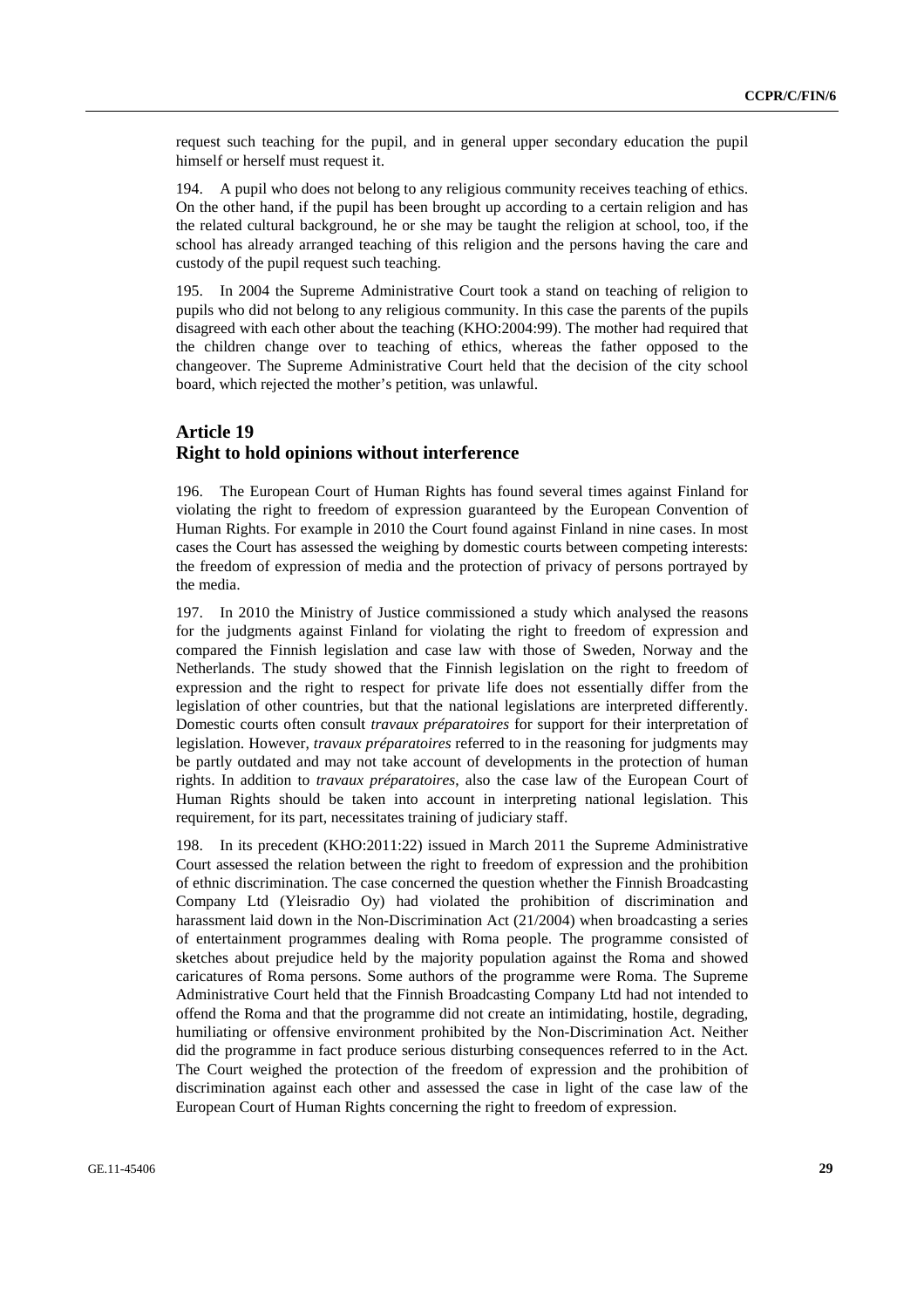# **Article 20 Prohibition of propaganda for war and of incitement to hostility**

199. Finland has entered a reservation concerning paragraph 1 of article 20 of the Covenant on grounds of its conflicting with the principle of freedom of expression defined in article 19. In its fifth periodic report Finland has commented on the possibility of lifting the reservation.

### **Hate crime and hate speech**

200. The Finnish Criminal Code (39/1889) does not define the concepts of racist crime and hate crime, and such essential elements of offences do not exist. The most important provisions of the Criminal Code that apply to hate crime are those concerning agitation against population subgroup and aggravated agitation, and the provision on meting out the sentence, according to which a motive comparable to that for hate crime is an aggravating ground of the sentence. The legislative amendments underlying these provisions entered force on 1 June 2011. Before the amendments the Criminal Code mentioned expressly only racist motives, and it did not contain provisions on the aggravating grounds of agitation of other subgroups of population.

201. According to the essential elements of the offence of agitation, a person who makes or keeps available to the public or otherwise spreads among the public information, an opinion or another message where a certain group is threatened, defamed or insulted on the basis of race, colour, birth, national or ethnic origin, religion or conviction, sexual preference or disability or a comparable other motive shall be sentenced to a fine or to imprisonment for at most two years.

202. In meting out the sentence, aggravating grounds include the ground that the offence has been committed on the basis of a motive related to the victim's race, colour, birth, national or ethnic origin, religion or conviction, sexual preference or disability or a comparable other motive.

203. The Police College prepares annually a report on hate crime known to the police. Because the Criminal Code does not describe expressly the essential elements of hate crime, the College does not receive the necessary information directly on the basis of the designation of the offence from the data system of the police but compiles the statistics by using different search terms and a code assigned to racist offences. For the purposes of the report, hate crime is defined as a crime against a person, group, somebody's property, institution, or a representative of these, motivated by prejudice or hostility towards the victim's real or perceived ethnic or national origin, religion or belief, sexual orientation, transgender identity or appearance, or disability.

204. From the year 2008 the monitoring of hate crimes has been extended to cover also motives other than racist motives. In 2009 a total of 1,007 reported offences were suspected as hate crimes. The number was 17 per cent higher than in the previous year. Of all hate crimes, 85 per cent were classified as cases of racist crime, whereas 8 per cent were motivated by the religious background of the victim, 3 per cent by the victim's sexual orientation and 3 per cent by his or her disability. Three hate crimes (0.30 per cent) were motivated by the victim's transgender identity or appearance.

# **Article 21 Right of peaceful assembly**

205. Finland dealt with the national legislation on the right of peaceful assembly in its fifth periodic report (CCPR/C/FIN/2003/5).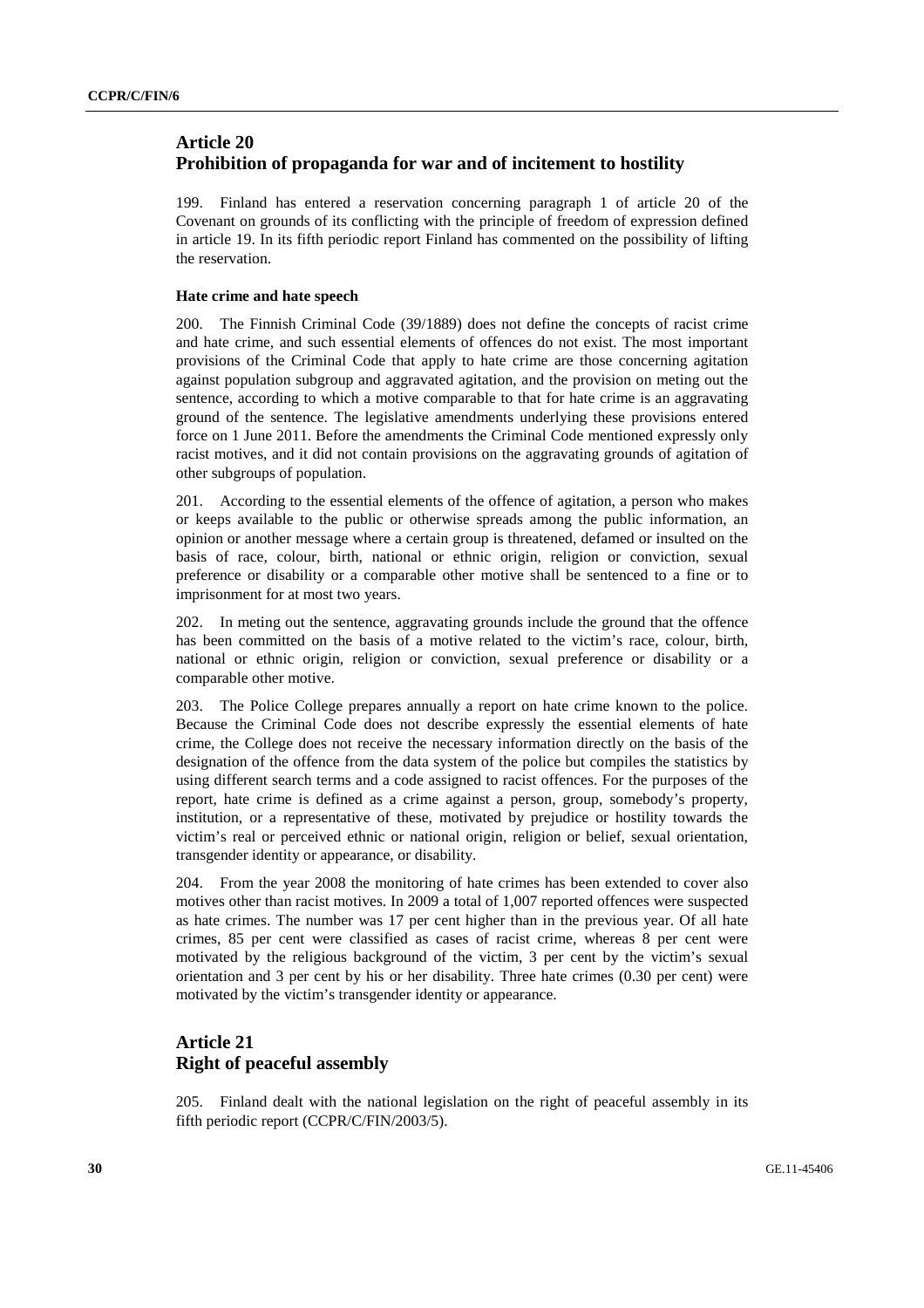206. A non-governmental LGBT organization in Helsinki (*Helsingin seudun Seksuaalinen tasavertaisuus ry, HeSeta*), arranges annually the Helsinki Pride Parade, which is attended by persons belonging to sexual and gender minorities and their family members and other close persons. In 2010 the Parade was attacked by using tear and pepper gas sprayers and smoke bombs. Three of the attackers were prosecuted, and the Helsinki District Court passed judgment in the case in May 2011. The defendants were found guilty of 88 assaults, 71 violations of political freedom, and possession of an object or substance suitable for injuring another person. HeSeta as the organizer of the Helsinki Pride event was the complainant in respect of the charges concerning violations of political freedom. Because the offence was directed at sexual and gender minorities, the District Court applied the provision of the Criminal Code concerning aggravating grounds when meting out the punishment. The judgment is not yet final.

### **Article 22 Right to freedom of association**

207. Finland has reported on its legislation on the freedom of assembly in the fifth periodic report (CCPR/C/FIN/2003/5).

208. The National Board of Patents and Registration maintains a register of associations. The Parliamentary Ombudsman receives occasionally complaints concerning the registration procedure of associations, but no complaints on this subject were made for instance in 2009 and 2010.

# **Article 23 Protection of family and equality of spouses**

#### **Act on Dissolution of Joint Household of Common Law Spouses**

209. Statistics on different types of families are collected annually on the basis of data on persons living in one household. Common law couples are recorded in the statistics on the basis of conclusions drawn from their cohabitation. About every fifth family in Finland is a common law family, and two of five common law families have one child or more.

210. The Act on Dissolution of Joint Household of Common Law Spouses (26/2011) entered force on 1 April 2011. The Act is intended to clarify and protect the position of common law spouses under the law of property in cases where they dissolve their common law marriage. The Act applies to common law spouses who have cohabited in a joint household for at least five years or who have or have had a common child or common custody of a child. District courts are estimated to receive annually approximately 100–150 applications for designating a distributor of an estate and some tens of compensation claims under the new Act.

#### **Family leaves**

211. In Finland, family leave is a superordinate concept comprising maternity, paternity and parental leave as well as child care leave.

212. The Employment Contracts Act (55/2001) contains provisions on the right of an employee to different family leaves. The Sickness Insurance Act (1224/2004) provides for earnings-related parental leave, which comprises a period of maternity allowance of about four months, a period of paternity allowance of about one and a half month, and a period of parental allowance of slightly more than six months, which the parents can divide between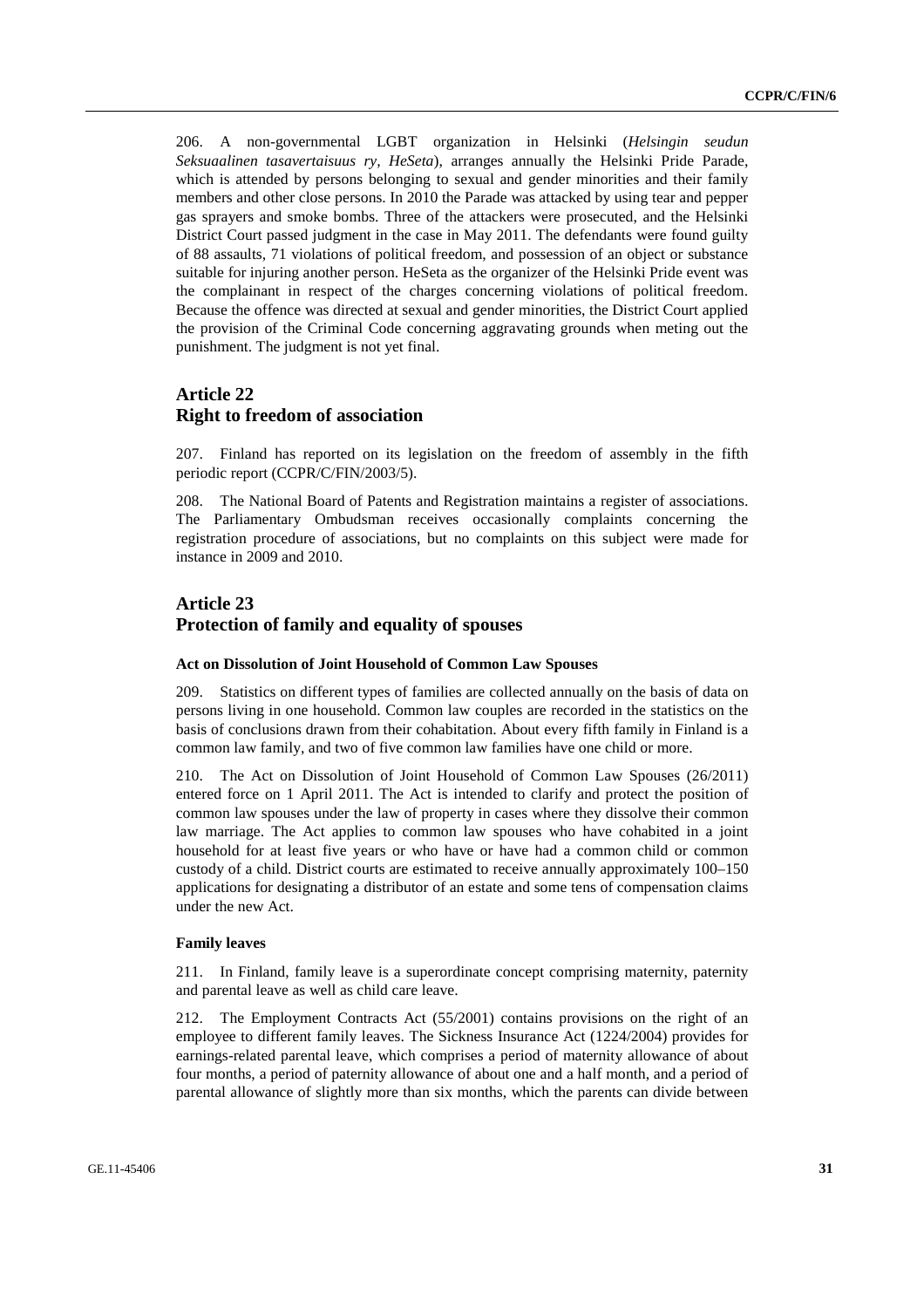each other. Fathers use less than seven per cent of all days for which parental allowance is paid.

213. In addition to parental allowance, parents have the right to take child care leave from work until their child reaches the age of three. The leave is not paid in relation to one's salary but the stay-at-home parent receives a fixed child home care allowance. Provisions on child care leave are laid down in the Act on the Child Home Care Allowance and the Private Care Allowance (1128/1996).

214. In the 2000s the legislation on family leaves and financial support related to parenthood has been developed in order to provide families with more flexible opportunities to reconcile work and family life. The intention has been to encourage especially fathers to participate more in taking care of their children, but so far no legislation has been enacted on longer leaves earmarked for fathers. Attempts have also been made to divide the costs of family leaves incumbent on employers more equally between different employers and to compensate for more costs.

215. The working group on parental leave set up by the Ministry of Social Affairs and Health in 2007 did not reach unanimity about a more comprehensive reform of the parental leave system but presented alternative models for a reform in its report submitted in March 2011. The working group considered it important to give parents an opportunity to care for their child at home by means of an insurance-based allowance at least until the child reaches the age of one year. In addition, the group regarded that the period of parental leave should be prolonged especially for fathers.

### **Rainbow families**

216. A rainbow family refers to a family with children where the parents belong to sexual or gender minorities, for instance a family of a female or male couple.

217. In 2009 the Act on Registered Partnerships (950/2001) was supplemented with provisions on so-called internal adoption. This amendment made it possible for a partner in a registered partnership to adopt his or her partner's child. After the adoption the child is regarded as a common child of the same sex partners.

218. From 2007, parental allowance under the Sickness Insurance Act has been payable also to parents of the same sex living in a registered partnership. When internal adoption was introduced, also the parental allowance benefits were extended. Now, a partner in a registered partnership of two women adopting her partner's child has the right to an adoptive parent's paternity and parental allowance and the daddy month benefits.

### **Article 24 Rights of the child**

#### **Policy programmes concerning children**

219. The Government has adopted four significant policy programmes concerning children: the cross-administrative Policy Programme on the Well-being of Children, Youth and Families; the Child and Youth Policy Programme (2007–2011); Education and research (2007–2012); and the National Development Programme for Social Welfare and Health Care (Kaste; 2008–2011). In order to coordinate youth policy measures the Government adopts every fourth year a development programme setting the national objectives of youth policy and promoting relevant programmes in regional state administration and in municipalities. The Ministry of Education and Culture is responsible for guiding and developing youth policy.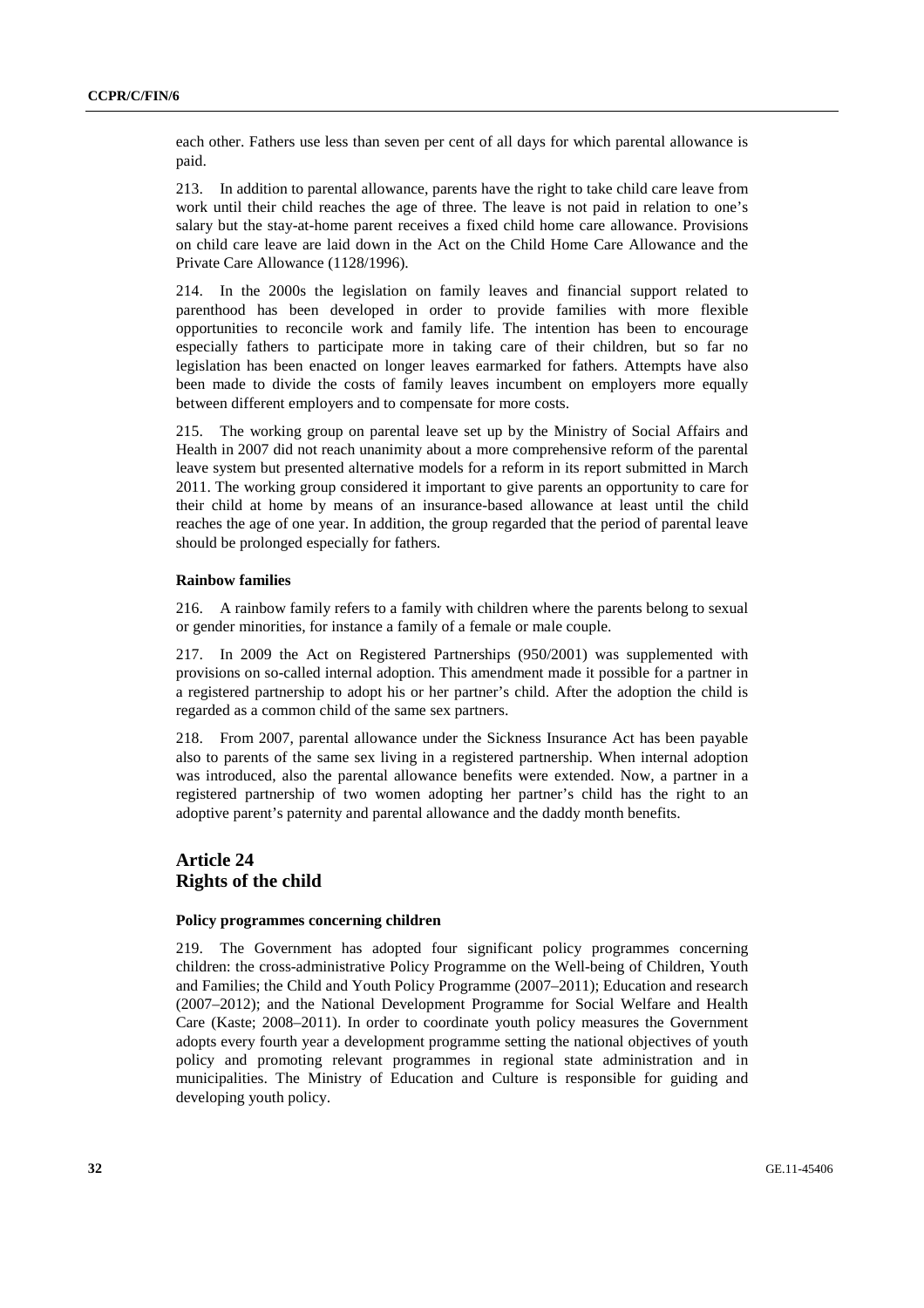220. The Association of Finnish Local and Regional Authorities, too, has adopted a child policy programme (2000–2015) to guide its own activities. The objectives of the programme are based on those set in the UN Convention on the Rights of the Child. In addition, the Association has recommended that municipalities prepare municipal or regional child policy programmes. In 2003 and 2005 the Association sent inquiries to municipalities in order to monitor and assess the progress in municipal child policy. The inquiry in 2005 showed that the major challenges of municipalities in their client work were related to parenthood. Substance abuse and divorces among parents were regarded as the major risks threatening the well-being of small children. The most worrying problem among school pupils was substance abuse. Other concerns included the insufficiency of special social welfare and health-care services and social exclusion among young people.

221. The new Youth Act (72/2006), which applies to all persons younger than 29 years of age, took effect in March 2006. The Act is intended to support the growth and independence of young people, to promote their active citizenship and social empowerment and to improve their growth and living conditions. The objective of the Government is that by the end of 2010, all municipalities make active use of a system for ensuring influence by young persons, especially those aged 5–17, and for hearing them.

#### **Child welfare**

222. The new Child Welfare Act (417/2007) took effect at the beginning of 2008. It stipulates a number of new obligations and procedures for municipalities. The purpose of the Act is to improve the consideration shown for the rights and interests of children in child welfare measures and to guarantee children and their families the necessary supportive measures and services at the earliest possible stage, in as systematic and timely a manner as possible. The provisions of the Act on the obligations and practices of authorities were clarified and the legal security of child welfare clients were strengthened by amendments of the Act that took effect in 2010.

223. The National Institute for Health and Welfare maintains the *Sosiaaliportti* web portal to support knowledge exchange between professionals in the social sector. The portal contains an eHandbook for child welfare, which provides information about good practices and methods related to the Child Welfare Act and child welfare work.

#### **Children's position in parents' divorce**

224. Municipalities are responsible for child guidance and family counselling. The Marriage Act (234/1929) contains provisions on family mediation. The Act provides that in proceedings relating to divorce or the end of cohabitation, the court must, upon its own initiative, consider how child custody and right of access should be arranged between the spouses, in the best interests of the child. The court must pay special attention to the fact that the purpose of child custody and right of access is to ensure for the child a positive and close relationship to both parents.

225. The Mannerheim League for Child Welfare and the Central Union for Child Welfare are concerned about the insufficiency of the support provided to divorce families. The organizations consider that municipalities should allocate more resources for support services to divorce families.

### **Discrimination experienced by children and young persons**

226. In 2010 the Ministry of the Interior commissioned a survey on children's and young persons' experience of discrimination. The survey examined the position of children and young persons aged 10–17 representing different minorities. The answerers experienced discrimination very often, but from the statistical standpoint their belonging to a minority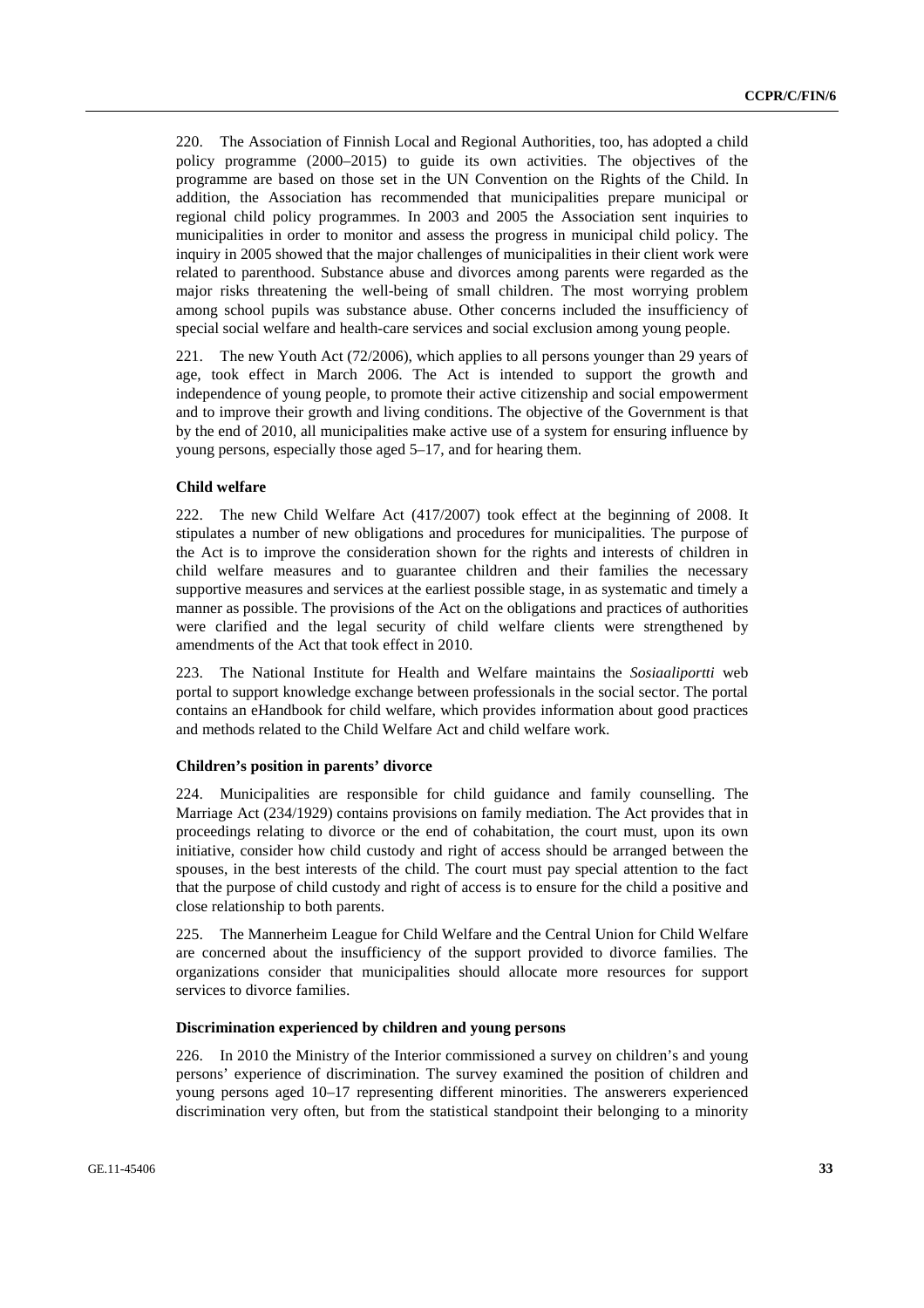did not constitute a significant factor. However, children and young persons with disabilities and long-term illnesses and those belonging to sexual minorities were more vulnerable to discrimination than the average. School and especially the upper levels of comprehensive school were experienced as particularly probable settings for discrimination.

227. In addition, in 2011 a monitoring group for discrimination set up by the Ministry of the Interior commissioned a special survey of discrimination that young persons aged 16– 30 belonging to sexual and gender minorities experienced in upper secondary schools. More than one third of those who answered the survey had been bullied at school at some stage because of their belonging to a sexual or gender minority. The bullies were usually other students but sometimes also school staff treated students in a discriminatory manner. Moreover, young often experienced that the staff accepted the bullying silently. The answerers were most critical towards the almost complete lack of attention to sexual and gender minorities in teaching, teaching materials and school practices.

#### **Ombudsman for Children**

228. In 2005 the Act on the Ombudsman for Children (1221/2004) took effect and the first Ombudsman started work. The Ombudsman for Children is an independent authority operating within the administrative framework of the Ministry of Social Affairs and Health and promoting the realization of children's interests and rights in society. The Ombudsman monitors the living conditions of children and young people, the relevant legislation and societal decision-making. At the same time, she assesses the realisation of the rights and well-being of children and young people.

### **Conventions related to the rights of the child**

229. The report of the working group that prepared the implementation of the Optional Protocol to the Convention on the Rights of the Child on the sale of children, child prostitution and child pornography was circulated for comments in spring 2011. A Government proposal for the ratification of the Optional Protocol will be submitted to Parliament by the end of 2011.

230. Finland ratified the European Convention on the Exercise of Children's Rights and the Hague Convention of 1996 on the International Protection of Children in November 2010. The Conventions took effect in respect of Finland on 1 March 2011.

# **Article 25 Right to take part in conduct of public affairs**

#### **Reform of electoral system and electoral and party financing**

231. During the current electoral period Finland will reform its electoral legislation. The purpose is to improve proportionality. Prime Minister Jyrki Katainen's Cabinet has committed itself to amending the Constitution so that the maximum number of electoral districts in the continent of Finland will be 6–12. The political working group to be set up for preparing the reform should submit a unanimous proposal for a new Election Act by the end of 2011.

232. The legislation on electoral and party financing was reformed in 2009–2010. The purpose was to increase transparency in the financing and to improve related supervision. The new Act on a Candidate's Election Funding (273/2009) entered force in May 2009. The amendments of the Act on Political Parties (10/1969) and of the Act on a Candidate's Election Funding (273/2009) improving the transparency and supervision of party financing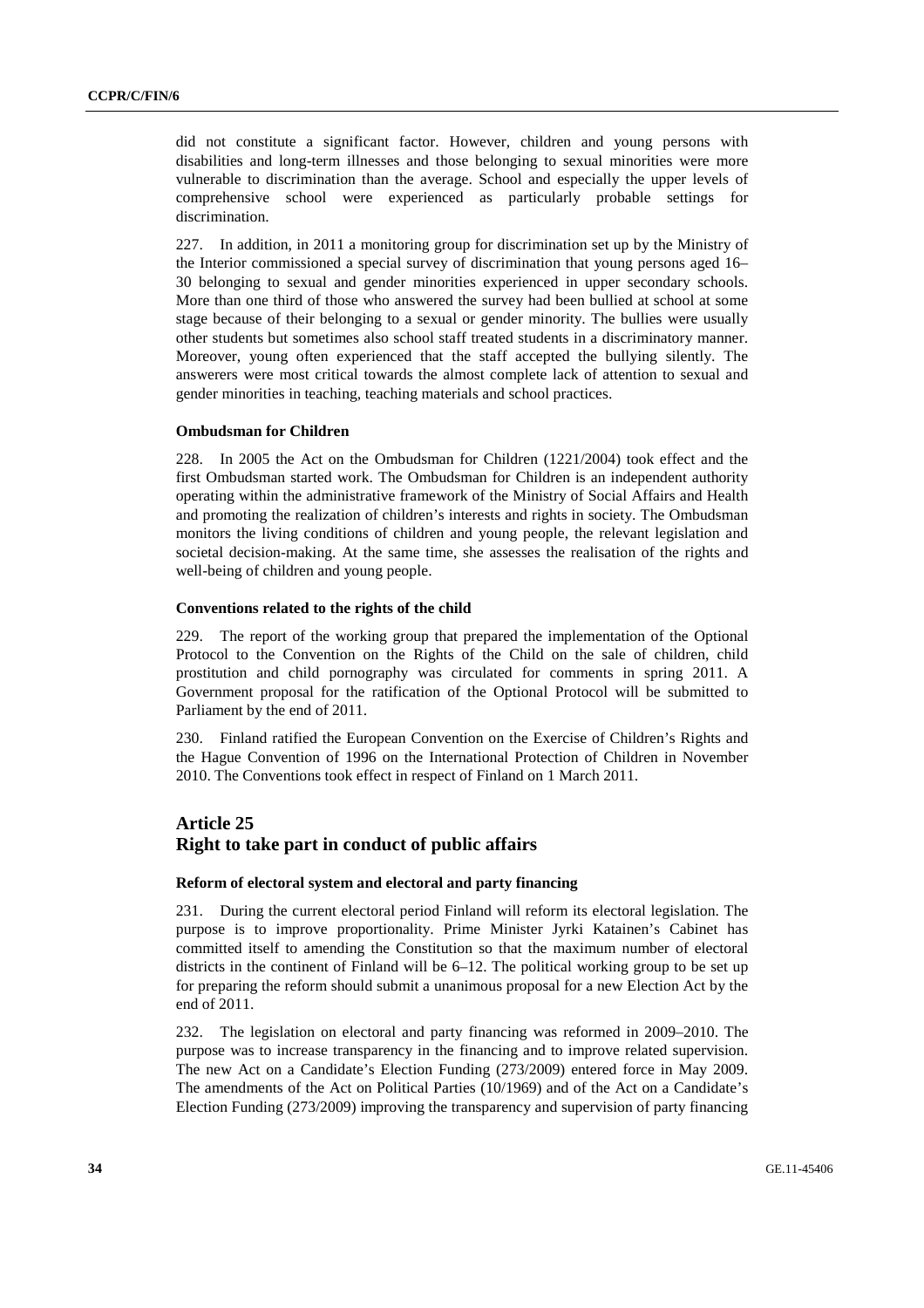took effect in September 2010. Anyone may monitor the fulfilment of the disclosure obligation imposed in the legislation on electoral and party financing at the website of the National Audit Office.

#### **Advisory Boards as cooperation bodies between different groups and authorities**

233. The Government has appointed a number of Advisory Boards in order to strengthen the participation of different groups in political decision-making and to improve their position. The Advisory Boards propose initiatives, issue opinions and engage in regional and international cooperation.

234. Half of the members of the National Council on Disability (VANE) represent persons with disabilities and disability organizations, and half of them represent authorities. In addition, municipalities may set up municipal councils on disability. In future, the accessible participation of persons with disabilities will be strengthened when Finland ratifies the Convention on the Rights of Persons with Disabilities and implements article 29 of the Convention. The ratification is being prepared jointly with disability organizations.

235. Half of the members of the Advisory Board on Romani Affairs are Roma and half are representatives of the Government. In addition, the six Regional State Administrative Agencies in Finland have each set up a regional Advisory Board on Romani Affairs in their territories.

236. One of the two vice-chairmen of the Advisory Board for Ethnic Relations (ETNO) and at least 10 of its members, the maximum number being 33, represent immigrants or ethnic minorities. In addition, Finland has at least seven regional Advisory Boards for Ethnic Relations set up by the Centres for Economic Development, Transport and the Environment.

# **Article 27 Minority rights**

237. The provision in the Constitution of Finland (731/1999) concerning the rights of minorities focuses on linguistic rights. Provisions in ordinary acts, too, safeguard above all linguistics rights of minorities.

238. The Constitution requires that provisions on the right of the Sámi to use the Sámi language before authorities be laid down by an Act. In addition, the rights of persons using sign language and of persons in need of interpretation or translation aid owing to disability shall be guaranteed by an Act. In respect of the Roma and other groups, the Constitution only provides that they have the right to maintain and develop their own language and culture.

239. The new Language Act (423/2003) took effect in June 2003. It provides that during each electoral period the Government must report to Parliament on the application of language legislation and on the securing of linguistic rights. The report deals at least with Finnish, Swedish, Sámi, Romani and sign language. The Ministry of Justice is responsible for preparing the report, with the assistance of an Advisory Board on Language Affairs set up by the Government. So far, the Government has submitted two reports, in 2006 and 2009.

#### **Swedish-speaking Finns**

240. According to the Constitution, Swedish is one of the national languages in Finland. The percentage of persons speaking Swedish as their mother tongue is about 5.5 per cent of the whole population. The Swedish-speakers are not regarded as an actual minority, but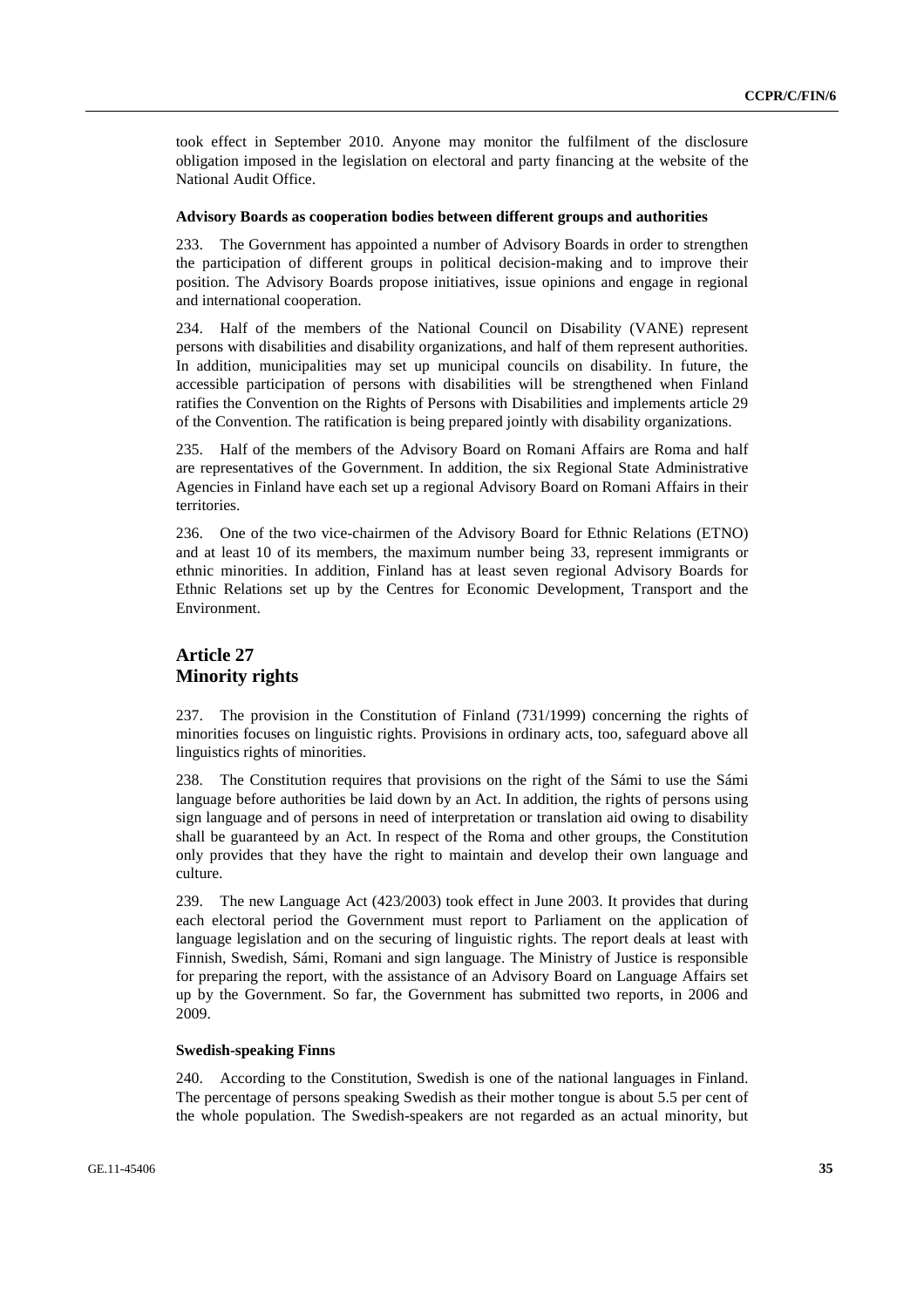Finland applies partly for instance the European Charter for Regional or Minority Languages to the Swedish language.

241. Ordinary acts safeguard the right of every Swedish-speaking Finn to use Swedish before courts and other authorities and to obtain documents in Swedish. The Constitution requires the public authorities to provide for the cultural and societal needs of the Finnishspeaking and Swedish-speaking populations of the country on an equal basis.

#### **Sámi as indigenous people**

242. The new Sámi Language Act (1086/2003) took effect at the beginning of 2004. The purpose of the act is to ensure the constitutional right of the Sámi to maintain and develop their own language and culture.

243. The Sámi Language Act is applied mainly in the Sámi Homeland. In addition, it applies to some regional authorities and the national authorities listed separately in the Act. The concepts of Sámi and the Sámi Homeland are defined in the Act on the Sámi Parliament (974/1995).

244. In Finland there are approximately 9,000 Sámi. More than 60 per cent of them reside outside the Sámi Homeland. The total number of Sámi is estimated to be over 75,000.

245. The Sámi Language Act provides that for each term of Parliament, the Sámi Language Bureau and the Sámi Language Council appointed by the Sámi Parliament must issue a report on the application of the legislation on the Sámi language to the Sámi Parliament. According to the first report, issued in 2006, no real change had taken place in the number of employees with Sámi language competency in the municipalities of the Sámi Homeland. Further, it was particularly worrying that Sámi children living outside the Sámi Homeland were completely excluded from basic education in their own language and teaching thereof.

246. The State budget contains annually a separate appropriation for social welfare and health-care services provided to Sámi-speaking people. The appropriation is paid as state subsidies to the municipalities in the Sámi Homeland (Enontekiö, Inari, Sodankylä and Utsjoki) through the Sámi Parliament. Since 2004, the amount of the appropriation has been EUR 600,000 per year. Early childhood education and care for the elderly have been the priorities in the use of the funds.

247. In 2008, the Ombudsman for Children commissioned a survey on the well-being of Sámi children. The survey was answered by 87 young Sámi aged 13–18 years from schools in the Sámi Homeland. The survey showed that the Sámi youth of today have a strong Sámi identity. The life situation of their parents was good. Most young Sámi were satisfied with their school and considered that schools take appropriate account of their bilingualism and multiculturalism. Their concerns include lack of facilities for young people, lack or scarce supply of radio and television programmes and websites in Sámi, and stereotype portrayals of Sámi people in the media.

248. The Sámi Parliament points out that all Sámi languages are threatened. However, the number of Sámi-speakers and their regional location has not been studied in detail. For better compliance with the Sámi Language Act, authorities should provide more information on its content and monitor compliance with it. They should also ensure a sufficient knowledge of the Sámi language, and the language should be taken into account especially in child day care, basic education and other education.

#### **Users of sign language**

249. The deaf and hard-of-hearing persons using sign language in Finland number 4,000– 5,000. The approximate number of hearing persons who use sign language is 6,000–9,000.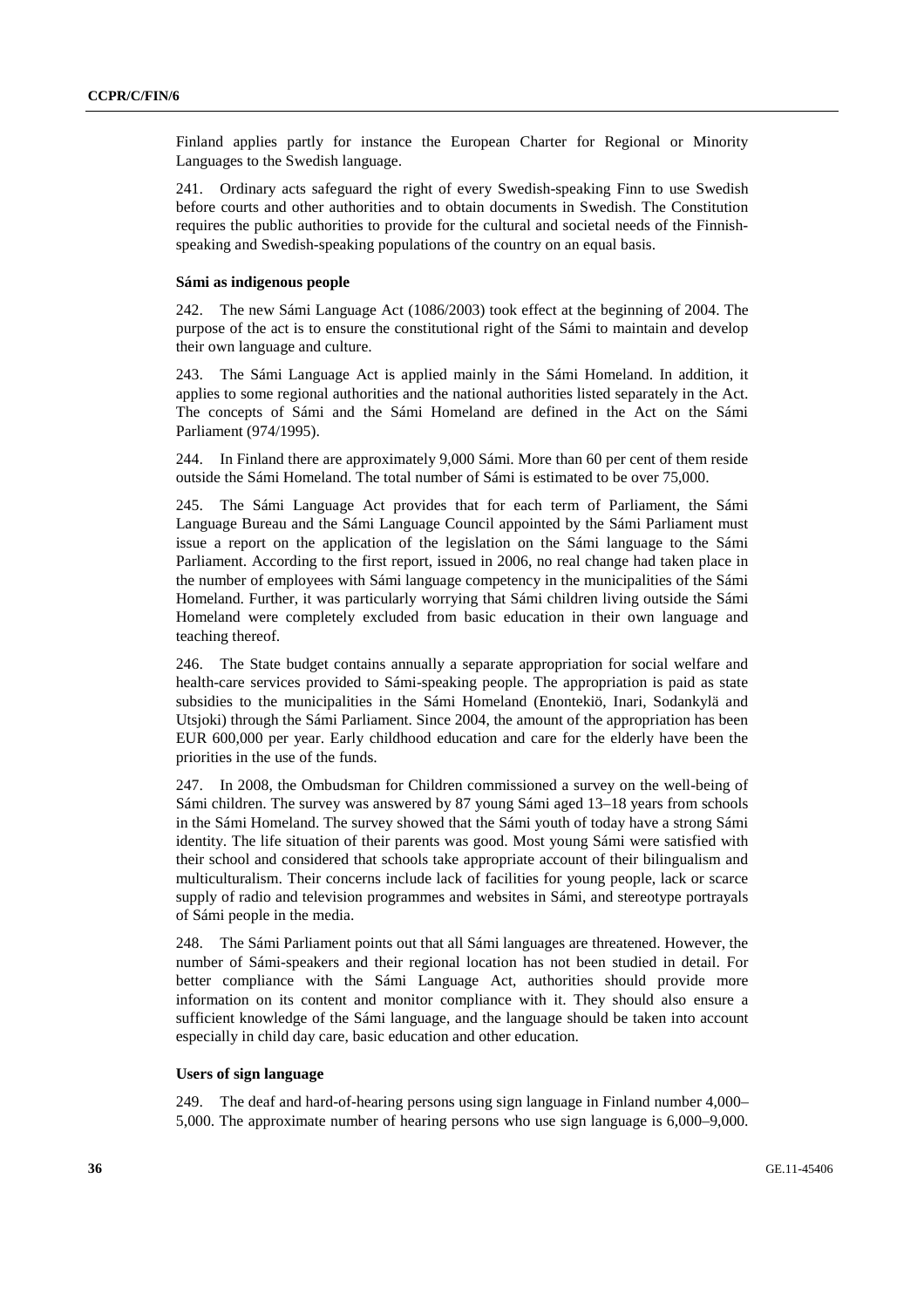In Finland, two national sign languages are in use: the Finnish and the Finnish-Swedish sign language. Authorities largely regard users of sign language as a group in need of rehabilitation and disability services, not as a linguistic and cultural group. The current legislation does not obligate authorities to ensure communication targeted at users of sign language.

250. From the year 2008 the Ministry of Education and Culture has increased the number of student places for sign language interpreters and instructors. For the first time ever, the Ministry has granted student places for a higher polytechnic degree of a sign language interpreter. However, the education of sign language interpreters only focuses on the Finnish sign language.

251. The Finnish Association of the Deaf and the Research Institute for the Languages of Finland have prepared a sign language policy programme for Finland (2010–2015), which aims at increasing the awareness of authorities and the members of the sign language community of linguistic rights.

#### **Ethnic minorities**

252. Finland reports on the position of Roma people in its reply to paragraph 15 of the concluding observations of the Human Rights Committee (CCPR/CO/82/FIN), in paragraphs 36–43 of this report.

253. Other ethnic minorities, e.g. Jews, Tatars and Russian-speakers, are dealt with in the fifth periodic report of Finland (CCPR/C/FIN/2003/5).

#### **Integration of immigrants**

254. In the 2000s, immigration into Finland has changed and increased considerably. Instead of refugeeism and humanitarian reasons, the reasons for foreign citizens for immigrating into Finland are increasingly family ties or work. At the end of 2009, foreign citizens accounted for slightly less than three per cent of the entire population in Finland. The percentage of persons speaking languages other than Finnish, Swedish or Sámi was below four per cent. Most immigrants live in southern Finland and the largest cities.

255. The current Act on the Integration of Immigrants and Reception of Asylum Seekers (493/1999) reflects the earlier situation. The Government has submitted to Parliament two reports on the integration of immigrants, in 2002 and 2008. After considering the latest report, Parliament required an overall reform of the Act. Most provisions of the new Act on Promoting the Integration of Immigrants (1386/2010) will take effect in September 2011.

256. In the overall reform of Act (493/1999), the provisions on integration and those on the reception of applicants for international protection were divided between different acts. The scope of the Act was extended to cover all immigrants staying in Finland for at least one year, irrespective of their reason for entering Finland. The purpose is to provide all immigrants with basic information about Finnish society immediately upon entry into the country and to give more immigrants access to services promoting their integration. The effectiveness of the services is improved by arranging them as soon as possible after the immigrant's entry into Finland, taking into account the needs identified in an initial inventory of the immigrant's individual situation.

257. A number of studies have been conducted in different sectors of administration concerning the status and special needs of immigrants. In the social welfare and health-care sector the Government has taken immigrants into account in the Government's Health Promotion Policy Programme and the National Action Plan to Reduce Health Inequalities. In 2009–2012 the National Institute for Health and Welfare examines the health and wellbeing of Russians, Somalis and Kurds by means of interviews and health checks. The study